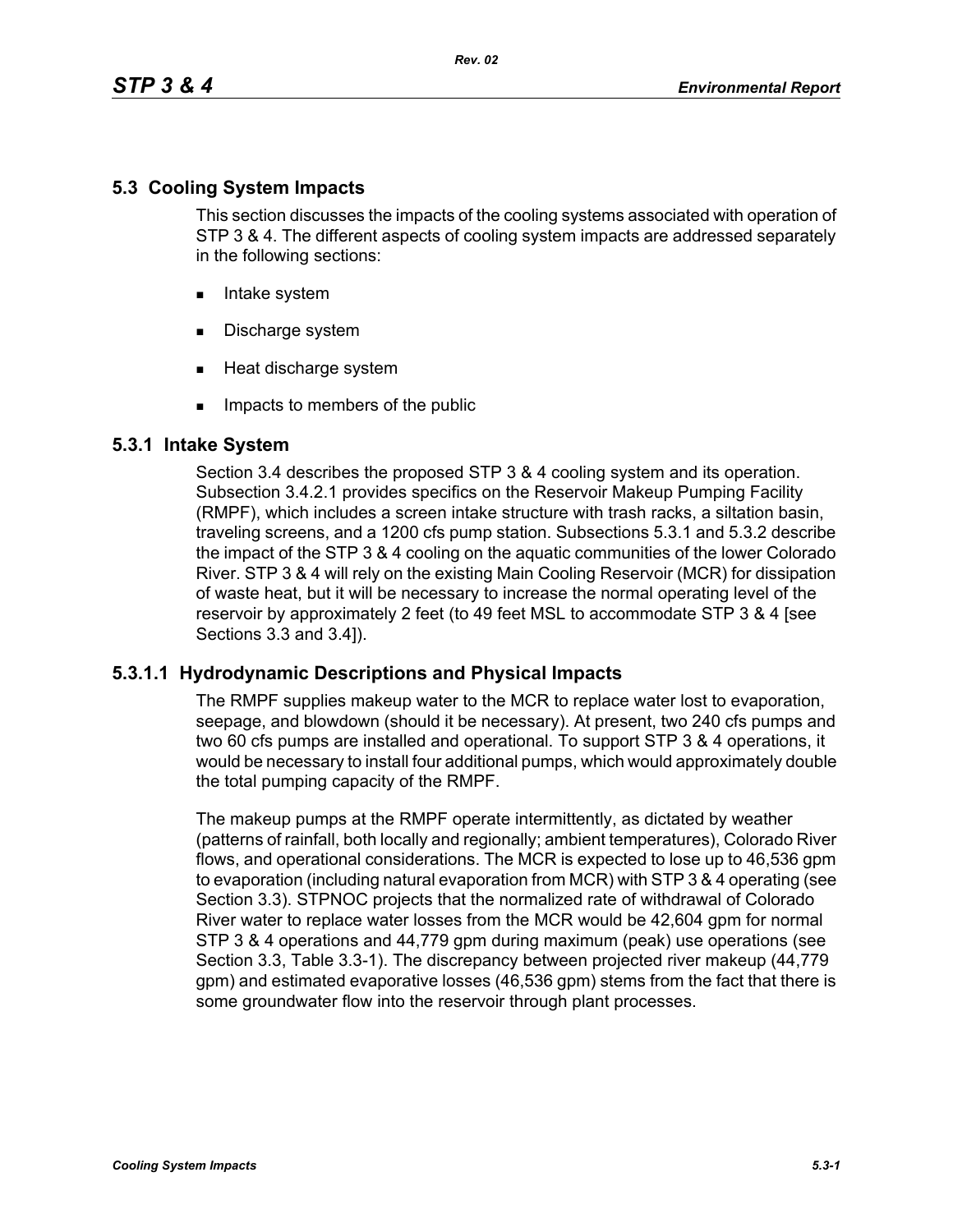# **5.3.1.2 Aquatic Ecosystems**

The species assemblage at the RMPF at a given time is influenced primarily by river flow, salinity, season, and population dynamics of the individual species. Although it is theoretically possible to predict the presence of a particular species using correlations of abundance with any one of these variables, more often than not these, as well as other, factors interact in complex ways to determine the assemblage of species and life stages at the RMPF.

# **5.3.1.2.1 Factors Affecting Entrapment, Entrainment, and Impingement**

Aquatic organisms can become entrapped, entrained, or impinged when water is drawn into the intakes at a flow greater than what they can escape.

Entrapment can take the form of attracting organisms to a relatively restricted area, such as a long, narrow intake channel, from which they have difficulty escaping due to behavioral responses to environmental cues. If the animals congregate in a channel, and environmental conditions (such as concentration of dissolved oxygen) deteriorate suddenly, the animals may die.

Impingement, in which the organism is physically pressed against the screens, or entrainment, in which smaller organisms travel in the water column through the screens, may also lead to destruction of the organism, depending on other factors. The extent of impingement and entrainment of aquatic organisms at a power plant intake structure depends on several variables, including the (1) species assemblage and densities of organisms at the intake at the time of pumping, (2) velocity of flow into the intake, (3) volume of water withdrawn, and (4) specific design features of the intake structure and pumps.

The seasonal distribution and abundance of various life stages of important aquatic species in the lower Colorado River was discussed in Subsection 2.4.2. By and large, the assemblage of species and densities of organisms found in the vicinity of the RMPF is under the influence of regional climatic events (in particular, patterns of rainfall) that are beyond human control. The other three variables are, to one degree or another, under the control of STPNOC.

## **Design Features**

The location, design, and capacity of power plant intake structures are regulated by EPA under 40 CFR 401.14 and are required to reflect the Best Technology Available (BTA) to minimize adverse environmental impacts. The operation of intake structures at power plants in Texas is permitted and regulated by the Texas Commission on Environmental Quality (TCEQ), which was delegated authority to administer the Texas Pollutant Discharge Elimination System (TPDES) by EPA in 1998 (Reference 5.3-1). STPNOC adhered to principles of BTA in siting and designing the existing RMPF. Entrapment was precluded by the physical location and design of the intake; the STP plant has no intake canal or similar structure that would hold fish. As described in the operation Final Environmental Statement (FES), the intake structure has been installed "flush" to the river bank with no projecting structures that create eddies and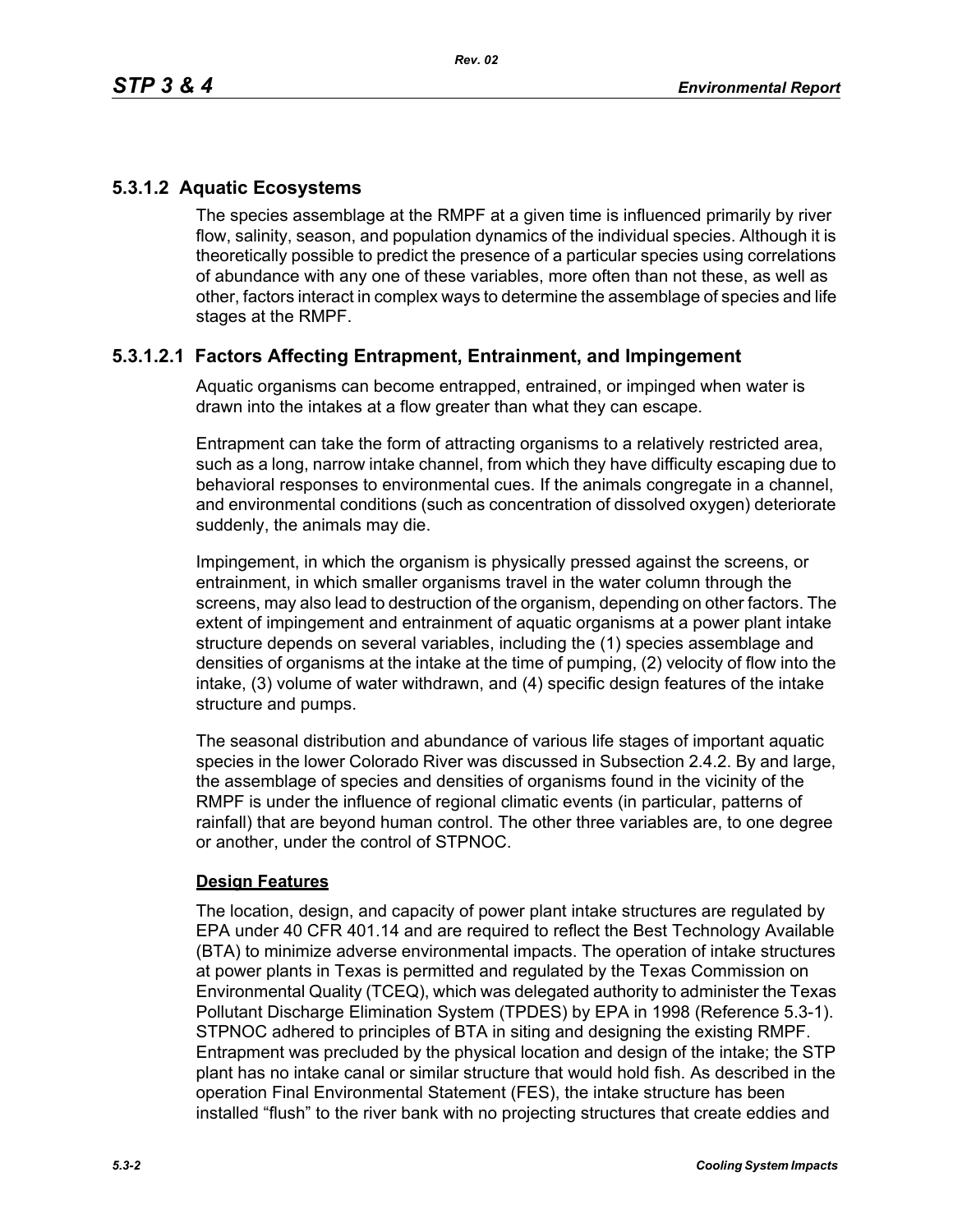countercurrents that would cause entrapment (Reference 5.3-2). Furthermore, the intake area is equipped with an "escape route" that allows fish to swim back to the river.

Impingement and entrainment were minimized by other design features: (1) the intake was oriented in such a way as to reduce attractant flows, (2) the approach velocity at the traveling screens was designed to be 0.5 fps or less, and (3) the RMPF was equipped with a fish "handling and bypass" system. The EPA evaluated the location, design, and operation of the plant and issued an National Pollutant Discharge Elimination System (NPDES) permit in 1985 that explicitly approved the design of the intake structure, characterizing it as BTA (see Part III, number 10 of NPDES Permit No. TX0064947, issued October 18, 1985). As discussed earlier, the RMPF was intended to provide makeup to the MCR for four nuclear units. Thus, the intake for STP 3 & 4 was an integral part of the original design.

The RMPF has a maximum design approach velocity at the traveling screens of 0.5 fps based on a maximum pumping rate of approximately 538,000 gpm, and at the time of construction, this represented the BTA (Reference 5.3-3). It should be noted that in their Final Environmental Statement for Construction of STP 1 & 2, the NRC calculated a slightly higher maximum approach velocity, 0.55 fps (Reference 5.3-4). The pump station was designed to house eight pumps, with a total pumping capacity of 1200 cfs (538,596 gpm) (Reference 5.3-5). However, the site is able to maintain water levels in the MCR using half of the full complement of pumps (two 107,719-gpm pumps and two 26,930-gpm pumps). The current maximum pumping rate, based on Annual Water Use Reports for 2001 through 2006 submitted by STPNOC to the TCEQ, is 600 cfs, (269,298 gpm) (References 5.3-6, 5.3-7, 5.3-8, 5.3-9, 5.3-10, and 5.3-11). To supply sufficient water to the MCR for four operating units, it would be necessary to complete the pump installation with adequately sized pumps, restoring the original design pumping capacity of 1200 cfs (538,596 gpm). The design approach velocity of 0.50 fps was based on this pumping rate and is not expected to change appreciably with four units in operation.

Water will be pumped through a shoreline intake system, passed through trash racks, and through traveling screens with a 3/8-inch (9.5 mm) mesh. The traveling screens will operate intermittently to coincide with the intermittent withdrawal of river water. Fish and debris washed from the traveling screens are carried along a sluice which runs the length of the intake structure. Fish collected on the screens can be returned to the river via the sluice and a fish bypass pipe (Reference 5.3-5). The point of return is at the downstream end of the intake structure, approximately 0.6 meter (2 feet) below normal water elevation, as described in Section 3.4 (Reference 5.3-2).

## **Operational Features**

TPDES Permit No. WQ0001908000 for STP 1 & 2, issued by TCEQ in July 2005, contains no limits on Colorado River water withdrawals. Withdrawal limits are found in Certificate of Adjudication 14-5437, which was issued by the Texas Water Commission (a predecessor agency to the TCEQ) on June 28, 1989, based on water rights granted in 1974. The Certificate of Adjudication authorized Houston Lighting & Power (HL&P) to divert and use up to 102,000 acre-feet of water annually from the Colorado River for industrial purposes (power plant cooling) at a maximum withdrawal rate of 1200 cfs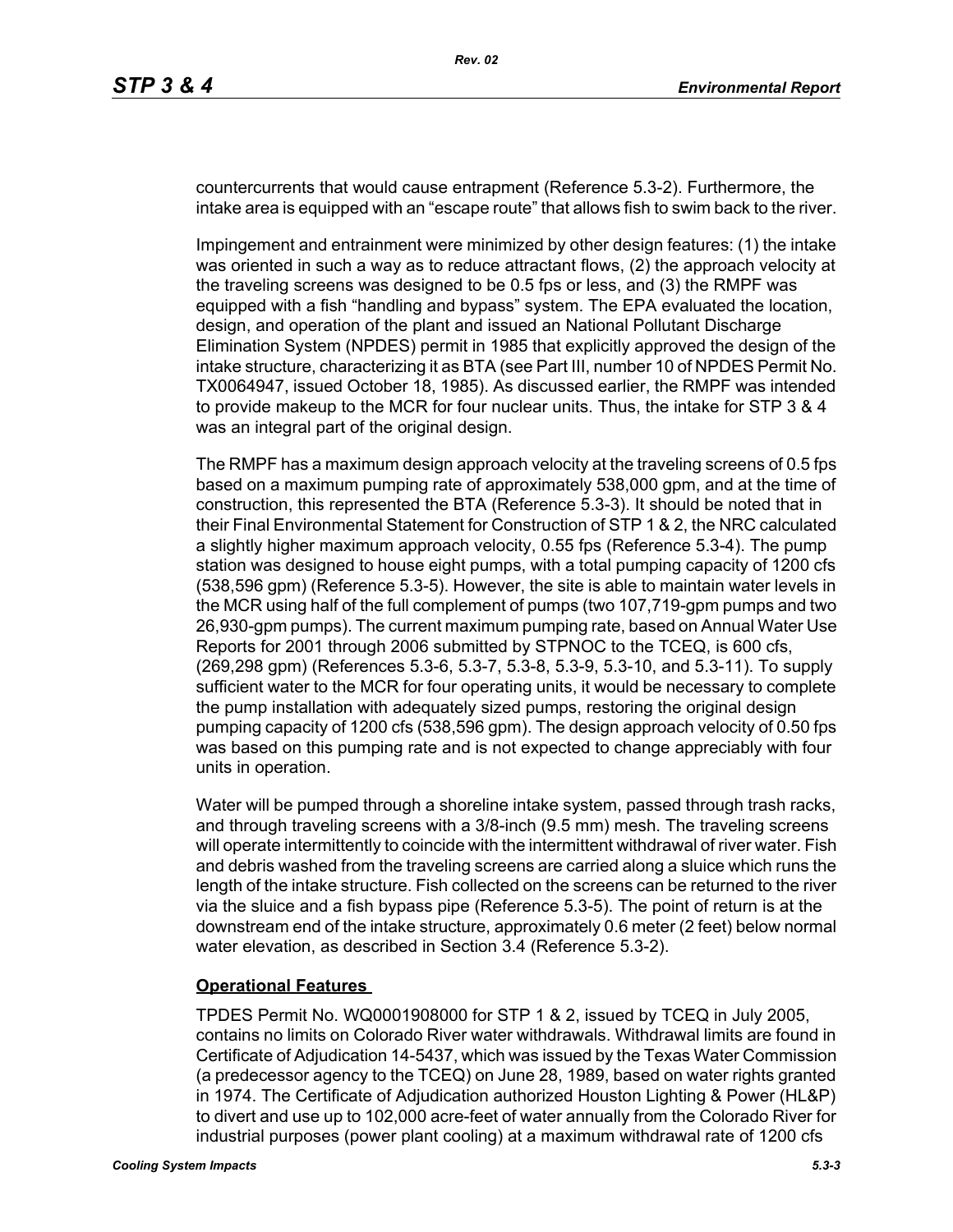(approximately 540,000 gpm). To the extent feasible, STPNOC has followed internal procedures to withdraw water at times of high river flow, which has the effect of reducing impingement and entrainment of important estuarine and marine species, because high flows push these species downstream. Because evaporative losses and power demand are highest in late summer, some pumping at these times is unavoidable. July, August, and September have historically been periods of low flow in the lower Colorado River, although interannual variability in flow precludes characterizing any given month as "low" or "high" flow with certainty (Reference 5.3- 12). The Certificate of Adjudication contains the following Special Condition, which the state of Texas imposed to ensure minimum instream flows in the lower Colorado during periods of low flow:

"This certificate of adjudication is issued subject to the condition that diversions from the Colorado River shall be limited to 55% of the flows of the Colorado River in excess of 300 cfs at the authorized diversion point on the Colorado River."

In 1986, the NRC predicted the average annual withdrawal from the river for STP 1 & 2 would be 1.03  $\times$  E8 m<sup>3</sup> (83,900 acre-feet) (Reference 5.3-2). In recent years (2001– 2006), the annual withdrawal for STP 1 & 2 has averaged approximately 44,423,122  $\text{m}^3$  (37,000 acre-feet), which is approximately 44% of the 83,900 acre-feet the NRC predicted in the FES and 36% of the permitted maximum of 102,000 acre-feet (References 5.3-6, 5.3-7, 5.3-8, 5.3-9, 5.3-10, and 5.3-11). It appears likely that makeup for two additional units will be accommodated by the existing RMPF with all pumps installed, and there would be no need for STPNOC to seek an increase in the current allocation limit of 102,000 acre-feet/year from the Lower Colorado River Authority (LCRA).

The withdrawal of 83,900 acre-feet/year of water for STP 1 & 2 was determined to have minor impacts on aquatic resources (Reference 5.3-12). The withdrawal of up to 102,000 acre-feet/year to maintain levels in the MCR for four units would produce impingement and entrainment rates approximately 22% higher than those evaluated by NRC in the operation FES and deemed less than significant (Reference 5.3-2). However, withdrawal volumes would be substantially lower than 102,000 acre-feet in high rainfall years, and would never be higher, as the withdrawal limit of 102,000 is a condition of the Certificate of Adjudication. In any case, entrapment, impingement, and entrainment impacts would be mitigated by the factors discussed previously in this section and others listed below (from Reference 5.3-2):

- Screens mounted flush with the shoreline to prevent entrapment and lessen the impact of eddy currents on the downstream end of the intake structure
- **Free passage of fish between outer trash racks and traveling screens allows fish** that enter outer trash racks to swim downstream and exit the intake structure
- Maximizing makeup pumping during periods of high river flow when densities of important estuarine/marine species are low in the intake area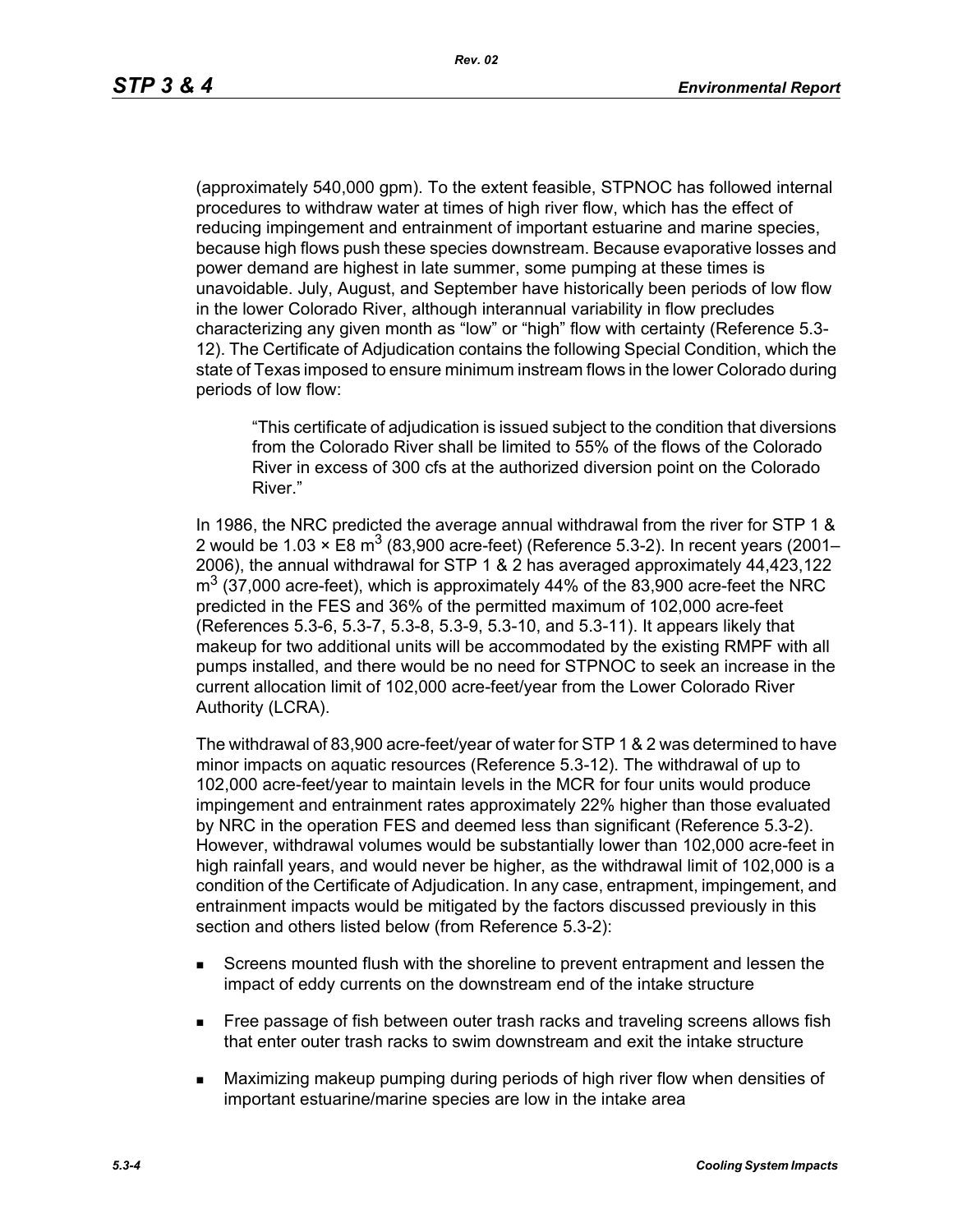**Generally low densities of fish in the vicinity of the site intake areas compared to** downstream areas

## **Previous Conclusions on Design and Operation Features**

Because the design of the RMPF is fixed and operation of the pumps would be bounded by the limits in the permit, impacts of their operation would depend on distribution and abundance of fish and shellfish in the vicinity of the RMPF. The remainder of this section discusses fish and shellfish species that could be affected by operation of STP 3 & 4, emphasizing trends in abundance of important marine/estuarine species over the 1985–2003 period. These species were the focus because they are commercially and recreationally important. During periods of high flow, impingement and entrainment would affect freshwater species such as bluegill, blue catfish, channel catfish, and common carp that are not as highly esteemed by commercial and recreational fishermen and are common-to-ubiquitous in large rivers, ponds, and reservoirs in Texas. The FES for operation of STP 1 & 2 assessed impacts of RMPF operation on marine and estuarine species exclusively (Reference 5.3-2).

## **5.3.1.2.2 Aquatic Resources Potentially Present at the Makeup Water Intake**

Two relevant sources of information on species assemblages near the STP site are available: (1) government data on fish and shellfish abundance in Matagorda Bay collected for general management purposes, and (2) data collected specifically for the construction FES to address potential impacts of STP 1 & 2 on aquatic resources in the lower Colorado River. Each of these is discussed below.

### **Fish and Shellfish Abundance in Matagorda Bay**

The National Oceanographic and Atmospheric Administration's (NOAA's) Estuarine Living Marine Resources (ELMR) program was developed to provide a consistent database of the distribution, abundance, and life history characteristics of important fish and invertebrates in U.S. estuaries (Reference 5.3-13). Four criteria were used to select the 44 species included in the Gulf of Mexico database: (1) commercial value, (2) recreational value, (3) indicator of environmental stress, and (4) ecological value (References 5.3-13, 5.3-14 and 5.3-15). These criteria are similar to those used to identify "important species" in the Environmental Standard Review Plan (NUREG-1555) (Reference 5.3-16).

Various surveys and programs in Texas have focused on different subsets of the species considered important in Reference 5.3-14 and Reference 5.3-15, as shown in Table 5.3-1. Texas Parks and Wildlife Department (TPWD) identified principal fisheries species in Matagorda Bay (Reference 5.3-17). In a recent summary of recreationally important fish, Green and Campbell of TPWD found that three species stand out as prime targets of anglers, as shown in Table 5.3-2 (Reference 5.3-18). The NRC names important species as well (References 5.3-2 and 5.3-4). For this ER, professional judgment based on independently collected data served as the basis for selecting important species potentially affected by plant operations, specifically the RMPF and the discharge from the MCR.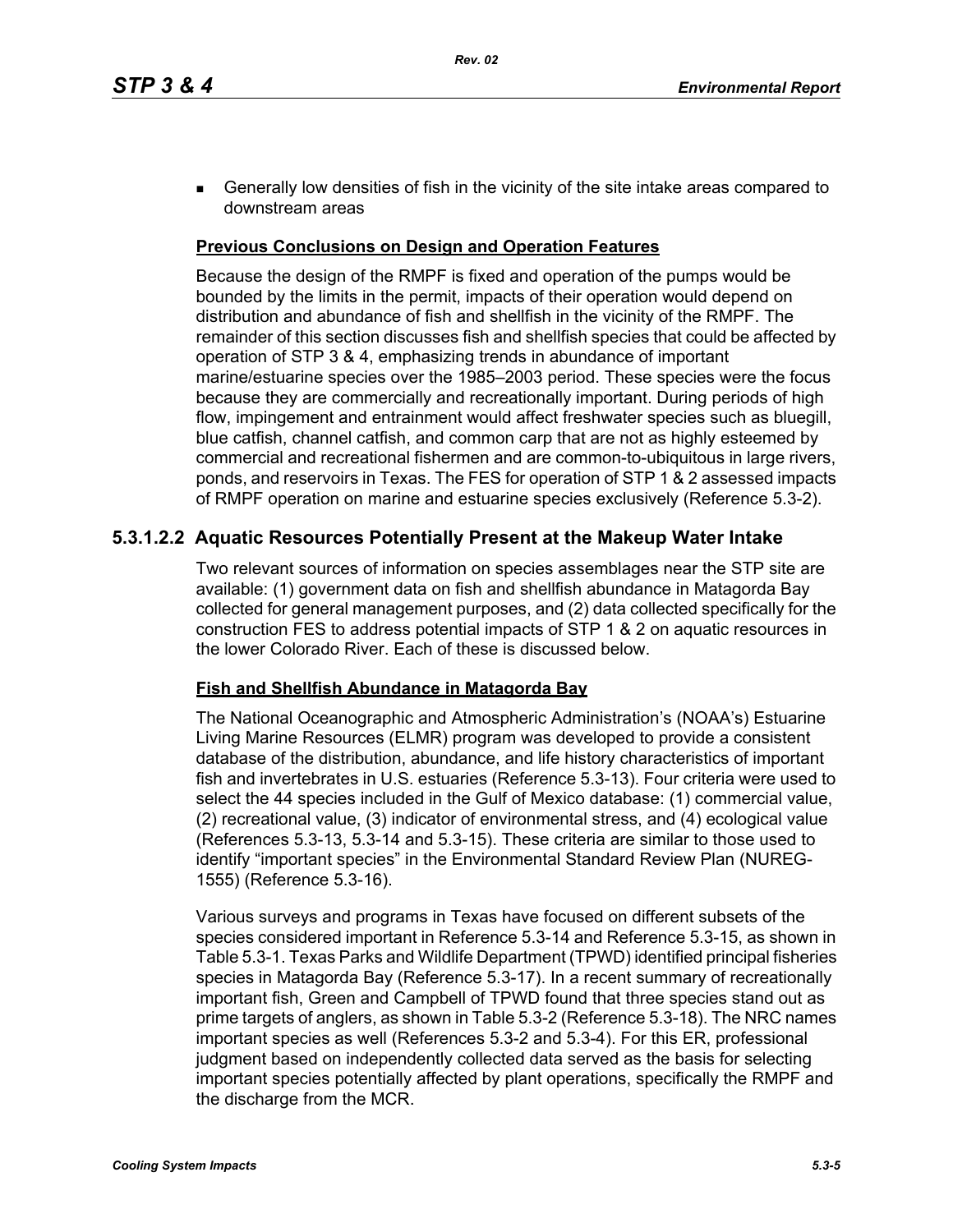An ELMR report by NOAA presented data on the salinity preferences of various life stages of important fish and shellfish in Matagorda Bay and associated tidal rivers, including the Lower Colorado River (Reference 5.3-14). Salinity is a major factor influencing distribution and abundance of estuarine species, particularly during spawning and early life stages. With the exception of sessile organisms such as oysters, most adult fish and shellfish (nekton) do not stay in Matagorda Bay, but move throughout the estuary in response to salinity gradients. One such example is the movement of estuarine or marine fish upriver during low flow periods when a saltwater wedge penetrates well into the Colorado River. During such time, the salinity differential at the bottom and top of the river can be substantial (Reference 5.3-19, Table 3). Along with the saline wedge come the planktonic larvae of fish and shellfish, which are generally carried passively along in the water column. The result of these hydrodynamic movements is that while the location in space cannot always be predicted for estuarine organisms, the location with respect to salinity gradient is better known (Reference 5.3-14).

The relative abundance of important fish and shellfish in various salinity zones in the Matagorda Bay estuary is summarized in Table 5.3.1.2-2 (Reference 5.3-14). The importance of this profile is that the salinity of the water at the intake of the STP pumps will determine to a large extent the composition and life stages of species present in the area. Regardless of which species or life stages are in the estuary at a given time, high freshwater flows tend to keep many of them from moving up the river as far as the STP site. Conversely, low river flows, and the concomitant saltwater intrusion, allow greater movement of estuarine and marine species upriver, where they may come under the influence of the intake pumps during pumping operations (Reference 5.3- 20). Both estuarine and freshwater species are present at the RMPF (Reference 5.3- 19).

## **Previous Studies in Lower Colorado River near STP 1 & 2**

Additional information on species that may be affected by plant operations, including freshwater species from upriver, was drawn from References 5.3-2 through 5.3-5, and 5.3-19 through 5.3-21.

### **HL&P ER 1974: Predictive**

In preparing the original ER, HL&P collected phytoplankton, zooplankton, ichthyoplankton, and nekton in the Colorado River near the intake to support estimates of entrainment and impingement.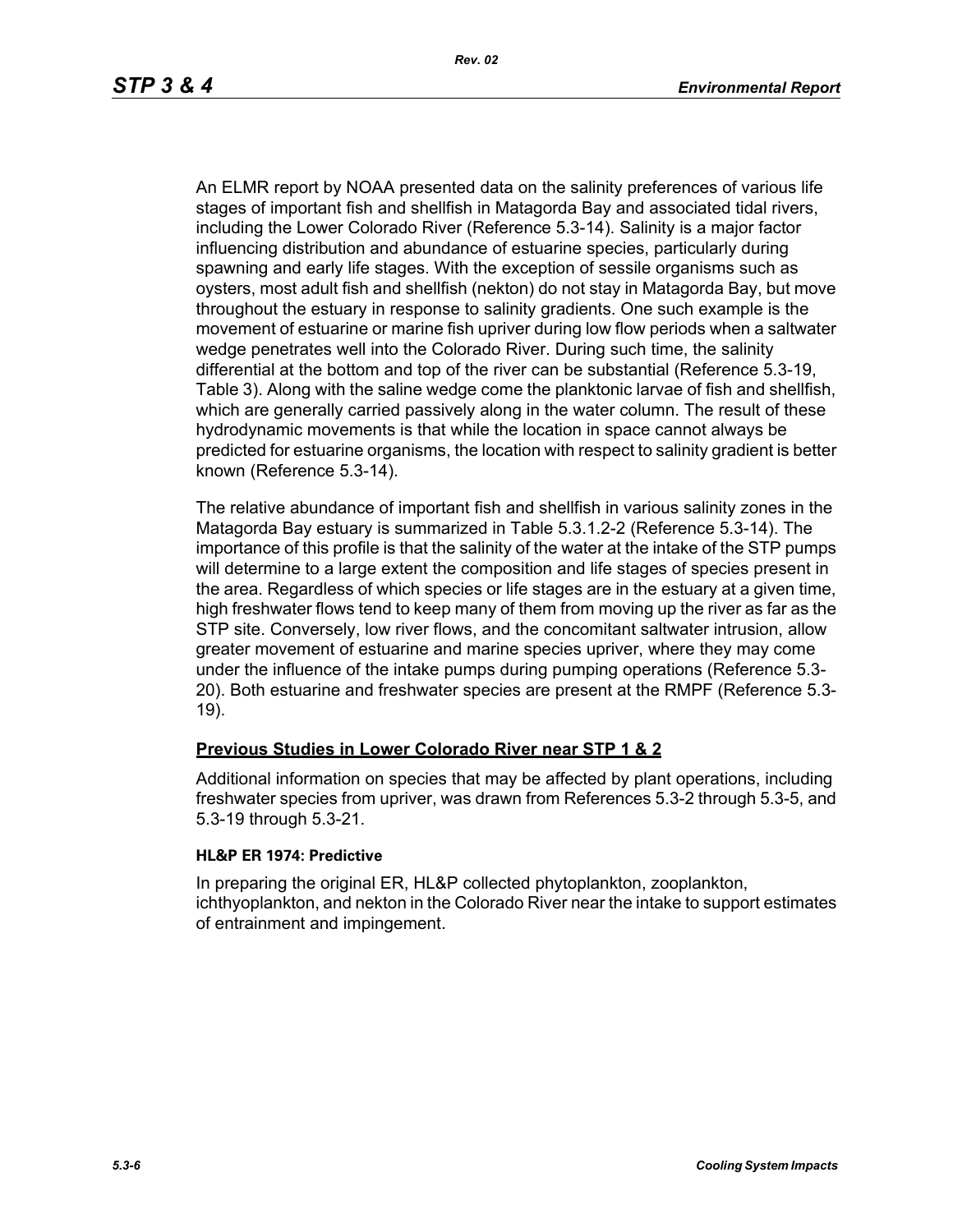## **Salinity and Flow**

Although estuarine conditions often prevail at the RMPF, salinities at the intake have at times been essentially zero. In 1973, it was reported that the water was fresh at the bottom as well as at the surface, ranging from 0.2 parts per thousand (ppt) in July to 0.4 ppt in October (Reference 5.3-3).

### **Entrainment of Phytoplankton and Zooplankton**

Phytoplankton and zooplankton are easily entrained due to their small size and inability to swim against the intake flow. The phytoplankton community at the intake was dominated by diatoms and green algae during the preoperational sampling (Reference 5.3-3). It was estimated that 7 x 1013 individual zooplankton would be entrained each year. Studies at a similar plant showed that about 12% of those entrained would die of mechanical damage and the number lost due to intolerance of conditions in the MCR was not estimated. All phytoplankton and zooplankton entrained were assumed lost to the Colorado River (Reference 5.3-3).

### **Entrainment of Ichthyoplankton**

Based on the design of the intake structure in 1974, HL&P concluded that all ichthyoplankton less than 4 inches total length are entrainable (Reference 5.3-3). Larval menhaden and croaker were identified as most likely to be entrained; cyprinids and gobies were considered secondary. Few eggs were collected near the intake, which is consistent with the observation that little spawning occurs in that reach of the river. In 1974, HL&P estimated that 2.6 million fish eggs and larvae may be entrained each year, a number too small to cause any population level effects (Reference 5.3-3).

### **Impingement**

Impingement of organisms on the RMPF traveling screens is directly influenced by the velocity of water moving through the screens. The design of the RMPF at STP 3 & 4 is for a ≤0.5 fps approach velocity at the traveling screens. Estimates of impingement presented in the 1974 construction-phase ER for STP 1 & 2 were based on the assumption that fish and crustaceans were equally distributed in number and weight throughout the water column near the intake (Reference 5.3-3).

HL&P estimated in the construction-phase ER that 6.25 million fish and crustaceans (16,100 pounds) would be impinged per year, representing less than 0.03% of the annual poundage caught in the lower Colorado River and Matagorda Bay. Most of the species that HL&P predicted would be impinged are commercial or forage species: white shrimp, river shrimp, menhaden, anchovy, and croaker. Commercial species impinged accounted for less than 0.1% by weight of landings of fish and shellfish in Texas (Reference 5.3-3). Based on the 1974 ER, the NRC concluded that impingement would not have a significant effect on populations of important species in the lower Colorado River (Reference 5.3-4).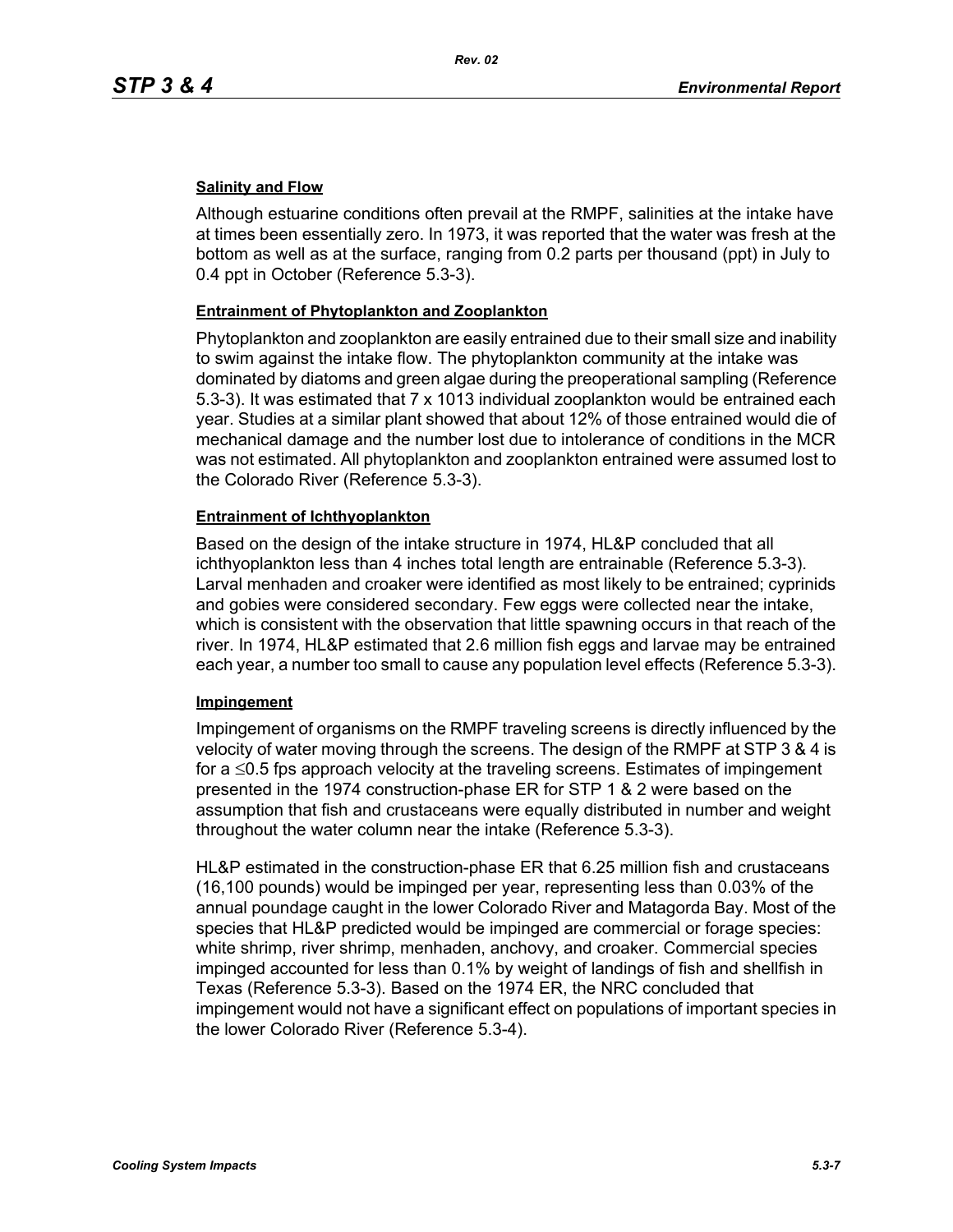## **NUS 1976: Year-Long Field Monitoring**

In 1975, STPNOC implemented a two-phase monitoring program to identify species that may be entrained by or impinged on the intake system (Reference 5.3-20). Phase 1 (April 75-April 76) included 26 sampling dates and several locations upstream and downstream of the intake, spaced at roughly 14-day intervals. Entrainment predictions based on direct measures of distribution and abundance of important organisms near the RMPF are considered representative of low flow conditions in the lower Colorado River. The NUS monitoring study is summarized in the NRC Operation FES (Reference 5.3-2).

Based on the physical characteristics of the river and the RMPF, NUS concluded that the makeup operation would affect an area of the Colorado River represented by the mid-channel, mid-depth (up to 10 feet) samples and the west bank samples (Reference 5.3-20). Mean densities of plankton and juvenile organisms were used to estimate entrainment. Estimates assumed that populations of organisms were relatively constant for a period of time (unspecified) around the sampling event, and that organisms were continually replenished at the sampling points by tidal and freshwater flow. The number of organisms entrained was calculated by multiplying the standing crop (individuals per cubic foot of river water) by the intake volume for a given time interval. Other assumptions and parameters of the calculations are given in Reference 5.3-20. The entrainment predictions were limited to plant operations during a particular set of low-flow conditions, which prevailed at STP 1 & 2 from August 1975 through March 1976.

### **Salinity and Flow**

The Phase 1 monitoring study was conducted during an unusually dry year when Colorado River flows were low and estuarine conditions extended up to the STP site. All but two of the samples (May 6 and August 5) were collected when salinities at the intake represented estuarine conditions. Throughout the year-long monitoring period, bottom salinity remained high at the RMPF, ranging from 20.9 ppt in November 1975 to 31.0 ppt in August 1975. Surface salinity at the RMPF reached a maximum of 6.3 ppt on October 1, 1975, and by October 24, surface salinity reached an annual low of 0.8 ppt.

### **Nekton in the Colorado River (Post-larval, Juvenile, and Adult Invertebrates and Fish)**

During Phase 1, post-larval, juvenile, or adult white shrimp, menhaden, anchovy, croaker, and mullet were most abundant in samples collected from the Colorado River. These commercially important species were most numerous at stations downriver from STP. All of these species except menhaden decreased in abundance upriver. Brown shrimp and blue crabs were sometimes abundant in samples upriver from the STP site (Reference 5.3-20).

To estimate entrainment at the RMPF, plankton tows were made at various stations upriver and downriver from the STP site to estimate the standing crop of entrainable organisms. Estimates of macroplankton and ichthyoplankton are given below.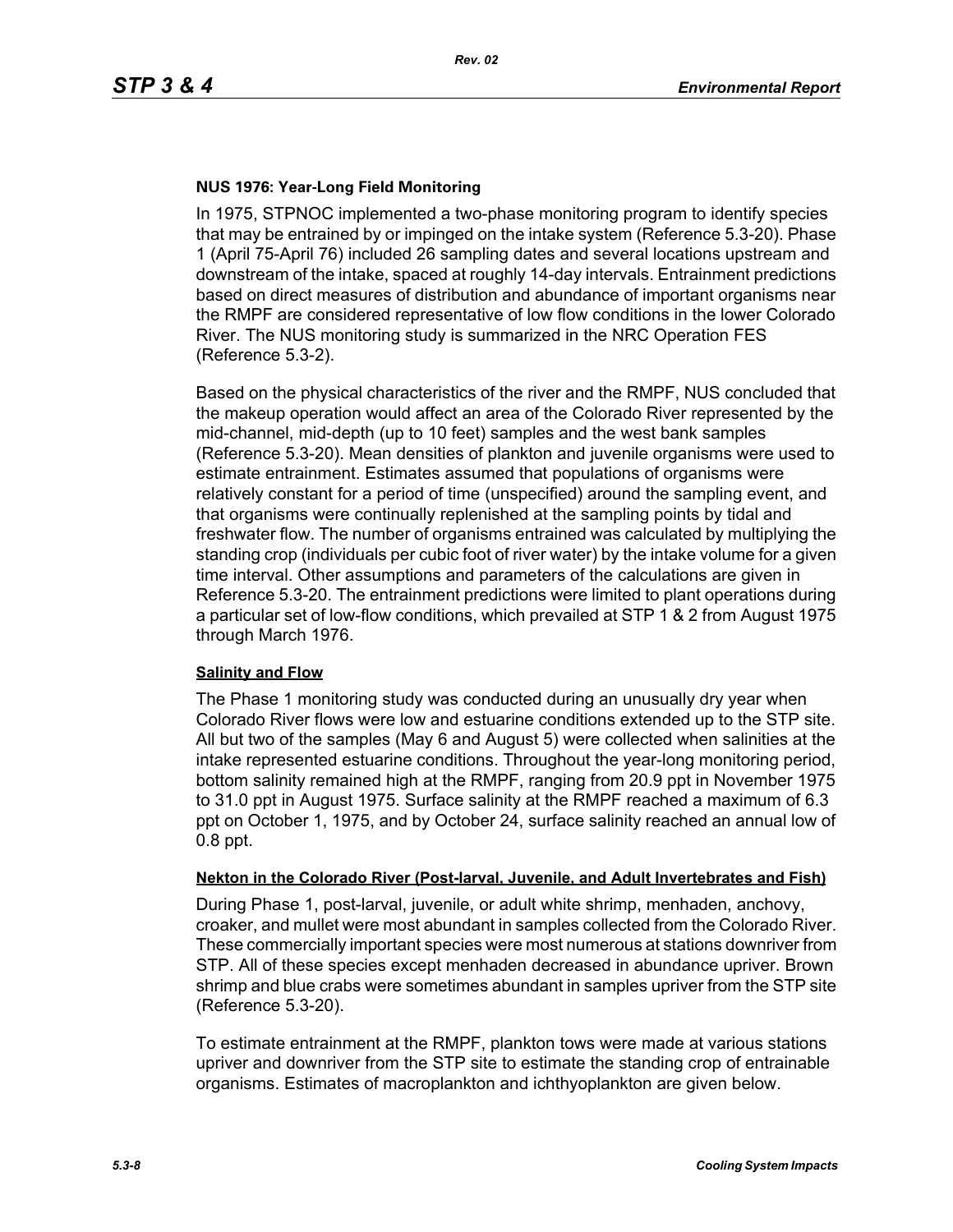### **Entrainment of Macroplankton**

During Phase 1, the most important species in the macroplankton samples were decapod crustaceans, namely blue crab, white shrimp, and brown shrimp. Estimates of entrainment were based on densities of megalops of the commercially valuable blue crab and its congener, the pygmy blue crab, which cannot be distinguished at that stage, as well as first crab and juvenile stages of the blue crab. Estimates of entrainment of the shrimps were based on standing crops of post-larval white and brown shrimp.

Predictions of entrainment during the 8-month low flow period were as follows:

- Blue crab: 1.32  $\times$  10<sup>6</sup>
- White Shrimp:  $6.4 \times 10^3$
- Brown Shrimp:  $4.5 \times 10^3$

NUS estimated that in an 8-month period of low river flow, about one million blue and pygmy blue crab megalops, and about a quarter million blue crab individuals at the first crab and juvenile stage would be entrained (Reference 5.3-20). Of these, more than 83% would be entrained during August. Entrainment of white shrimp was predicted to occur exclusively in August, and of brown shrimp, only in March. NUS concluded that expected losses to entrainment were negligible compared with the millions of pounds of these species harvested annually in Texas, and the widespread distribution of the blue crab, white shrimp, and brown shrimp across Gulf of Mexico estuaries (Reference 5.3-20).

### **Entrainment of Ichthyoplankton**

The total estimate of entrainment of ichthyoplankton during the 8-month period was 13,236,233 individuals; more than half of these were expected to be entrained during August 1975 due to an unseasonably high flow period that resulted in greater than normal pumping for that month. Normally, river flows are so low in August that little or no pumping would occur.

The highest densities of ichthyoplankton in samples representing the area of influence of the RMPF were reported in May–October 1975 and March–April 1976. The most abundant ichthyoplankton consistently (for more than 3 of the 8 months) in the area were Gulf menhaden, Atlantic croaker, bay anchovy, and naked goby (*Gobiosoma bosci*, which is the most common goby on oyster reefs [Reference 5.3-22]). On August 5, 1975, high river flows and low salinity prevailed at the RMPF, and freshwater drum and several cyprinids (*Family Cyprinidae*) occurred in the ichthyoplankton in large numbers. Freshwater drum larvae were so plentiful on that day that they made up 48% of the 8-month total of approximately 13 million individuals expected to be entrained. NUS emphasizes that these results reflect anomalous conditions due to extremely high August flows and should not be interpreted as typical entrainment scenarios (Reference 5.3-20).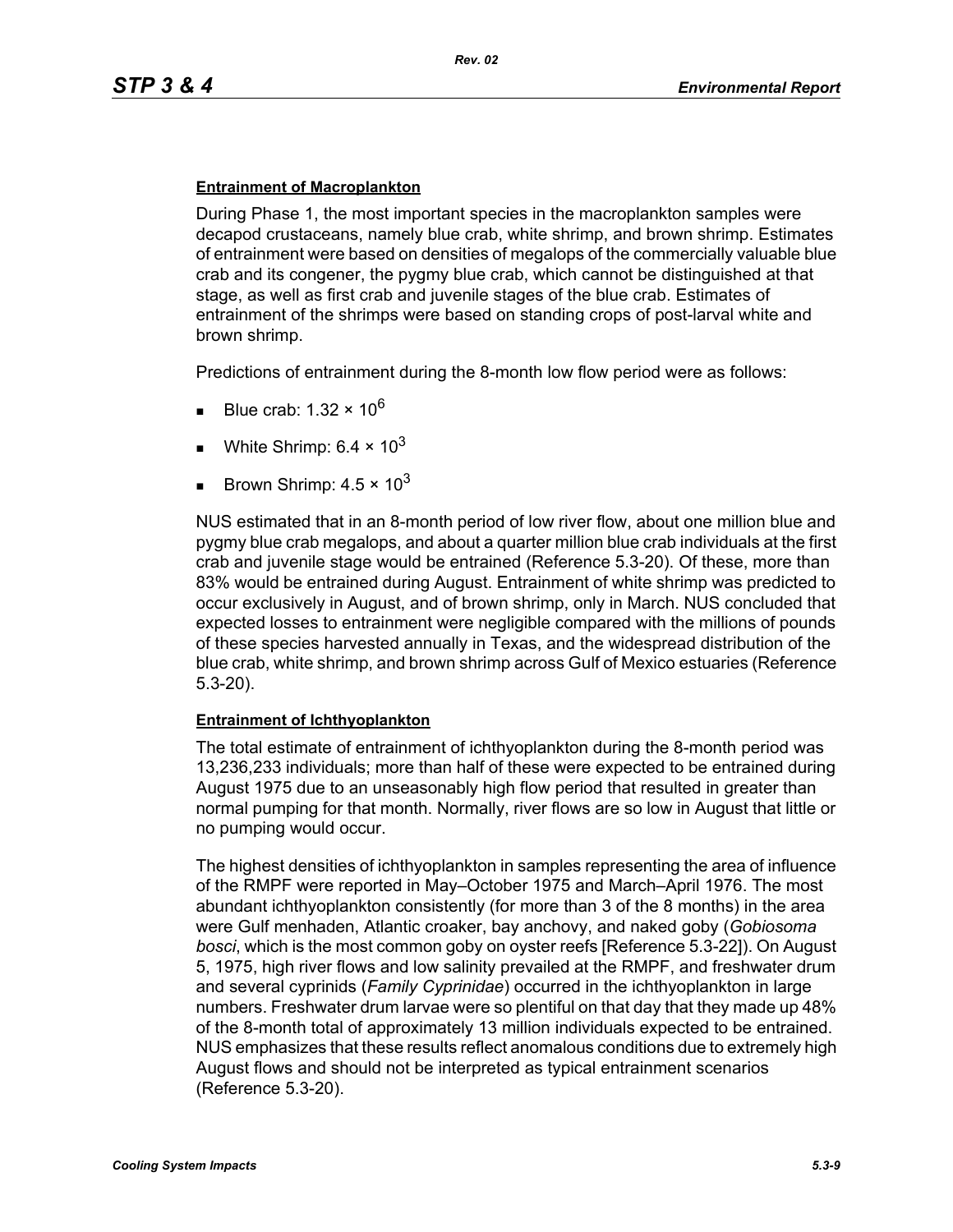The Phase 1 entrainment study for STP 1 & 2 estimated that in an 8-month period of low river flow, the following entrainment of important ichthyoplankton would occur:

- Croaker: 3.37  $\times$  10<sup>6</sup> (more than 90% in December and January)
- Menhaden:  $1.35 \times 10^6$  (86% in September)
- Anchovy:  $5.44 \times 10^5$  (70% in March)
- Naked goby:  $3.2 \times 10^5$  (all months except January and February)

Other infrequently collected ichthyoplankton were reported to be subject to entrainment at low levels, as follows:

- Pinfish (*Lagodon rhomboides*): 4.04 × 10<sup>4</sup> (February and March)
- Sand sea trout: 1.26  $\times$  10<sup>4</sup> (February and March)
- Striped anchovy (*Anchoa hepsetus*): 9.78 × 104 (March only)
- Gizzard shad:  $3.53 \times 10^4$  (March only)
- Black drum:  $3.86 \times 10^3$  (March only)
- Star drum (*Stellifer lanceolatus*): 9.6 × 10<sup>3</sup> (August only)

The entrainment estimates made by NUS during low flow months were about 2.5 times those predicted in the HL&P ER, largely because lower flow and higher salinity conditions in the river lead to increases in the density of organisms subject to entrainment at the RMPF (References 5.3-20 and 5.3-3). Estimated losses of crustaceans and fish to entrainment reported in NUS were deemed insignificant by NRC in light of the overall abundance and high reproductive potential of these species in the Gulf of Mexico (References 5.3-20 and 5.3-2).

### **McAden et al. (1984 and 1985): Phase 2 -Focused Study of Intake Area**

The Phase 2 monitoring (July 1983–December 1984) collected both impingement and entrainment samples. Impingement samples were taken at the traveling screens during filling of the MCR from July to September 1983, and again the following September. Each week during the sampling period, samples were taken at two screens for three 30-minute periods over a 24-hour period (roughly every 8 hours).

To document entrainment of organisms, ichthyoplankton samples were collected in the Colorado River in the immediate vicinity of the RMPF (at sampling station 2, established during Phase 1). Samples were collected at three depths using a 0.5 mm mesh conical plankton net, and both stationary sets and oblique tows were used. Methods were the same as used during Phase 1 sampling (References 5.3-19 and 5.3- 21). Mid-depth samples from mid-channel locations were used to estimate entrainment, consistent with methods developed during Phase 1 (Reference 5.3-20).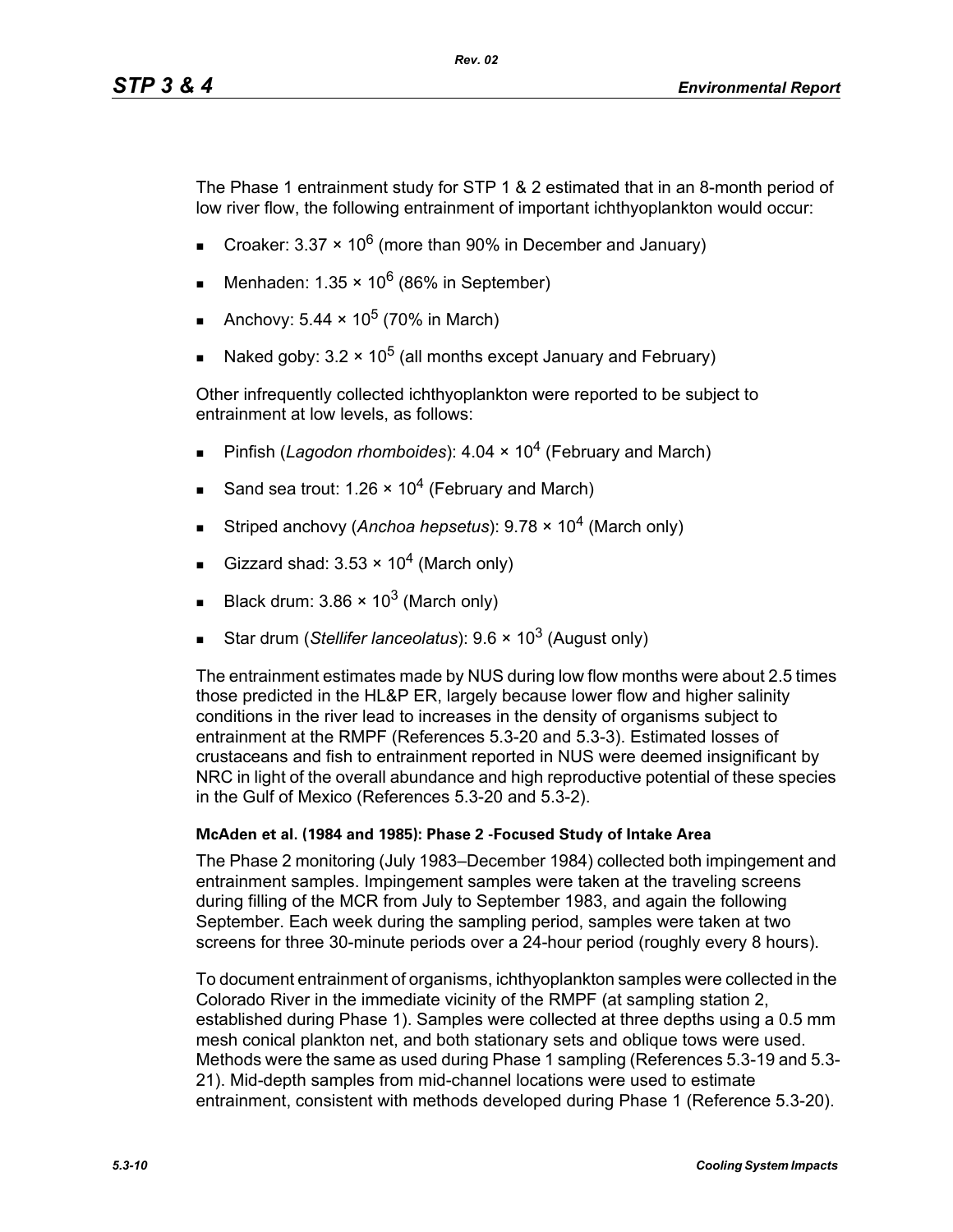Ichthyoplankton samples were also collected from the sedimentation basin. However, sampling difficulties prevented any collections from mid-depth locations, making comparisons of little value. Sedimentation basin samples are not discussed here.

## **Salinity and Flow**

During the 3-month sampling period, salinity at the mid-depth (about 10 feet) sampling location in the Colorado River ranged from 0.3 ppt in late July to 20.7 ppt in early August. Average Colorado River flow ranged from 492 cfs on July 13, 1983 to 2076 cfs on August 10, 1983.

## **Nekton (Post-larval, Juvenile, and Adult Invertebrates and Fish)**

During the first year of Phase 2 sampling (July 1983 to June 1984), six shrimp species, two crab species, and a crayfish species were collected in seine and trawl samples at Station 2, in the vicinity of the STP RMPF (Reference 5.3-19). During the single sampling event in September 1984, one additional shrimp (*Palaemonetes pugio*) was collected by seine, and another (*Penaeus duorarum*) was collected on the revolving screens of the RMPF, but not by seine or trawl (Reference 5.3-21).

During the first year of Phase 2 sampling (July 1983 to June 1984), 30 species of fish were collected near the RMPF by trawl or seine; the large majority was estuarine or marine. Only four of the 30 fish were freshwater species (Reference 5.3-19). During the single sampling event in September, 1984, no fish or crustaceans were collected by trawl because dissolved oxygen concentrations at the bottom were thought to be too low to support these species. Seine collections yielded 20 species of fish, but only one (*Lepisosteus occulatus*, the spotted gar) lives in freshwater. Seine collections included eight estuarine/marine fish not collected in the previous year.

### **Entrainment of Macroplankton and Ichthyoplankton**

During the Phase 2 study of ichthyoplankton abundance and entrainment, standing stocks of macroplankton and ichthyoplankton were measured using plankton tows, as described in Reference 5.3-14. To maintain consistency with Phase 1 data, entrainment estimates were based on mid-channel, mid-depth samples collected at station 2, near the RMPF. The number of individuals (per 100 cubic meters of Colorado River water) collected over a 24-hour period was multiplied by the volume of water pumped over the same period (Table 5.3-3). The number of macroplankton entrained over 24 hours ranged from about 1 million individuals in late July 1983 to more than 54 million individuals in mid-September 1983. More than 50 species of macroplankton were collected; most common were zoeae of *Callianassa* (ghost shrimp) and *Rhithropanopeus harrisii*. Jellyfish medusae were abundant in some samples and completely absent in others (References 5.3-19 and 5.3-21).

Estimates of ichthyoplankton entrainment also varied across the sampling periods, with a low of about 13,000 in September 1984 and a high of 553,000 in July 1983 (Table 5.3-3). In fact, the same sampling period yielded the lowest estimate of macroplankton entrainment and the highest estimate of ichthyoplankton entrainment (Table 5.3-3). The authors attributed the elevated ichthyoplankton entrainment levels to high densities of the bay anchovy. Bay anchovies were particularly abundant in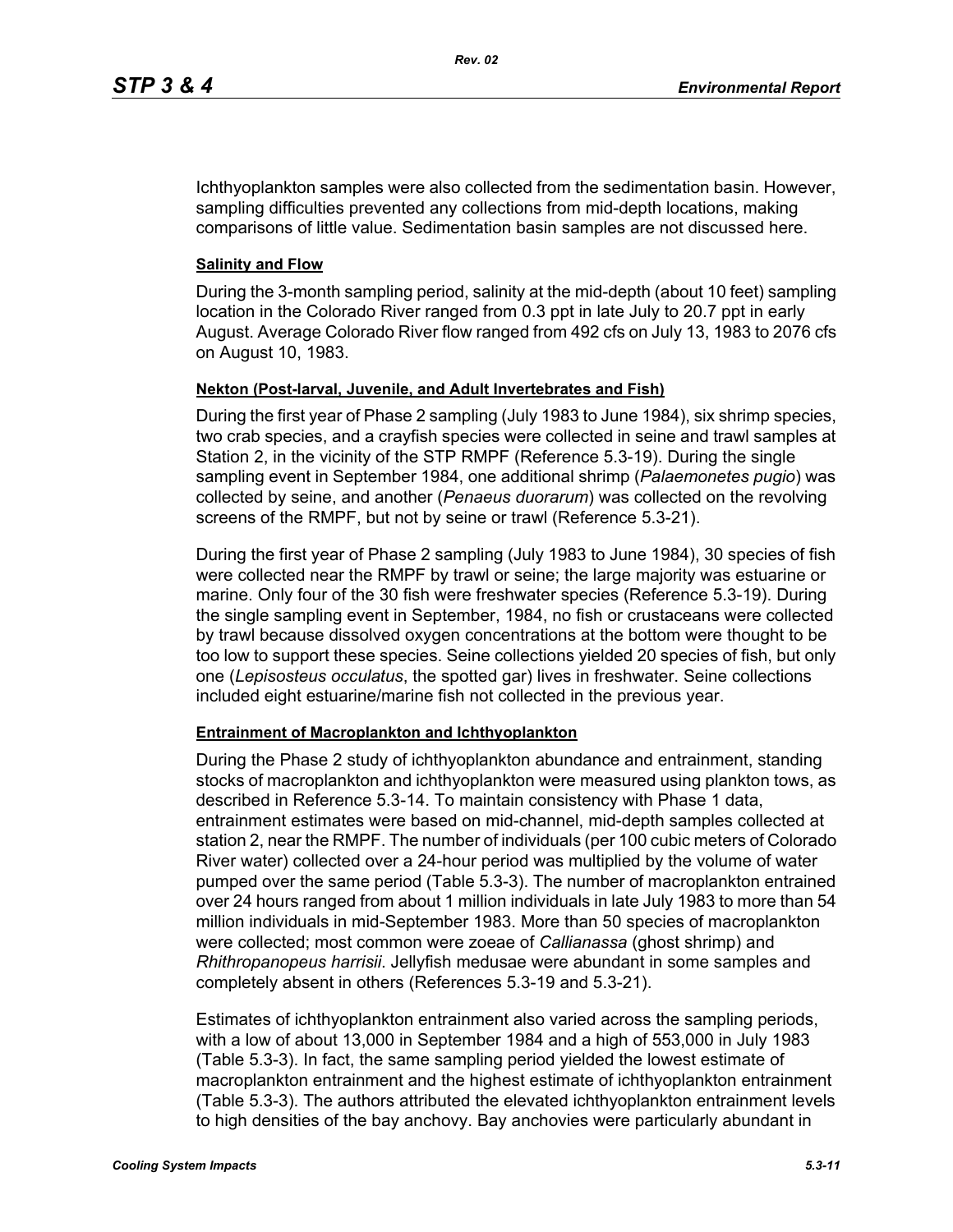samples in July 1983, when low salinities were observed from the surface to bottom of the river (Reference 5.3-19). Low salinity (as low as 0.2 ppt) apparently stressed the bay anchovies, making them more vulnerable to capture, and inflated abundance estimates for this species (References 5.3-19 and 5.3-2). Other ichthyoplankton that occurred frequently in the samples were several species of goby (*Gobionellus boleosoma*, *G. hastatus*, and *Gobiosoma bosci*). *Caranx hippos*, *Gobiosoma robustum*, and an unidentified centrarchid occurred in one sample each (References 5.3-19 and 5.3-21).

### **Impingement of Crustaceans and Fish**

Impingement of macroinvertebrates and fish was monitored in 1983–84 during the filling of the MCR and again on a single date in September 1984 (References 5.3-19 and 5.3-21). Impingement was greatest in mid-July, when an estimated 14,976 crustaceans and fish were impinged over a 24-hour period (Table 5.3-4). The September 1984 estimate was the lowest (2880 individuals over a 24-hour period).

The most commonly impinged macroinvertebrate was the blue crab, which was collected during all impingement sampling events (Table 5.3-4). In addition, six shrimp, including four palaemonids and two penaeids, were impinged. Of these, the Ohio shrimp was the most often impinged.

A total of three individual fish were collected in impingement samples during the 1983– 1984 monitoring studies. Two were estuarine fish (inland silverside and crevalle jack) and one was a freshwater fish (green sunfish). The September 1984 impingement sampling yielded no fish.

### **Conclusions of Monitoring**

The NRC concluded that losses of important aquatic species due to entrainment at the RMPF for STP 1 & 2 would be "insignificant" for the following reasons:

- Only a small portion of the lower Colorado River population of a species would occur near the intake, and only 10% of those present at the intake would be actually entrained
- **The Lower Colorado River tidal reach does not provide unique habitat or services** to estuarine or marine organisms, it is one of many similar tidal rivers on the Gulf Coast
- The commonly entrained organisms (anchovy, menhaden, croaker, blue crab) are ubiquitous and abundant along the Gulf of Mexico
- **Due to water allocation permit conditions, most withdrawals would occur during** high river flows when the assemblage is mostly freshwater (Reference 5.3-2)

The NRC concluded that effects of impingement on lower Colorado River fish and shellfish would be "minor," based on the following rationale: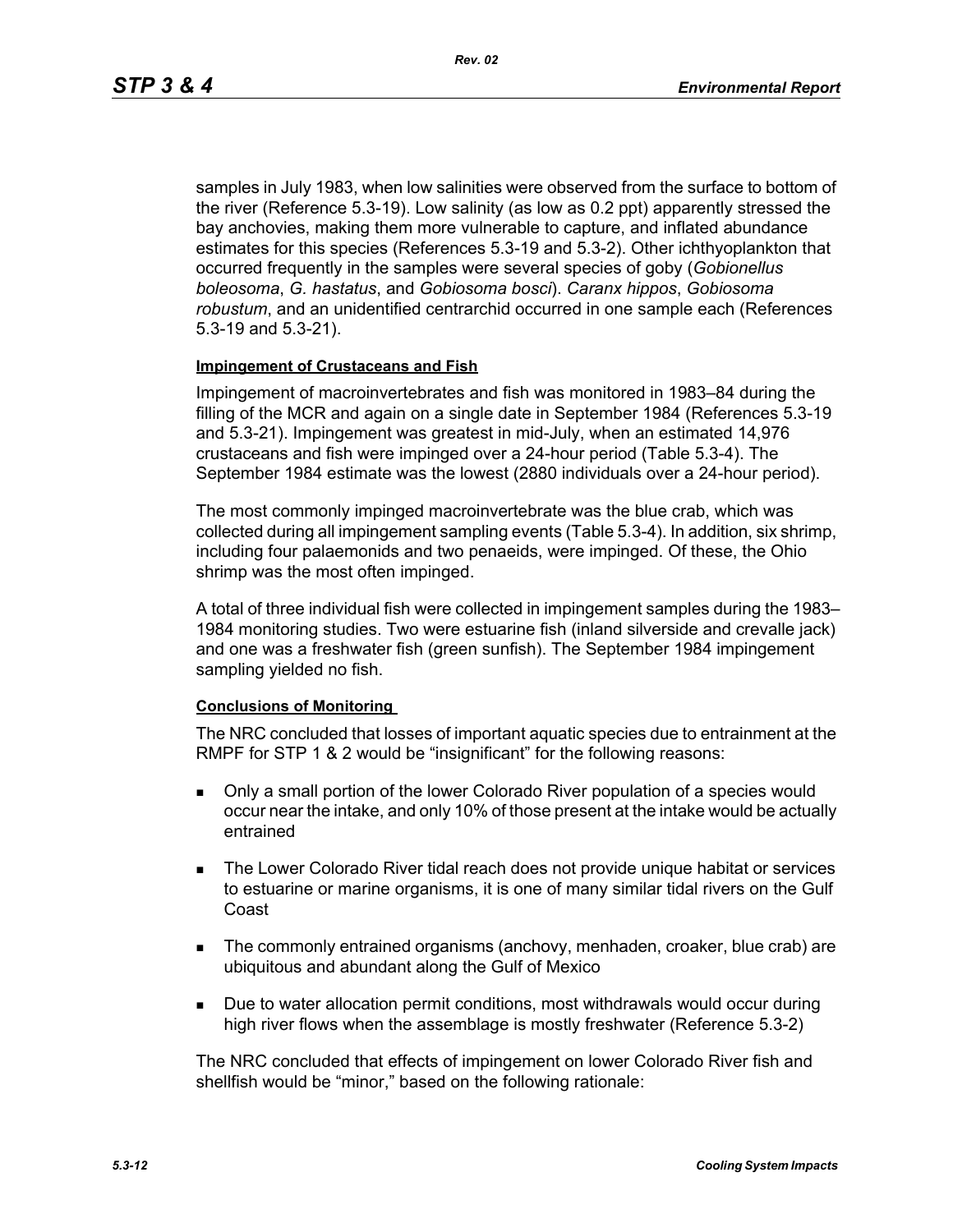*Rev. 02*

- Because absolute densities of organisms are low at the intake, low absolute numbers would be impinged
- **The intake design limits impingement, the timing of the pumps would limit** impingement of young of the year (assuming low withdrawals from July to September, when young are present), and use of upper strata river water would limit impingement of estuarine organisms in the salt wedge
- **The Lower Colorado River is not a unique nursery habitat for any species**
- Menhaden, croaker, anchovy, and mullet are ubiquitous and abundant (Reference 5.3-2)

### **Main Cooling Reservoir**

Records of fish caught in the MCR provide a partial list of species that have survived entrainment and are tolerant of the temperature and salinity regimes in the reservoir. In a September 1994 catch and release fishing tournament for employees, the most commonly caught species were redfish (red drum) and catfish (presumably blue catfish, but tournament records did not differentiate among catfish species); other species landed included black drum, common carp, and largemouth bass. One specimen each of gar, croaker, and Southern flounder was reported.

STPNOC is currently undertaking a study to characterize the relative abundance of fish species in the MCR (see Section 6.5). Although intended primarily to gather information on the distribution and abundance of juvenile and adult fish in the reservoir, this study is also expected to yield useful information on survival of fish entrained at the RMPF. The study will not provide a comprehensive list of species entrained, because most estuarine species that are entrained will not survive in the MCR. Some species that could survive in the MCR may be entrained in such low numbers that they are not detected during the survey. However, the presence of a species in the MCR could provide additional insights on differential vulnerability of fish species to entrainment at the RMPF.

## **Relevance of Previous Entrainment and Impingement Studies to STP 3 & 4**

Impacts to aquatic biological resources from STP 1 & 2 were judged to be SMALL and acceptable (Reference 5.3-2). Because no threatened or endangered aquatic species occur in the vicinity, none would be impacted by plant operations (Reference 5.3-2). The RMPF was designed originally to serve four units, so no additional design modifications are required for this project. The intake bays, fish screens, trash racks, and bypass system are already operational for STP 1 & 2. The refurbishment of the RMPF to accommodate STP 3 & 4 will consist primarily of installing new pumps and traveling screens in existing pump bays. Impacts to aquatic species from the operation of STP 3 & 4 will be SMALL.

The RMPF proposed for the new units at STP 3 & 4 will presumably be in compliance with Section 316(b) of the Clean Water Act by virtue of the fact that it has "reduced flow commensurate with (a) closed-cycle re-circulating system" (69 FR 131, July 9, 2004, page 41592). This is one of the "compliance alternatives" a facility may select to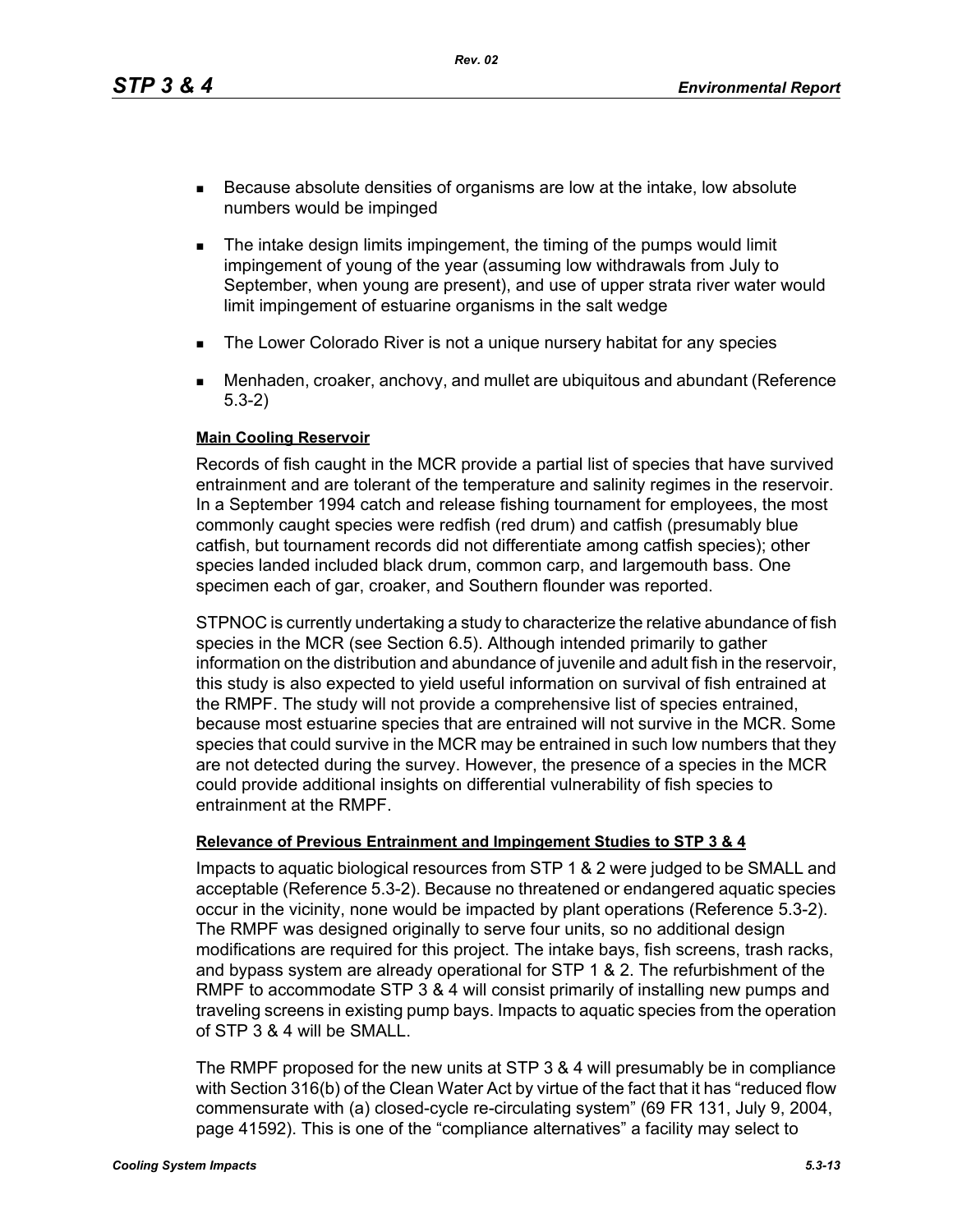demonstrate that it has installed the BTA for minimizing adverse impacts of CWIS (69 FR 131, July 9, 2004). However, the EPA's determination of BTA is one of the provisions of the Phase II regulation that is being challenged in court, which led the EPA to suspend the regulation in March 2007 (Reference 5.3-23). Regardless of the outcome of the legal challenge to the EPA rule, the STP intake system is expected to be in compliance with Section 316(b) because of its closed-cycle design. As stated in the rule, "any facility that reduces its flow to a level commensurate with a closed-cycle, recirculating cooling system meets the performance standards in today's rule because such a reduction in flow is deemed to satisfy any applicable impingement mortality and entrainment performance standards for all water bodies" (69 FR 131, July 9, 2004, page 41601).

In a June 27, 2007 letter, TCEQ stated, "…we have reviewed the information you submitted and based on our best professional judgment, we consider your facility to be a closed-cycle recirculating system (Reference 5.3-45). We also concur that the Main Cooling Reservoir (MCR) at your facility does not meet the definition of water in the state."

# **5.3.1.2.3 Long-Term Regional Evidence of No Significant Impact**

Virtually all available data on fish and invertebrate abundance in Matagorda Bay illustrates that most species show significant variability from year to year, as is typical in estuaries nationwide (Reference 5.3-24). In a complex analysis of the effect of the diversion of the lower Colorado River on epifauna in Matagorda Bay, Wilbur and Bass concluded that "the background level of interannual variability is so great for most species that a substantial and sustained change in abundance would have had to occur to suggest that it resulted from the diversion" (Reference 5.3-17). Variability in species assemblages and abundance is influenced by significant regional conditions such as a major flood in 1992 and a severe drought in 1996 (Reference 5.3-24).

To predict the impact of pumping associated with STP 3 & 4, it is useful to look retrospectively at effects on fish and shellfish populations that may be attributed to pumping for STP 1 & 2. No population data is routinely collected on fish in the lower Colorado River. However, long-term catch data in Matagorda Bay shows that populations of most commercial, recreational, and forage species have either remained stable or increased over the past two decades since STP 1 & 2 became operational. Selected analytical studies are referred to in References 5.3-17, 5.3-24, and 5.3-25.

The U.S. Army Corps of Engineers (USACE) diverted the lower Colorado River into the eastern arm of Matagorda Bay in 1991 to create habitat, increase nutrients, and moderate salinity. The overall goal was to improve fisheries productivity. Wilbur and Bass evaluated several long-term data sets that included fisheries abundance in various parts of the bay before and after the diversion (Reference 5.3-17). The expectation was that the diversion would be shown to have had a significant positive effect on at least some important species, such as white shrimp, brown shrimp, blue crab, croaker, anchovy, or menhaden. However, none of the data sets indicated significant shifts in species abundance, despite substantial habitat changes, such as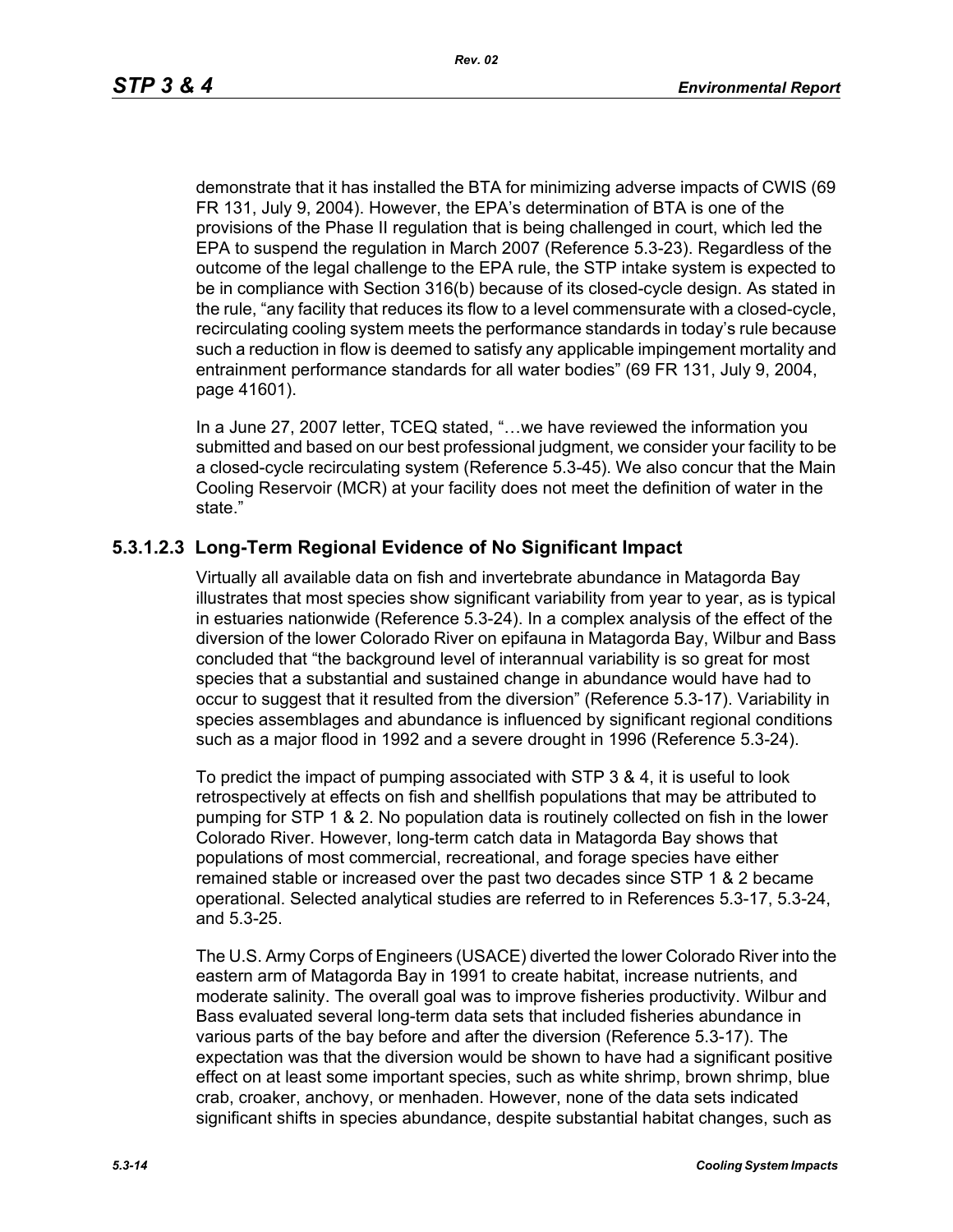the growth of a deltaic marsh at the end of the diversion cut. This study points out that, relative to other Gulf of Mexico estuaries, the Colorado River has a small average discharge (76.5 m3/s) compared with the size of Matagorda Bay (1070 km2). In fact, when the flow is less than 14 m3/s (500 cfs), as measured at the Wharton gauge station located upstream of STP, there is no discharge from the Colorado River. The authors noted that there were no diversion-related differences in abundance for any important species monitored by TPWD, and that blue crab and shrimp landings "did not exhibit any unusual deviations from historical interannual variability" (Reference 5.3- 17).

If a major diversion and habitat creation project did not elicit a population-level response from key species, it is unlikely that the relatively minor withdrawals of makeup water at the STP site will negatively impact these species.

The TPWD Coastal Fisheries Division samples the nine major bay systems in Texas to monitor the relative abundance of fish and shellfish. Their samples are independent of fisheries pressures, which can skew data away from representing ecologically relevant abundances. Trends in relative abundance of important species in East Matagorda Bay, Matagorda Bay, and the entire Texas coast are presented in Table 5.3-5 for several sample types: (1) gill nets in spring, (2) gill nets in fall, (3) bag seines, and (4) trawls (Reference 5.3 25).

The data clearly shows that populations of fish and shellfish in the Matagorda Bay estuary, and, by extension, the tidal reaches of the lower Colorado River, have either remained stable or increased since 1985 (Reference 5.3-25). This pattern holds even for species that have experienced a decline statewide, such as blue crab and white shrimp. The NRC prediction that the amount of entrainment and impingement that would occur at the STP 1 & 2 intake would be insignificant has been supported (Reference 5.3-2). No evidence of adverse impacts of water withdrawals by STP 3 & is shown.

A cooperative group of several Texas government agencies including LCRA, TPWD, TCEQ, and the Texas Water Development Board (TWDB), prepared an independent analysis of the long-term fisheries-independent data collected by TWPD in Matagorda and East Matagorda Bays (Reference 5.3-24). The study concluded that the current health and productivity of Matagorda Bay is generally good, and gave as evidence the approximately \$63 million that Matagorda Bay generates annually in commercial seafood harvests, and the \$115 million annually the bay contributes to the sport fishing industry (Reference 5.3-24). The current freshwater inflows have helped maintain the health and productivity of the bay, although the study acknowledges that a host of complex factors that are not yet fully understood interact to affect the overall productivity of the bay.

The LCRA study provides a summary of the economic value of the ecological services provided by Matagorda Bay, with particular reference to its role as habitat for estuarinedependent fish and shellfish. For example, commercial fishermen in Texas landed an estimated 95.2 million pounds of fish, shrimp, crabs and oysters in 1999. Shrimp are the most valuable resource along the Texas coast, accounting for 81% of the harvest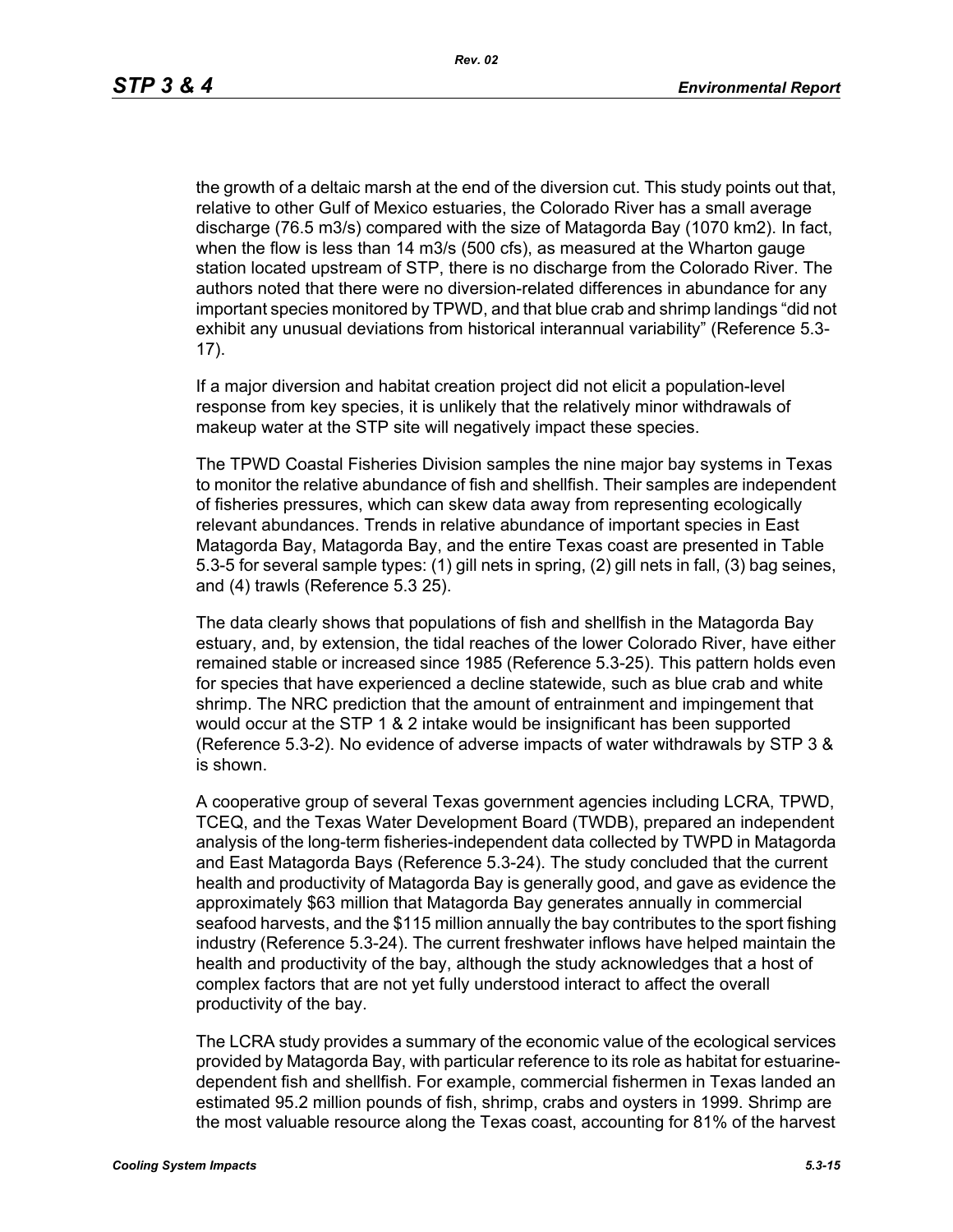and 88% of the dockside value in 1999 (Reference 5.3-24). Commercial shrimpers in the Matagorda Bay system landed one-fourth of the total shrimp catch from all Texas bays, representing 27% of the dockside value, on average, from 1995 to 1999 (total dockside value was 219 million in 1999 dollars). As reported by LCRA, a Texas A&M University study in 1995 estimated that the Matagorda estuary contributed 1847 jobs and \$71.86 million to commercial fishing (gulf and bay). Since the study was published, both landings and economic impact have increased (Reference 5.3-24).

## **5.3.1.3 Conclusions**

NRC assessed impacts of the STP 1 & 2 cooling water intakes in the Final Environmental Statement Related to the Operation of STP 1 & 2 (Reference 5.3-2). NRC concluded that "entrainment impacts appear insignificant when the entire Gulf of Texas coast populations are considered." With regard to lower Colorado River populations, the NRC observed that "there may be considerable variation in the numbers and kinds of species entrained from year to year" due to annual variation in river flow, salinity, and natural population fluctuations. Having said this, the NRC concluded that "entrainment losses…will not constitute a significant impact to their respective populations" because:

- A relatively small percentage of organisms passing the intake would be potentially affected and an even smaller percentage of the biota of the entire lower Colorado River would be potentially affected
- The lower Colorado River did not appear to be a unique nursery area for estuarinemarine organisms
- **The species primarily affected were ubiquitous and abundant along the Texas and** Gulf coast
- Most makeup water withdrawal would occur during periods of high river flow when densities of important estuarine-marine organisms are low in the area of the STP 3 & 4 intake

With respect to impingement, the NRC determined that operation of the RMPF "will result in only minor impingement effects on biota in the Colorado River in the vicinity of the intake structure." The NRC staff based this on the following facts:

- **The densities of fish and shellfish near the site are low compared to downstream** areas
- **The lower Colorado River was not a unique nursery area for estuarine-marine** organisms
- **Species expected to be most affected (e.g., Gulf menhaden, croaker, bay anchovy,** striped mullet) were ubiquitous and abundant along the Texas and Gulf coasts

As discussed previously in this section, the only major change that will be required to the RMPF to support STP 3 & 4 will be the installation of pumps in existing but currently unused pump bays. Because there will be no change in the configuration of the RMPF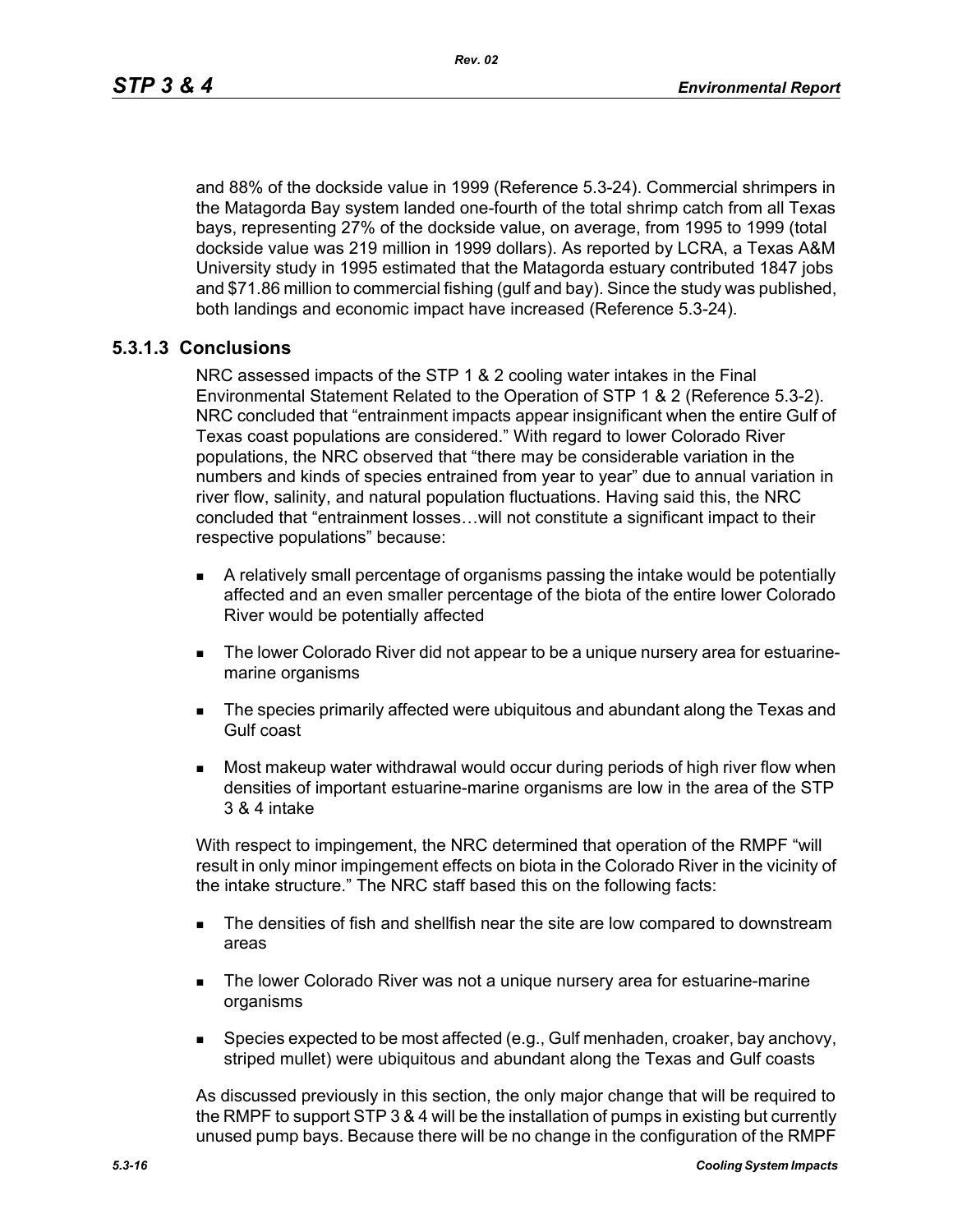(other than installing pumps and traveling screens) and there will be no significant change in intake velocity, the major difference with respect to entrainment and impingement will be the total volume of water pumped annually. The NRC's assessment of impacts in 1986 for STP 1 & 2 operations assumed that 83,900 acrefeet would be withdrawn ("diverted") per annum (Reference 5.3-2). With two additional units online, the volume of water pumped annually could approach (but not exceed) 102,000 acre-feet, the permit limit. Although entrainment and impingement losses are likely to be somewhat higher than projected by the NRC in its FES for operation, the NRC's conclusions relative to SMALL impacts of entrainment and impingement appear to remain valid. These conclusions have been substantiated by long-term monitoring studies conducted by the state of Texas that suggest that important populations in Matagorda Bay and the lower Colorado River are stable, if not expanding.

These long-term studies indicate that operation of the RMPF at STP 3 & 4 has had no measurable impact on any important species in the area. The addition of pumps for STP 3 & 4 is not expected to significantly affect the distribution or abundance of populations of important species in the area, or to cause any measurable communitylevel perturbations. Effects on important aquatic resources will be SMALL.

## **5.3.2 Discharge Systems**

The Final Plant Discharge, which is the existing blowdown facility on the Colorado River, is described in Subsection 3.4.2.1. Designed to reduce total dissolved concentrations in the MCR, it has been used (tested) only once, in 1997. Acceptable water quality has been maintained by selective diversion from the Colorado River during periods of high flow (Reference 5.3-26).

### **5.3.2.1 Thermal and Physical Impacts**

Effluent is discharged from the MCR through Outfall 001 to Segment No. 1401 ("Colorado River Tidal") of the lower Colorado River; the designated uses in Segment No. 1401 are contact recreation and high aquatic life use (Reference 5.3-27). Water quality in high aquatic life use waters is expected to be adequate to support high biotic diversity, high species richness, and a high degree of habitat diversity (Reference 5.3- 27).

The current TPDES permit (No. WQ0001908000, issued July 21, 2005) limits the average daily discharge to the Colorado River to 144,000,000 gallons per day. Outfall 001, the only outfall that discharges to the Colorado River, is equipped with a diffuser to enhance dilution at the point of discharge. Potential thermal, physical, and chemical effects of the discharge on aquatic resources are discussed in the sections that follow.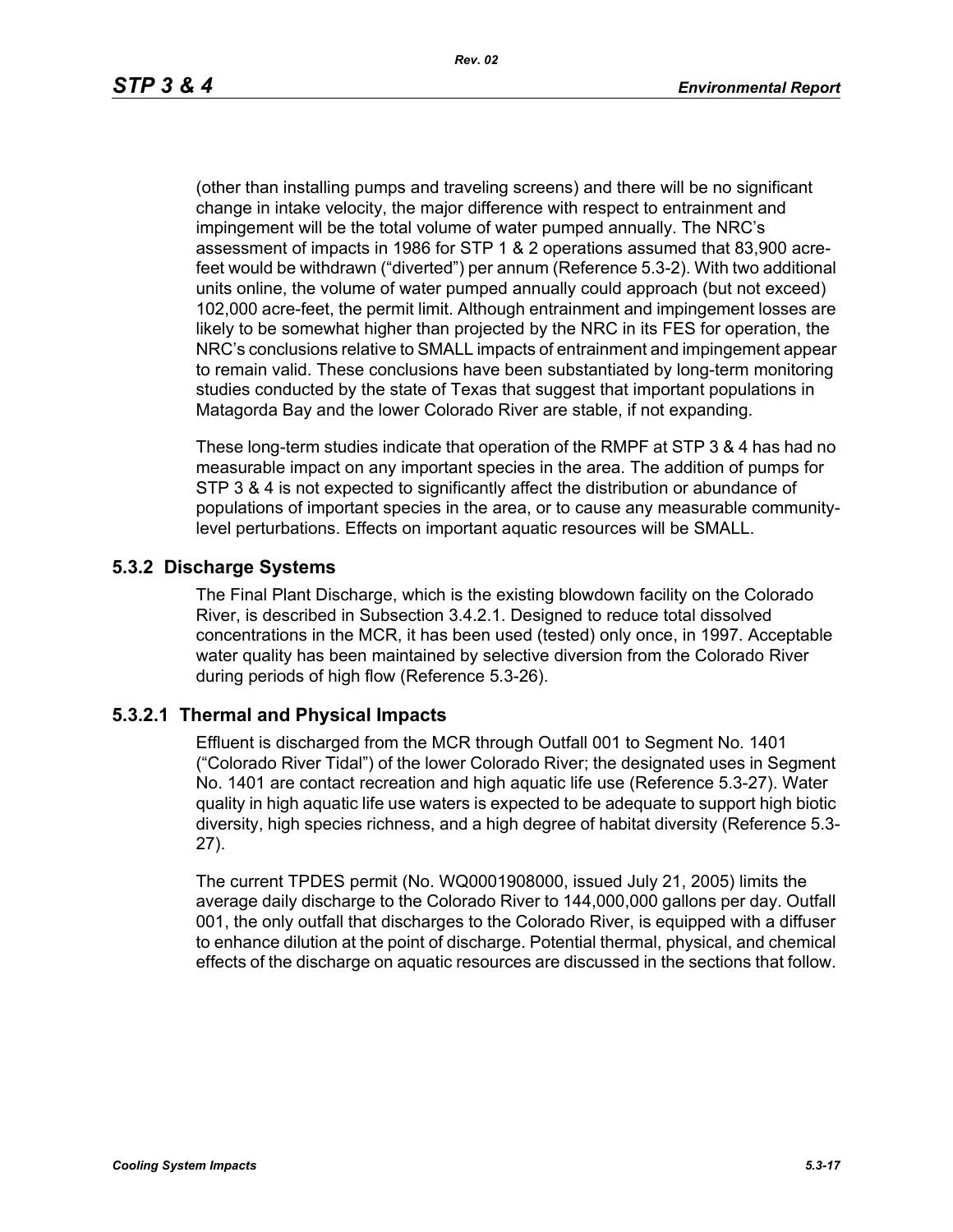# **5.3.2.2 Aquatic Ecosystems**

## **5.3.2.2.1 Thermal Effects**

Section 3.4 describes the cooling system proposed for STP 3 & 4. As discussed in Section 3.4, blowdown will be directed to the Colorado River via the existing blowdown structure, which includes a 1.1-mile-long discharge line that extends downstream along the west bank of the river and is equipped with seven discharge ports. One or more of the ports may be "valved" open, depending on river flows, to promote rapid mixing of the effluent (Reference 5.3-2).

The original NPDES permit (No. TX0064947) for STP 1 & 2, issued by the EPA in 1985, contained requirements on the number of discharge ports that must be opened, given a range of blowdown flow rates, but these port control requirements were removed from the permit when the state of Texas assumed responsibility for the NPDES program. However, STPNOC procedures direct operators to open two to seven blowdown valves, depending on blowdown rate. STPNOC also prescribes a range (80 to 308 cfs) of allowable blowdown rates.

Based on cooling system design and STP 1 & 2 operating experience, it is anticipated that it will be necessary to discharge from the MCR periodically to reduce levels of dissolved solids in the MCR. Blowdown flows will range from 80 to 308 cfs, depending on flows in the Colorado River. The current TPDES permit for STP 1 & 2 contains limits on daily average (95°F) and daily maximum (97°F) discharge temperatures, limits that are anticipated to be extended to the new units as they are based on state water quality standards. The current TPDES permit also stipulates that the discharge from Outfall 001 shall not exceed 12.5% of the flow of the Colorado River at the discharge point and prohibits discharges from Outfall 001 when flow in the Colorado River adjacent to the plant is less than 800 cfs. Because the blowdown flow will be no more than 12.5% of the Colorado River flow (and under normal circumstances will be an even smaller percentage) the effect on temperature downstream in the Colorado River will be negligible, and limited to an area in the immediate vicinity of the blowdown line. No recirculation of heated effluent is expected.

In 1975 and again in 1986, the NRC concluded that potential thermal impacts to aquatic organisms in the Colorado River from operation of STP 1 & 2 would be limited to the area immediately adjacent to the blowdown diffuser ports (References 5.3-2 and 5.3-4). Assuming STP 3 & 4 are held to the same TPDES permit limits and conditions with regard to blowdown (i.e., blowdown flow no greater than 12.5% of Colorado River flow; two to seven discharge port valves open, depending on blowdown rate), thermal impacts to aquatic biota will continue to be SMALL and will not warrant mitigation (beyond the measures already in place).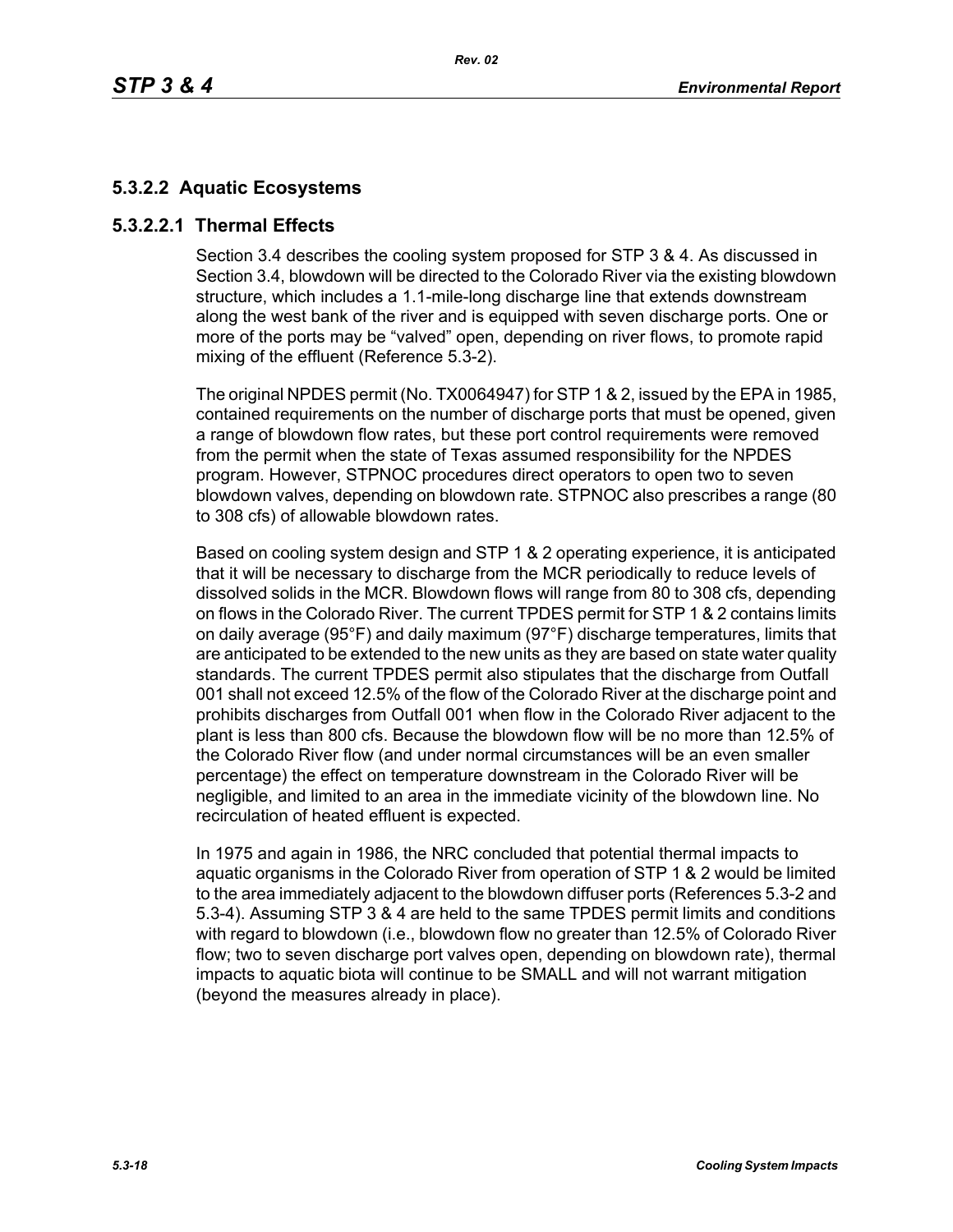# **5.3.2.2.2 Chemical Effects**

TPDES Permit No. WQ0001908000 allows a daily average pH of 6.0, and a daily maximum of 9.0. The permit also allows a daily chlorine limit of up to 0.05 mg/L.

Discharges to the Colorado River will occur only from the MCR. Inputs to the MCR include precipitation, makeup water from the Colorado River, and TPDES permitted discharges from other operations on site (including a mixture of low flow previously monitored effluent, treated sanitary sewage, storm water, and UHS cooling tower blowdown) (Reference 5.3-28). Additional details on the effluent are in Section 3.3.

Dissolved solids make up the majority of the waste discharged into the MCR. Both the construction and operation Environmental Reports for STP 1 & 2 and the NRC construction and operation FESs predicted it would be necessary to periodically blow down the STP 1 & 2 MCR to reduce the buildup of salts and solids (References 5.3-2, 5.3-3, 5.3-5, and 5.3-4). However, it has not been necessary to routinely discharge from the MCR. Acceptable water quality has been maintained by selective diversion from the Colorado River during periods of high flow (Reference 5.3-9). STP 1 & 2 has discharged to the Colorado River from the MCR only once in nearly 20 years of operation, in 1997.

The existing MCR will serve both STP 1 & 2 and STP 3 & 4. The addition of STP 3 & 4 is expected to increase the frequency of blowdown from the MCR to the Colorado River. The FES for operation of STP 1 & 2 assessed impacts of dissolved inorganic chemical substances (measurable as dissolved solids) from the MCR on the water quality of the Colorado River and concluded that the overall effects of reservoir blowdown would not be significant due to dilution by the Colorado River flow (Reference 5.3-2).

This would hold true for STP 3 & 4 as well, because the TPDES requirement that the blowdown flow not exceed 12.5% of the river flow implies a minimum dilution factor of 8 which would continue to be true for operation of four units. Any discharge of dissolved solids will mix quickly with the larger freshwater flow of the Colorado River. Therefore, impacts of dissolved chemical discharges to aquatic communities will be SMALL and will not warrant mitigation.

# **5.3.2.2.3 Physical Effects**

As discussed in the previous sections, TPDES Permit No. WQ0001908000 stipulates that blowdown flow cannot exceed 12.5% of the post-diversion flow of the Colorado River. Once the acceptable blowdown rate has been calculated by subtracting the amount diverted at the RMPF from the flow at Bay City USGS gauging station, an appropriate number of blowdown valves are opened and the blowdown is released. The maximum amount of blowdown that can be released is 308 cfs, which corresponds to a river flow of 2464 cfs.

The FES for construction of STP 1 & 2 assessed blowdown-induced scouring of the seven-port diffuser at blowdown rates of 0 to 308 cfs, and concluded that scouring would be limited to a few feet downstream of each port and would have no significant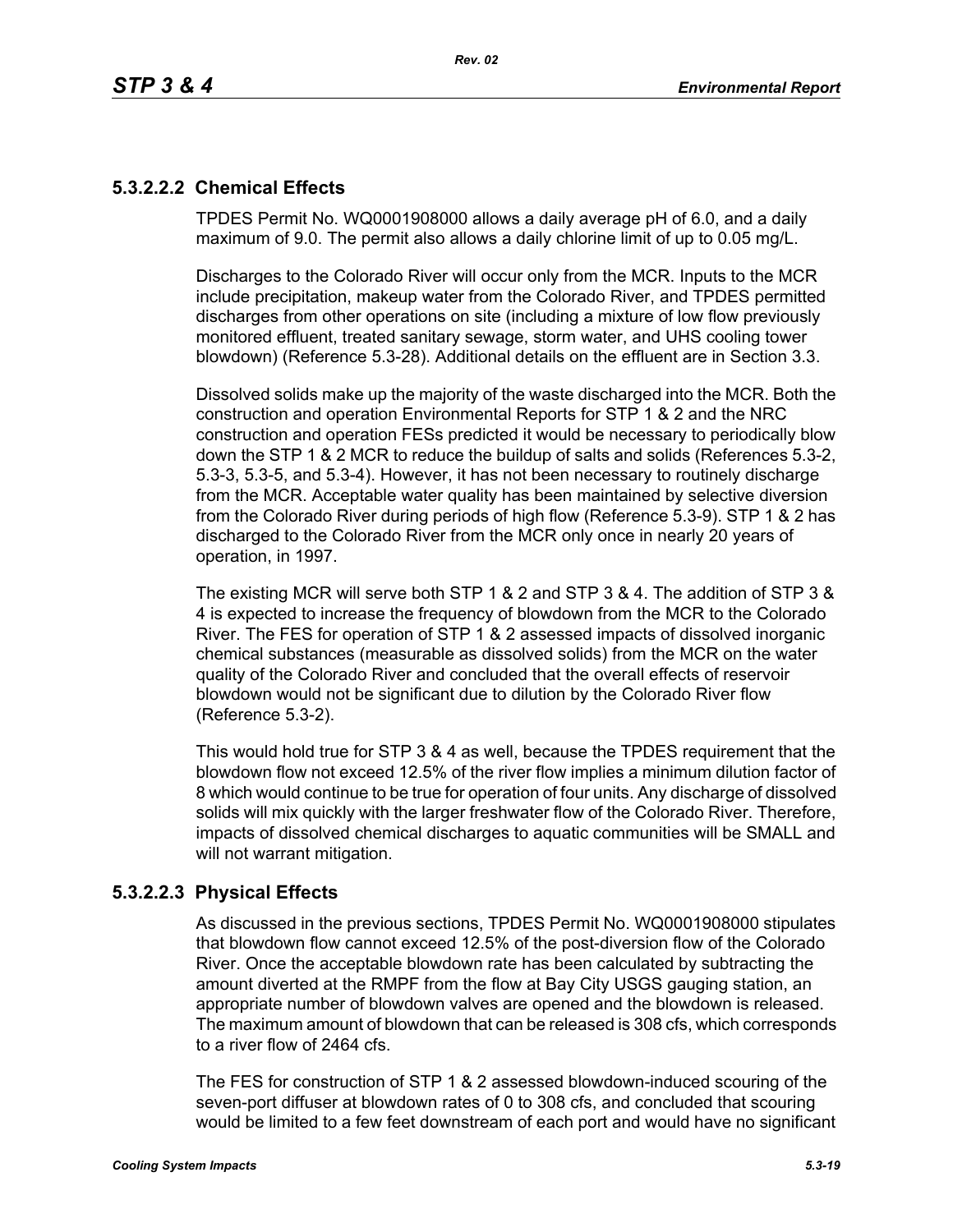adverse impacts on lower Colorado River biota (Reference 5.3-4). Assuming STP 3 & 4 are held to the same TPDES permit limits relative to blowdown and adhere to the same guidelines, blowdown-induced scouring should be SMALL and impacts to biota limited to some scouring in the immediate vicinity of the blowdown line (Reference 5.3- 4). Physical impacts to aquatic communities will therefore be SMALL and will not warrant mitigation.

## **5.3.3 Heat Dissipation Systems**

This section describes the impacts of the heat dissipation system during operation of STP 3 & 4, including the impacts of heat dissipation on the atmosphere and on terrestrial ecosystems. Consideration is given to potential atmospheric phenomena resulting from operation of this heat-dissipation system and the significance of the potential environmental impacts on terrestrial ecosystems and human activities in the STP site vicinity.

## **5.3.3.1 Heat Dissipation to the Atmosphere**

As described in Section 3.4, a closed-cycle cooling system will be used for STP 3 & 4, using the existing MCR. Additionally, mechanical draft cooling towers will be constructed to assist in heat load dissipation and serve as the UHS. Thermal discharges resulting from these systems will be to the MCR and to the atmosphere. During normal operating conditions, most of the heat load will be to the MCR, and each of the towers would operate at one-half capacity. The cooling towers would operate at full capacity during emergency reactor shutdown.

## **Main Cooling Reservoir**

NUREG-1555 notes that the The plume from a cooling pond like the MCR would either exist as a ground level fog over the pond that will evaporate within 300 metersfromclose to the edge of the pond, or lift to become stratus for winds less than or equal to 2.2 meters per second (Reference 5.3-16) moderate to calm wind conditions. Elevated plumes and the associated shadowing would not be expected from the operation of the MCR. NUREG-1555 also concludes that drift from a cooling pond or lake would not need to be considered. Therefore, only fogging and the associated icing impacts are considered for the operation of the MCR.

## **Mechanical Draft Cooling Towers**

Cooling towers evaporate water to dissipate heat to the atmosphere. The evaporation is followed by partial recondensation which creates a visible mist or plume. The plume creates the potential for shadowing, fogging, icing, localized increases in humidity, and possibly water deposition. In addition to evaporation, small water droplets are blown out of the tops of the cooling towers. The water droplets are referred to as drift and can deposit water and dissolved salts on vegetation and surfaces.

For STP 3 & 4, STPNOC modeled the impacts from fogging, icing, shadowing, and drift deposition using the Electric Power Research Institute's Seasonal/Annual Cooling Tower Impact (SACTI) prediction code. This code incorporates the modeling concepts presented by Policastro et al., which were endorsed by the NRC in NUREG-1555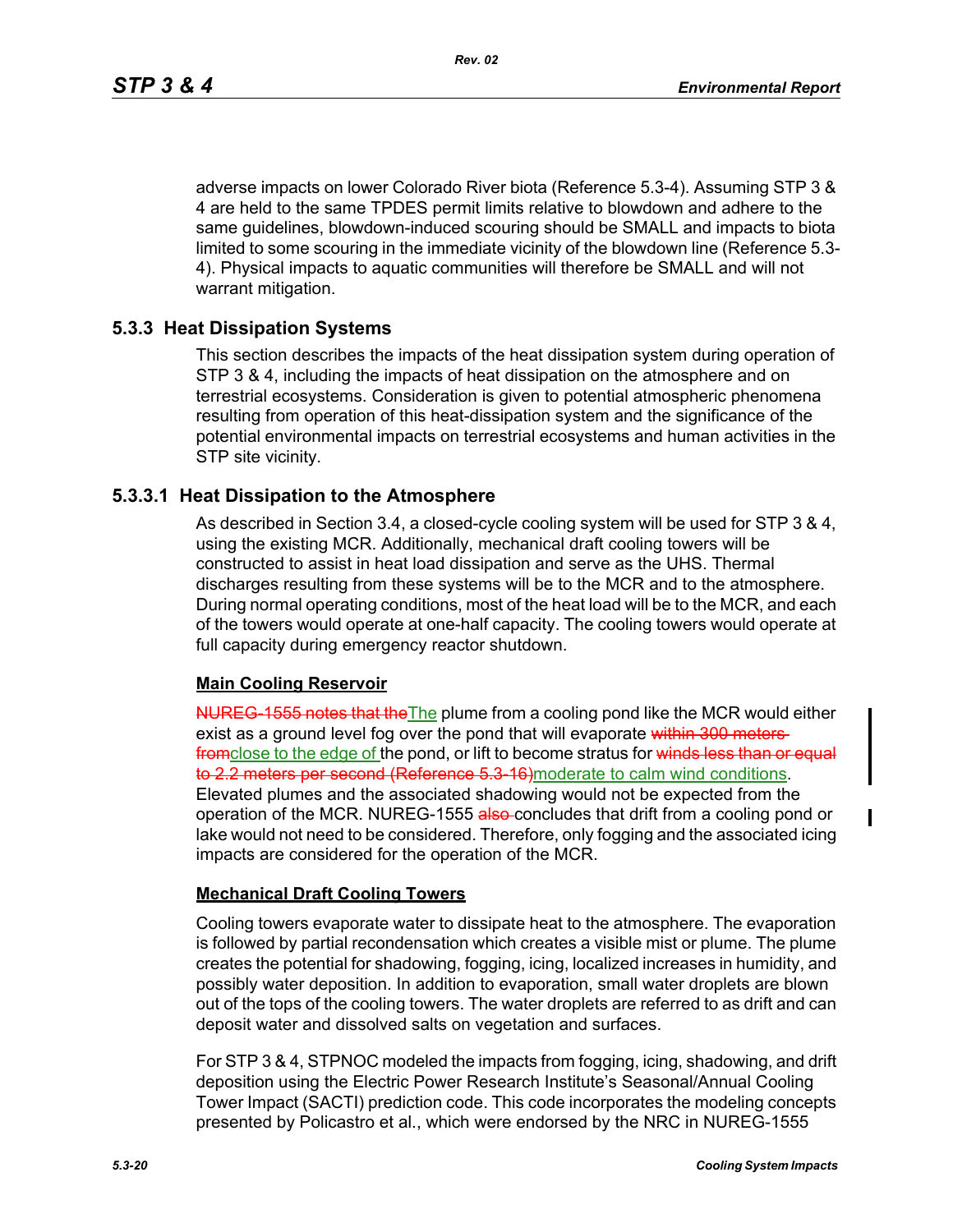(References 5.3-29 and 5.3-16). The model provides predictions of seasonal and annual cooling tower impacts from mechanical or natural draft cooling towers. It predicts average plume length, rise, drift deposition, fogging, icing, and shadowing, providing results that have been validated with experimental data (Reference 5.3-29).

The mechanical draft cooling towers are designed to provide sufficient cooling during accident or emergency conditions as well as assist with the heat dissipation duringnormal conditions. These accident or emergency conditions, if they were to occur, would typically be limited to several hours or days. The SACTI model provides seasonal and annual impacts from operation of the mechanical draft cooling towers assuming continuous operation on at least a monthly basis. Analysis of the mechanical draft cooling towers during the short time of accident or emergency conditions would greatly overestimate the impacts. Therefore, only the normal operation of the mechanical draft cooling towers was analyzed.

Engineering data for the ABWR was used to develop input to the SACTI model for normal operations. As described in Section 3.4, the The SACTI model simulated two identical cooling towers, each with a maximum heat rejection rate of  $4.24.6\times10^8$  Btus per hour and a maximum circulating water flow of 42,80064,200 gallons per minute. The cooling towers are located adjacent to the UHS water storage basin at an elevation of 6 feet MSL. The cooling tower height is 77 feet above the surface elevation of 30 feet, making the top of the tower 107 feet. As described in Section 3.4, three south of each unit. The cooling tower height would be 119 feet. Three cycles of concentration were assumed for the analysis. The meteorological data was from the STP 1 & 2 meteorological tower for the years 1997, 1999, and 2000, and from the National Climatic Data Center for the same years from the Palacios Municipal Airport (Reference 5.3-30). Additional physical and performance characteristics of the mechanical draft cooling towers would be as follows:

| Parameter                                                         | Value                       |
|-------------------------------------------------------------------|-----------------------------|
| Number of cooling towers                                          | 2                           |
| Diameter overallTower width                                       | <b>360</b> 52 feet          |
| <b>Tower length</b>                                               | 284 feet                    |
| Diameter of individual fan outlet                                 | 2828.3 feet                 |
| Number of fans per cooling tower                                  | 6                           |
| Cooling tower height (above surface elevation)                    | 77119 feet                  |
| Surface elevation (above MSL)                                     | <del>30</del> 0 feet        |
| Design duty                                                       | $4.24.6 \times 10^8$ Btu/hr |
| Maximum drift rate (percentage of circulating water flow<br>rate) | <del>0.01</del> 0.005%      |
| Circulating water flow rate                                       | 42,80064,200 gpm            |
| Cooling range                                                     | <del>6.7</del> 14.4°F       |

 $\blacksquare$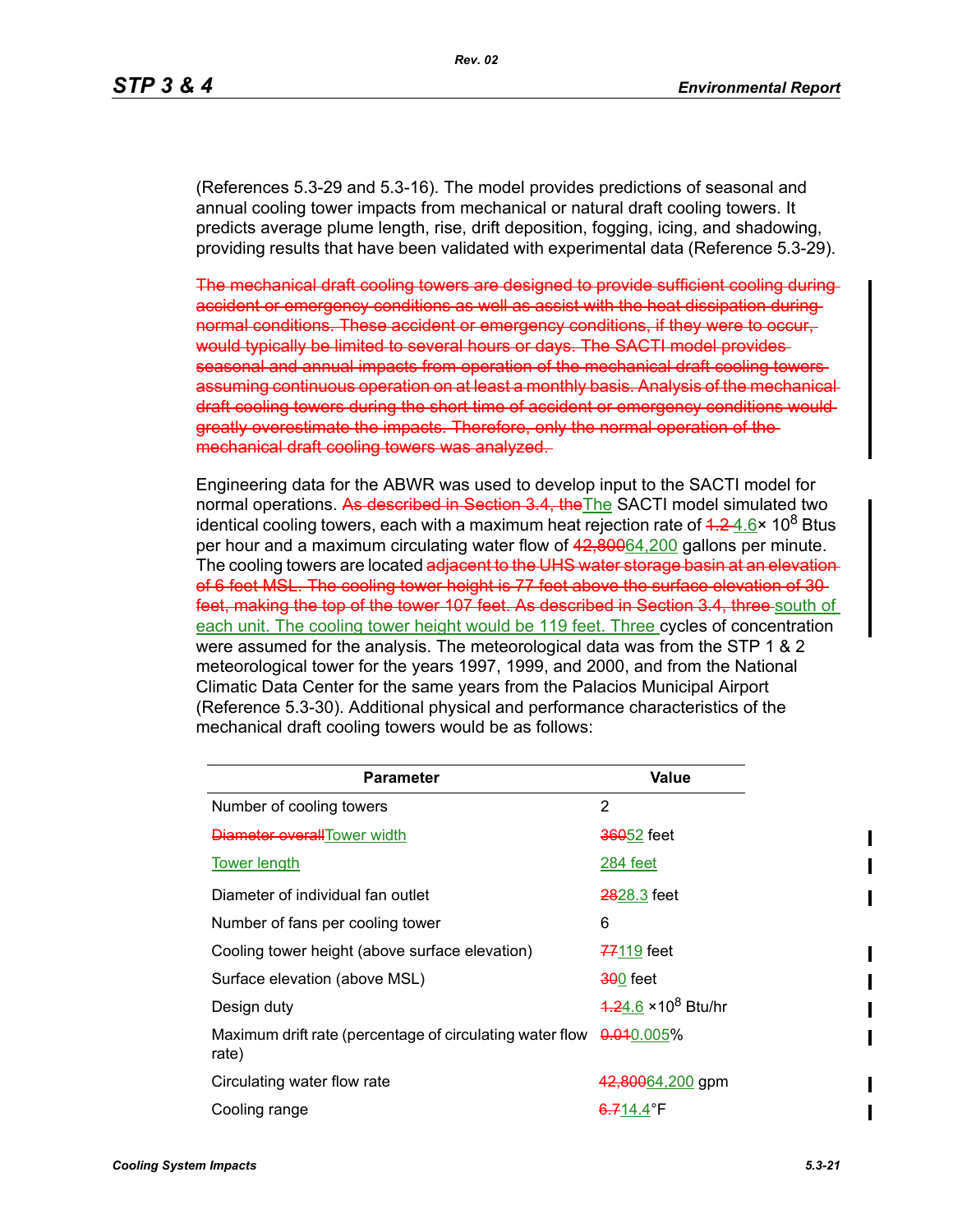| <b>Parameter</b>          | <b>Value</b>                               |
|---------------------------|--------------------------------------------|
| Approach                  | <b>449.7°F</b>                             |
| Dry bulb temperature      | $115^{\circ}$ F                            |
| Wet bulb temperature      | 8485.3°F                                   |
| Air flow rate per fan     | 716,980934,567<br>cubic feet per<br>minute |
| Cycles of concentration   | 3                                          |
| Salt (NaCl) concentration | 800 mg/L                                   |

## **5.3.3.1.1 Length and Frequency of Elevated Plumes for Mechanical Draft Cooling Towers**

The SACTI code calculated the expected plume lengths by direction for each season for the combined effect of the two mechanical draft cooling towers. The plumes would occur in all compass directions. The average plume length and height was calculated from the frequency of occurrence for each plume based on the distance from the tower. The median plume length and height is the distance where half of all the plumes would be expected to be shorter than that distance.

The average plume length would range from 0.4 miles in the summer season to  $4.71.9$ miles in the winter season. The annual prediction for the average plume length is 1.2 miles from the cooling towers. The median plume length would be a little moreless than a tenth two tenths of a mile for each season and annually. The average plume height ranges from 460170 feet in the summer season to 850930 feet in the winter season. The annual prediction for the average plume height is 530610 feet. The median plume height would be 6698 feet in every season. The annual prediction for the median plume height would also be 6698 feet. The plume would extend beyond the site boundary for a maximum of 92 hours during the winter season to the north of the cooling towers. The annual prediction for the time that the plume extends beyond the site boundary was 170 hours per year in the north-northwest direction.

The plumes from the cooling towers would occur in each direction of the compass and would be spread over a wide area, reducing the time that the plume would be visible from any particular location. The average plume lengths would be short and would not be long enough to reach the site boundary in most directions. Due to the varying directions and short average plume height and length, impacts from elevated plumes would be SMALL and not warrant mitigation.

As modeled, plumes from the mechanical draft cooling towers would be as follows:

|                              | Winter       | <b>Spring</b> | Summer       | Fall    | Annual  |
|------------------------------|--------------|---------------|--------------|---------|---------|
| <b>Predominant direction</b> | <b>North</b> | North-        | <b>North</b> | South i | North I |
|                              |              | northwest l   |              |         | South   |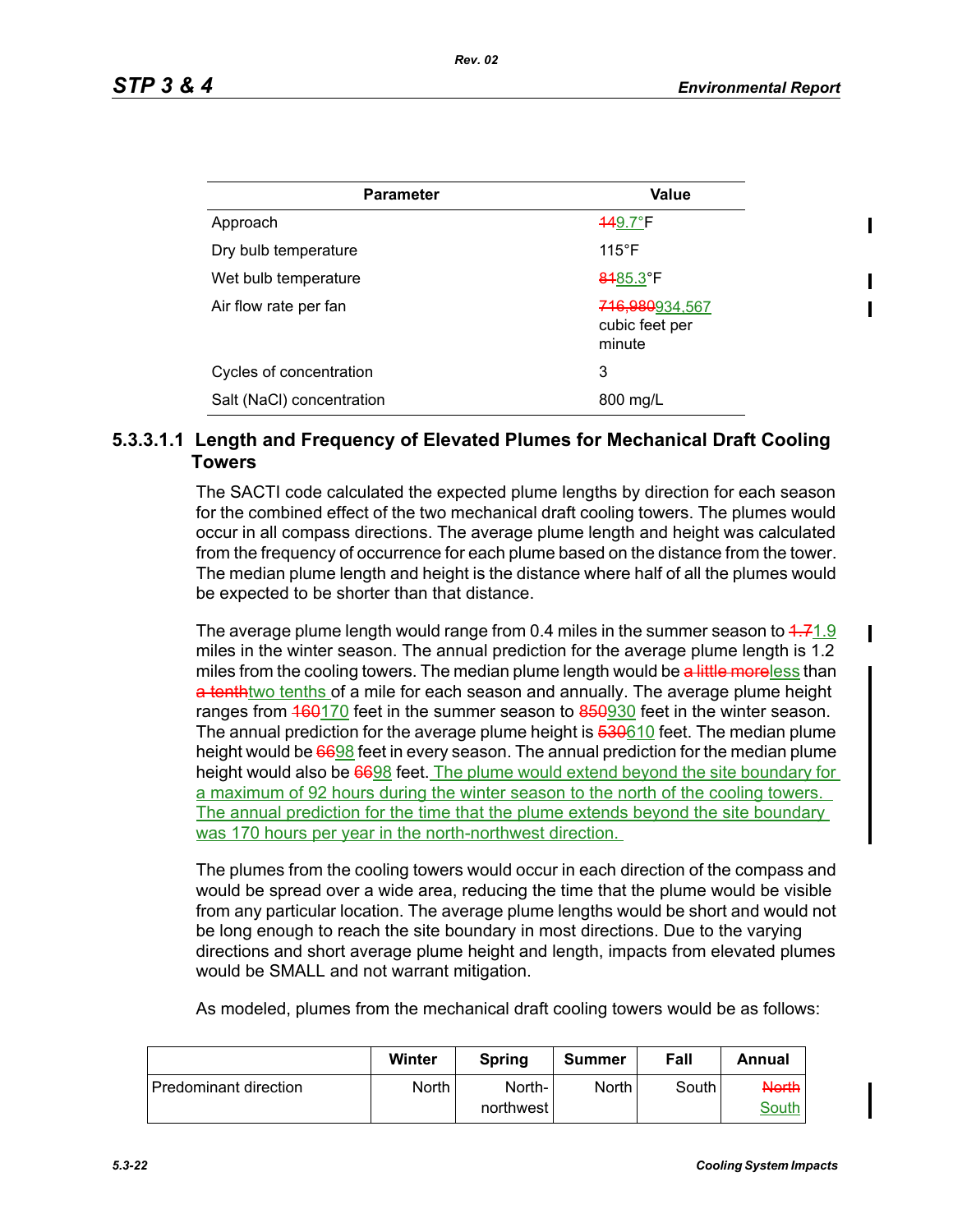|                                                                    | <b>Winter</b> | <b>Spring</b>       | <b>Summer</b>       | Fall                | Annual              |
|--------------------------------------------------------------------|---------------|---------------------|---------------------|---------------------|---------------------|
| Average plume length (miles)                                       | 4.71.9        | 1.1                 | 0.4                 | 1.5                 | 1.2                 |
| Median plume length (miles)                                        | 0.120.19      | 0.12                | 0.12                | 0.12                | 0.12                |
| Average plume height (feet)                                        | 850<br>930    | 510570              | <del>160</del> 170  | 630730              | 530610              |
| Median plume height (feet)                                         | 6698          | 6698                | 6698                | 6698                | 6698                |
| Maximum hours the plume<br>extends beyond the site<br>boundary     | 92            | 63                  | 6                   | 27                  | 167                 |
| Direction of maximum time<br>plume extends beyond site<br>boundary | <b>North</b>  | North-<br>northwest | North-<br>northwest | North-<br>northwest | North-<br>northwest |

# **5.3.3.1.2 Ground-Level Fogging and Icing**

## **Main Cooling Reservoir**

A fog monitoring program was initiated before the operation of STP 1 & 2 to assess the impact of operation of the MCR on local meteorology. The monitoring program was conducted in two phases. Phase I (preoperation) began in May 1987 and continued for one year collecting data before the August 1988 commercial operation of STP Unit 1. Phase II (post-operation) began in June 1989 after commercial operation of STP Unit 2 and continued for one year until June 1990. Fog monitoring was accomplished by operation of two visibility meters. One visibility meter was located on FM 521 approximately one mile northwest of STP 1 & 2. The second visibility meter was located approximately 11 miles west-southwest of STP 1 & 2 to serve as a control site. The pre-operational monitoring results totaled 229 hours per year for the FM 521 monitoring station and 163 hours per year for the control monitoring station. The increase in actual hours of fogging was 33 hours for the FM 521 monitoring station and 56 hours per year at the control monitoring station. The control monitoring station resulted in a greater increase in fogging events, indicating an overall increase in natural fog occurrence in the area during the period of the monitoring program. The results of the fog monitoring program do not indicate that the presence of the MCR significantly increases the fog occurrence over the naturally occurring fog (Reference 5.3-31).

Because fogging from the operation of the MCR did not increase over naturally occurring fog and it is not likely to increase as a result of the addition of STP 3 & 4, impacts from fogging from the operation of the MCR would be SMALL and not warrant mitigation. Since the climate of the region is typically too warm for frequent and persistent freezing temperatures, impacts from icing would be SMALL and not warrant mitigation.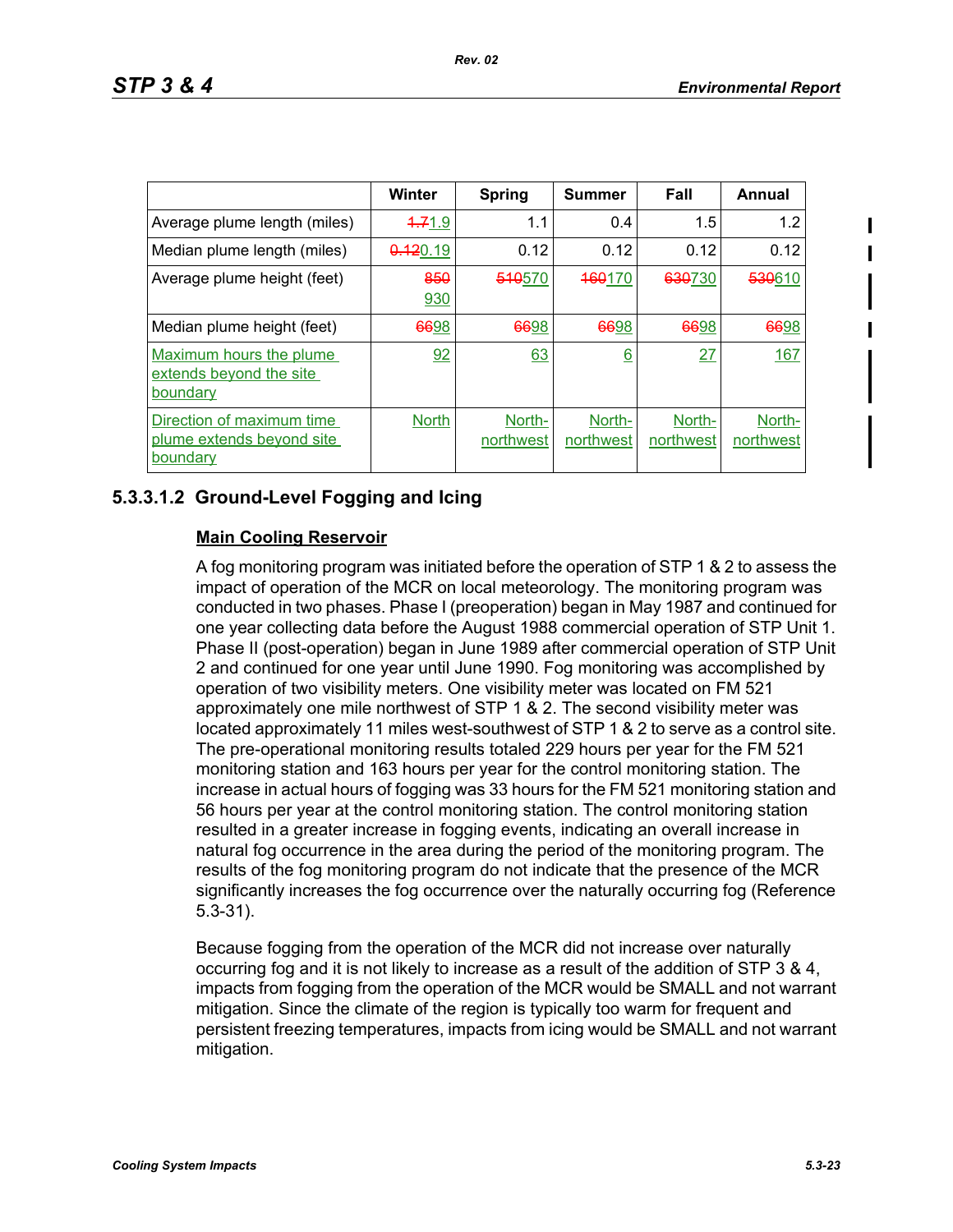## **Mechanical Draft Cooling Tower**

Fogging from the mechanical draft cooling towers occurs when the visible plume intersects with the ground, appearing like fog to an observer. Analysis of results from the SACTI code did not predict fogging to occur from the operation of the cooling towers.

Icing from the mechanical draft cooling towers would be the result of ground-level fogging when ambient temperatures are below freezing. Icing is also not predicted to occur from the operation of the cooling towers since minimal fogging from the operation of the mechanical draft cooling towers is predicted to occur and since the climate of the region is typically too warm for frequent freezing temperatures to occur.

## **5.3.3.1.3 Salt Deposition**

Water droplets blown from the mechanical draft cooling towers would have the same concentration of salts as the water in the cooling tower basin. Groundwater wells would be used for normal makeup water for the cooling towers. This would be supplemented by the MCR during periods where groundwater use was restricted by permit limitations. Hydrogeochemical data for wells in the vicinity of STP 3 & 4 is provided in Table  $2.3.1$ 242.3.1-20, and includes sodium and chloride concentrations in the groundwater. The maximum concentration of sodium from any of the wells was conservatively used to determine the corresponding maximum concentration of sodium chloride that could potentially be in the makeup water. As the water droplets blown from the towers evaporate, either in the air or on vegetation or equipment, salts are deposited.

The maximum predicted salt deposition is to the north of the cooling towers, less than or equal to 660 feet from the centerline of both of the cooling towers combined. The maximum deposition is 430420 pounds per acre per month and occurs during the summer season. The maximum predicted salt deposition during each of the winter and springother seasons would also be to the north direction, within 660 feet from the cooling towers. The winter, spring and fall and spring maximum salt deposition would be 55 and 82240, 330, and 270 pounds per acre per month, respectively. The fallmaximum would be 51 pounds per acre per month to the south of the cooling towers, also located within 660 feet from the cooling towers. Annually, the maximum salt deposition is  $75260$  pounds per acre per month, also in the north direction and less than or equal to 660 feet from the cooling towers. This is greater than the NUREG-1555 significance level for possible visible effects to vegetation of 8.9 pounds per acre per month. Further discussion of the potential impacts of salt deposition on vegetation is provided in Subsection 5.3.3.2.

The summer season has the maximum deposition rates and the greatest extent of salt deposition. Each of the other seasons and annual salt deposition rates would be bounded by the summer season. As shown in Figure 5.3-1, the rate of salt deposition from the operation of the mechanical draft cooling towers rapidly decreases as the distance from the towers increases. The salt deposition rate falls below the NRC significance limit of 8.9 pounds per acre per month for all locations greater than 16401300 feet from the towers. The salt deposition rates are greater than 1 pound per acre per month for some locations as far away from the towers as 23003000 feet. The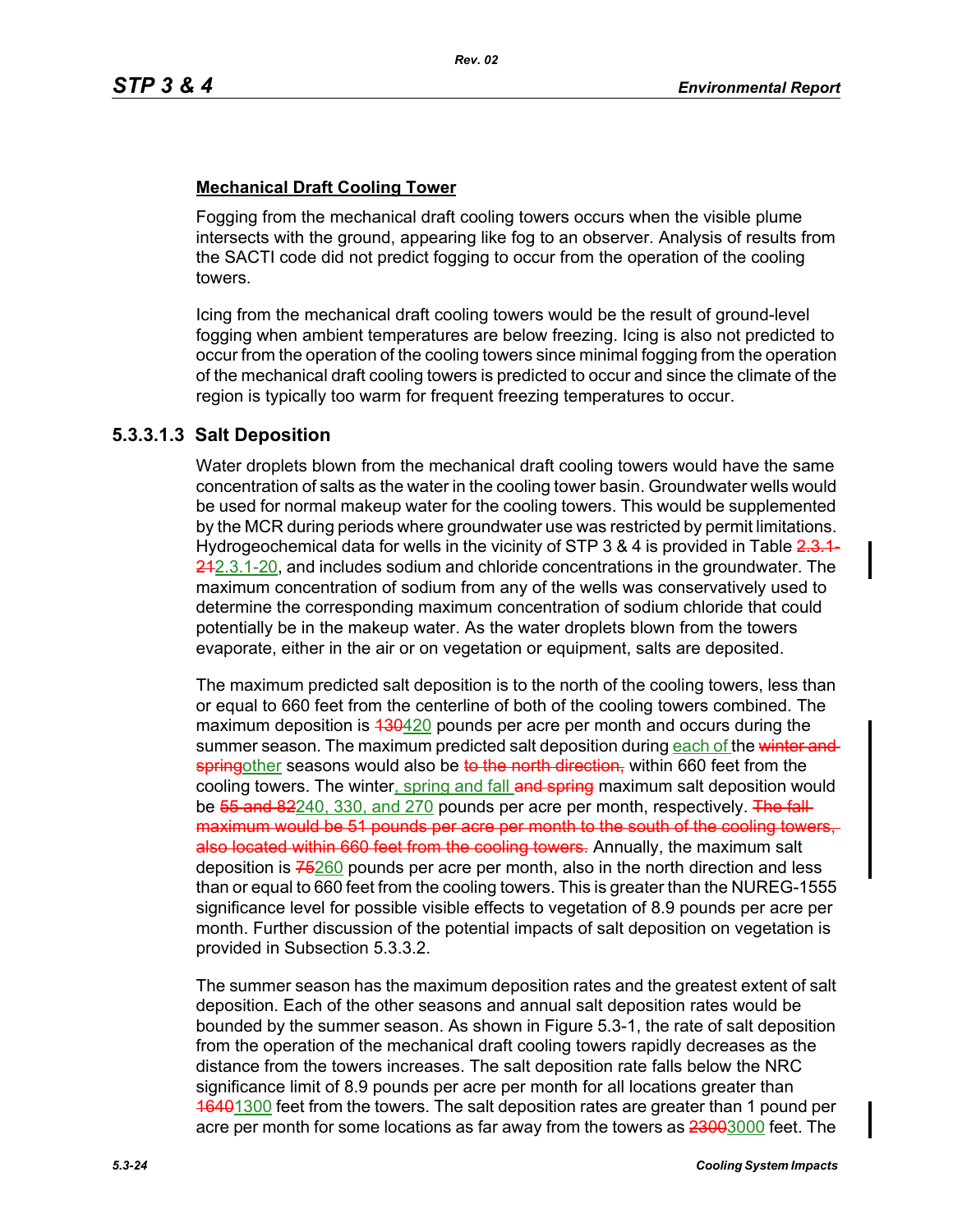salt deposition rate for all distances greater than 23003000 feet would be below 1 pound per acre per month. Salt deposition is only predicted to occur for locations up to two and a half miles from the towers.

The NRC reports that visible damage from salt deposition to terrestrial vegetation at operating nuclear power plants with mechanical draft cooling towers has not been observed (Reference 5.3-32). Therefore, the impacts from the two mechanical draft cooling towers are not expected to be different from the impacts of the currently operating nuclear power plants.

The electrical switchyard for STP  $3.8.4$  is located approximately  $4.1001700$  feet to the northeast-north of the proposed location of the cooling towers. A maximum predicted salt deposition of  $0.901.2$  pound per acre per month would be expected at this location during the summer season and  $0.190.81$  pound per acre per month annually. The electrical switchyard for STP 1 & 2 is located approximately 23001400 feet to the east of the proposed location of the cooling towers. The salt deposition at this location is 0.121.5 pound per acre per month in the summerwinter season and 0.0730.81 pound per acre per month annually.

The predicted salt deposition from the operation of the cooling towers at locations away from the immediate vicinity of the mechanical draft cooling towers would be less than the NUREG-1555 significance level where visible effects to vegetation may be observed. Impacts to vegetation from salt deposition are described in Subsection 5.3.3.2. Salt deposition in other potentially sensitive areas, including at the STP 1 & 2 switchyard and STP 3 & 4 switchyard are not expected to impact these facilities. Therefore, the impact from salt deposition from the cooling towers would be SMALL and would not require mitigation.

## **5.3.3.1.4 Cloud Formation, Cloud Shadowing, and Additional Precipitation**

Vapor from cooling towers can create clouds or contribute to existing clouds. The SACTI code predicted the precipitation expected from the two mechanical draft cooling towers. The maximum precipitation would occur during the summer season, with a seasonal monthly total of less than an inch of precipitation within 660 feet north of the towers. The precipitation during each of the other seasons would be less than the summer season maximum. Annually, 4.65.8 inches of rain is predicted to occur, also 660 feet to the north of the cooling towers. This value is very small compared to the average annual rainfall for the South Texas region of 48 inches for the period 1971– 2000 (Reference 5.3-33). Impacts from precipitation would be SMALL and would not require mitigation.

The formation of clouds could also prevent sunlight from reaching the ground, or cloud shadowing. This is especially important for agricultural fields or other sensitive areas. As shown in Figure 2.2-2, there are many agricultural areas in the vicinity of the STP site. Shadowing in the vicinity of the cooling towers and in these agricultural areas is predicted to occur for less than 46 hours per season and 127 hours annually.a maximum of 105 hours during the winter and fall seasons and 87 hours during the spring season and 77 hours during the summer season at any location. The annual prediction was for a maximum of 325 hours of shadowing at any location. Shadowing П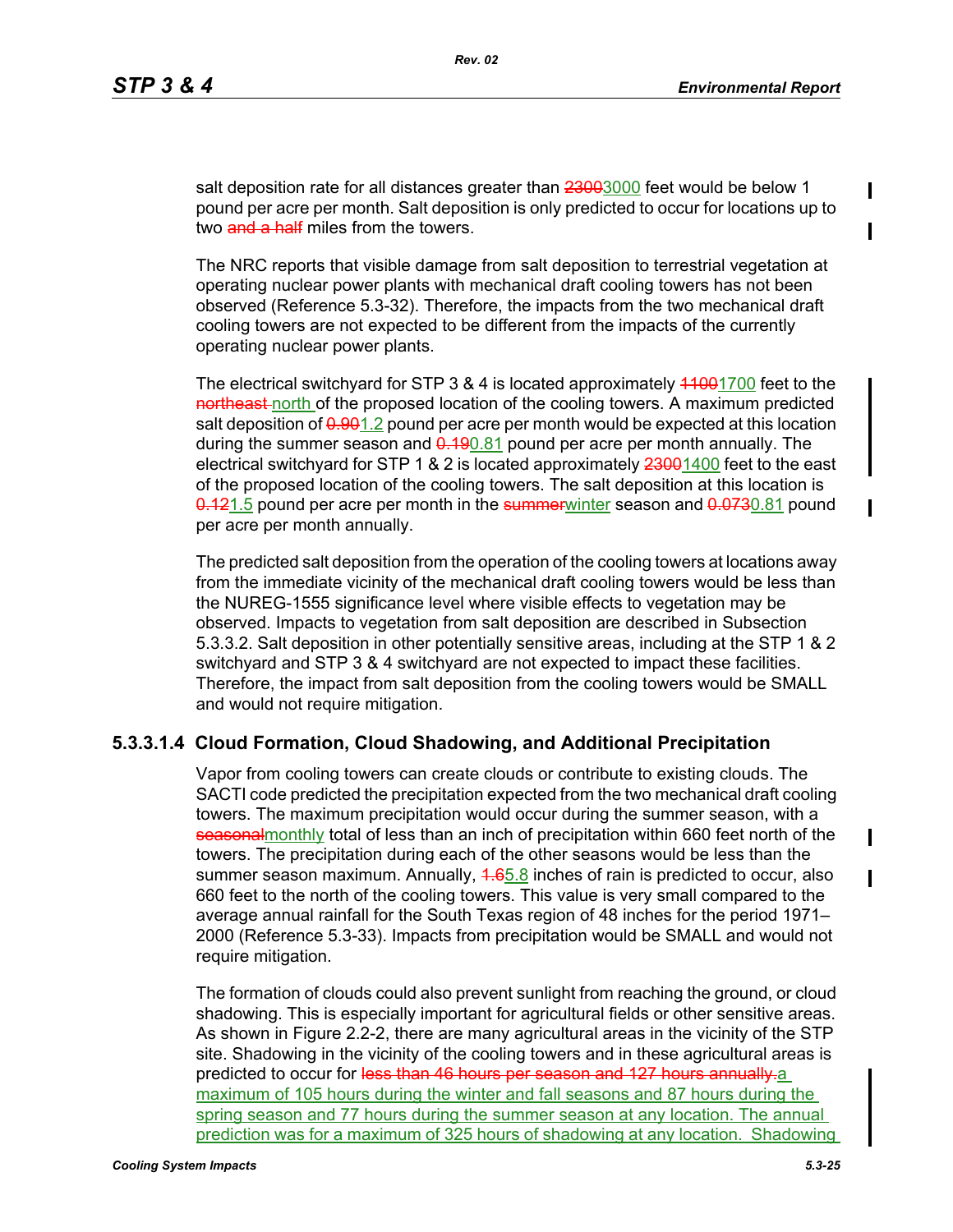in areas beyond the site boundaries would occur for less than 30 hours per season and 62 hours annually at any location. This represents a very small percentage of the total hours of each season and per year. Therefore, the impacts from cloud shadowing would be SMALL and would not require mitigation.

## **5.3.3.1.5 Interaction with Existing Pollution Sources**

No other sources of pollution occur within two kilometers of the STP site. Therefore, there would be no interaction with existing pollution sources.

## **5.3.3.1.6 Ground-Level Humidity Increase**

Increases in the absolute and relative humidity could result from the operation of the two mechanical draft cooling towers. The majority of the water evaporated in the cooling tower is buoyant and dissipates into the atmosphere. A small fraction of this evaporated water may not be as buoyant and could increase the ground level humidity. Specific meteorological conditions could also limit the dissipation into the atmosphere, but would be infrequent. The humidity in the region is typically high, and increases in the humidity would not be noticeable. In addition, the ground level increases in humidity would occur in the immediate vicinity of the cooling towers. The impacts from increases in absolute and relative humidity would be SMALL and mitigation would not be warranted.

## **5.3.3.2 Terrestrial Ecosystems**

As discussed in Section 3.4, STP 3 & 4 would use the existing MCR for condenser cooling. Two mechanical draft cooling towers, extending approximately  $77119.0$  feet above grade (El. 153 ft. MSL), would be constructed to serve as the UHS for STP 3  $\&$ 4. As planned during MCR construction, inclusion of STP 3 & 4 in the existing cooling reservoir system will lead to an increase in operating water level, potentially impacting existing shoreline vegetation and terrestrial biota using the reservoir. The only important terrestrial species as defined in NUREG-1555 that use the MCR other than the federally listed brown pelican, which is listed as threatened, are the bald eagle and common game species such as ducks (see Subsection 2.4.1) (Reference 5.3-16). The brown pelican nests in other locations of Matagorda County, but currently uses the MCR only for resting, a source of freshwater, and possibly foraging.

Impacts from cooling tower operation on terrestrial biota can result from salt drift, vapor plumes, icing, precipitation modifications, noise, and avian collisions with structures (e.g., cooling towers). Each of these topics is discussed in Subsection  $5.3.3.2.2$ . Thereare no important terrestrial species in the area encompassed by construction of the two mechanical draft cooling towers other than common game species such as deer, rabbits, squirrels, and upland game birds (see Subsections 2.4.1 and 4.3.1) (Reference 5.3-16). A single non-jurisdictional wetland 0.165 acre in size is located in the footprint of the cooling towers and will have to be filled, pending USACE approval, as discussed in Subsection 4.3.1. Animals within this wetland, presumably common to similar wetlands in the area, would shift to nearby habitats. Some animal mortality might be expected with filling, but given the small size of the wetland and the lack of rare species, any losses associated with wetland filling should not impact STP 3 & 4 or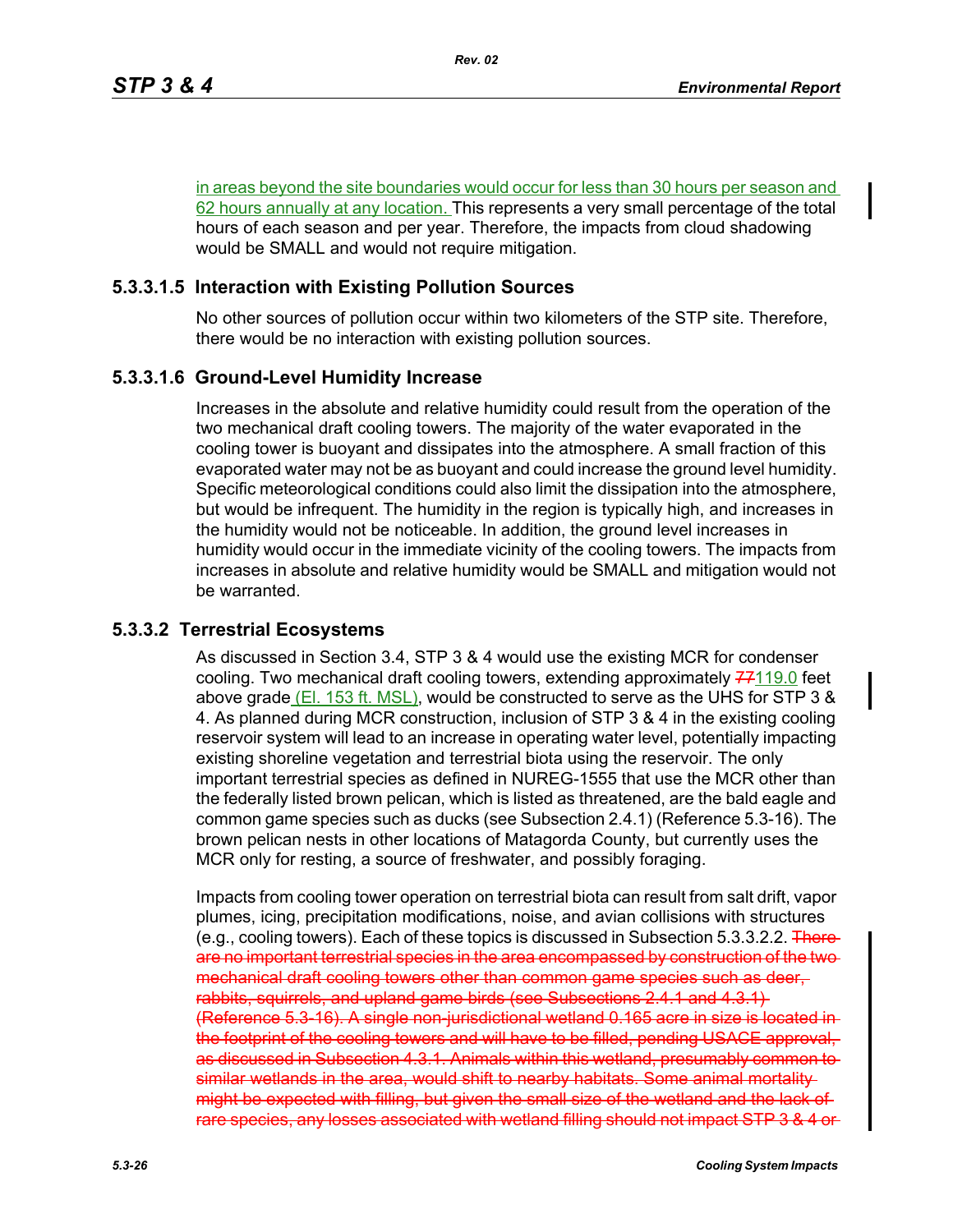regional populations. Overall, there are no important terrestrial habitats as defined in NUREG-1555 in the area encompassed by construction of the two mechanical draft cooling towers.

# **5.3.3.2.1 Main Cooling Reservoir**

The addition of STP 3 & 4 will result in an increase in the normal operating water level of the MCR from 47 feet MSL to 49 feet MSL, which could impact terrestrial biota associated with this impoundment. However, the reservoir side of the berm outlining the MCR is lined with "soil-cement" to prevent erosion and has largely prevented establishment of vegetation on this side (Reference 5.3-34). Recent reconnaissance indicates that shoreline vegetation is extremely sparse and thus the water level increase would have a negligible impact on terrestrial biota.

As stated in Subsection 2.4.1, several species of water birds have nested on the terminal ends of the "Y-dike" in the MCR since the mid-1980s (Figure 2.4-1, Table 2.4- 1). These birds tend to nest on the road bed positioned on the crown of the dike and areas immediately adjacent to this road. An increase in water level of 2 feet will not encroach on these nests. Also, most of the 7-mile-long dike system is not being used by these nesting birds and is available as nesting habitat.

Wintering waterfowl and other water birds (recent reconnaissance) use this reservoir for foraging and resting (see Subsection 2.4.1) (Reference 5.3-35). Baker and Greene noted a shift from dabbling to diving ducks as the reservoir was initially filled (Reference 5.3-35). Diving ducks typically feed in waters less than 10 feet (3 meters) deep (References 5.3-36 and 5.3-37). Depending on the depth, some species that forage on benthos may lose a portion of the reservoir floor as foraging habitat due to the increased reservoir depth, but some of this loss should eventually be replaced as mollusks and other invertebrates colonize the newly flooded portions of the reservoir shoreline. Most piscivorous birds, such as eagles, ospreys, pelicans, herons, and gulls, forage on or near the surface of the reservoir and along its banks and will not be affected by a water level increase. These conclusions are based on the assumption that the fish populations are not affected (see Subsection 5.3.2).

# **5.3.3.2.2 Cooling Towers**

## **Salt Drift**

The 44 acre site of the two mechanical draft cooling towers is surrounded bywill be positioned immediately south of Units 3 & 4 in an industrial/developed area. Vegetation adjacent to this area includes relatively open habitats: mowed areas and other areas dominated by bluestem grasses, dewberry, and sea myrtle, all plants common to disturbed or abandoned agricultural land in this region (Reference 5.3-34). Vegetation near the cooling towers could be subjected to salt deposition attributable to drift from the towers. Salt deposition could potentially cause vegetation stress, either directly by deposition of salts onto foliage or indirectly from accumulation of salts in the soil.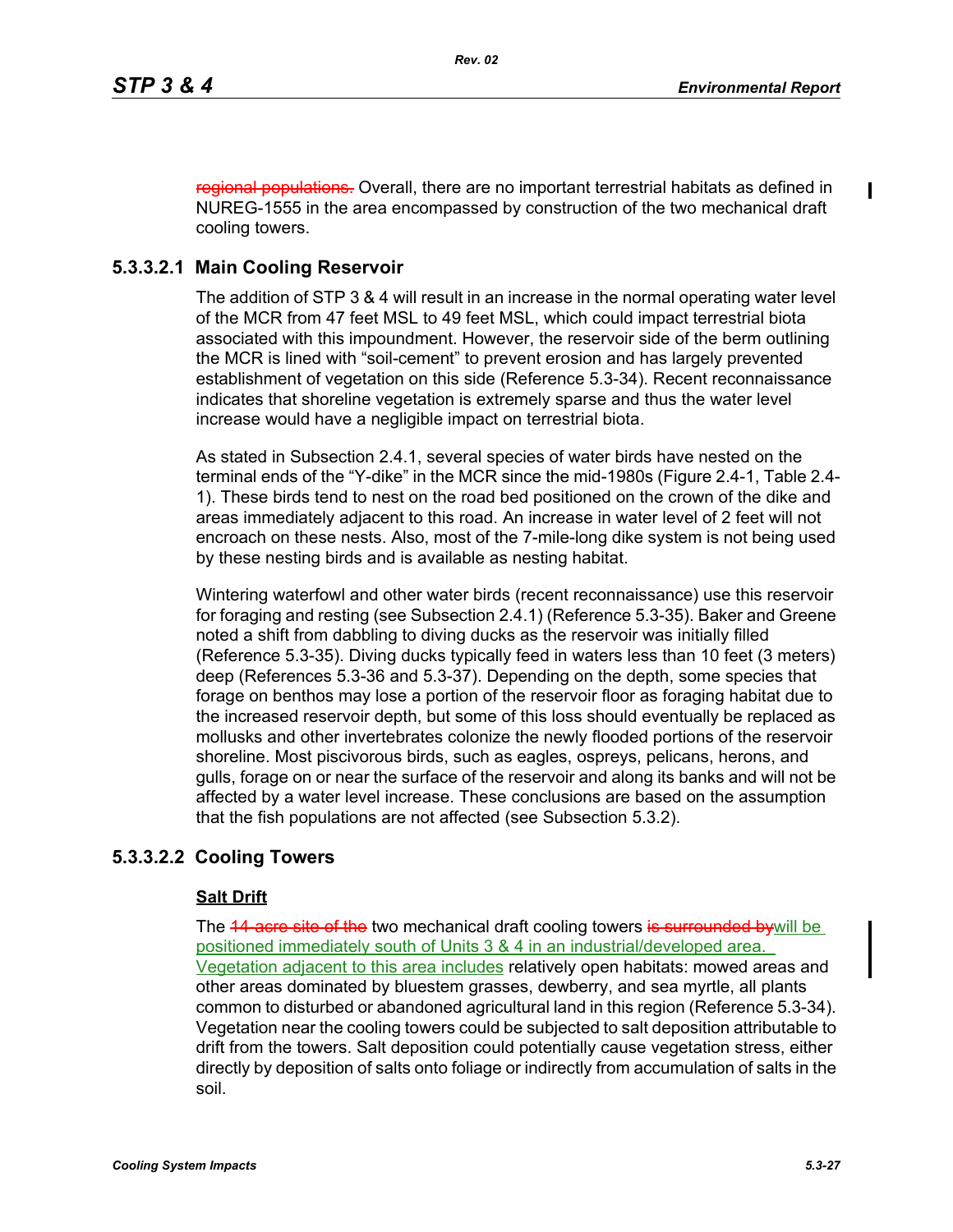To evaluate salt deposition on plants, an order-of-magnitude approach was used since some plant species are more sensitive to salt deposition than others, and tolerance levels of most species are not well known. Deposition of sodium chloride at rates of approximately 1 to 2 pounds per acre per month is typically not damaging to plants, while deposition rates approaching or exceeding 9 pounds per acre per month in any month during the growing season could cause leaf damage in many species (Reference 5.3-16). An alternate approach for evaluating salt deposition is to use 9 to 18 pounds per acre per month of sodium chloride deposited on leaves during the growing season as a general threshold for visible leaf damage (Reference 5.3-16).

As presented in Subsection 5.3.3.1.3, the maximum expected salt deposition rate from the combination of both towers would be  $130420$  pounds per acre per month during the summer. This maximum rate is approximately 4547 times greater than the approximately 9 pounds per acre per month rate that is considered a threshold value for leaf damage in many species. However, the distance to the maximum deposition is only 0.12 mile (660 feet) from the center of the towers (Figure 5.3-1). No deposition greater than 8.9 pounds per acre per month would occur beyond 16401300 feet  $(0.30.25$  mile), thus all deposition above 8.9 pounds will occur within the site boundary and most of the deposition will occur on facilities rather than vegetation. As previously discussed, the vegetative cover in the vicinity of the cooling towers is either mowed areas or bluestem/sea myrtle habitat found on previously disturbed agricultural lands, both marginal habitat for most wildlife. Any impacts from salt drift on the local terrestrial ecosystems would therefore be SMALL and would not warrant mitigation. Cumulative impacts are discussed in Section 10.5.

## **Vapor Plumes and Icing**

As discussed in Subsection 5.3.3.1.1, the expected average plume length would range from 0.4 to  $4.71.9$  miles and the expected median plume length would be  $0.4$  less than 0.2 miles (all seasons). As discussed in Subsection 5.3.3.1.2, ground level fogging as a result of cooling tower operation is not predicted to occur. Similarly, icing resulting from the cooling towers is not predicted to occur. Therefore the impacts of fogging and icing on terrestrial ecosystems would be SMALL and would not warrant mitigation.

## **Precipitation Modifications**

As discussed in Subsection 5.3.3.1.4, the predicted maximum precipitation from the cooling towers would be approximately  $4.66$  inches of rain per year at 660 feet north of the towers. This amount is very small compared to the average annual precipitation of approximately 48 inches for the South Texas region over the 1971 to 2000 period (Reference 5.3-33). Thus, additional precipitation resulting from operation of the proposed units on local terrestrial ecosystems would be SMALL and would not warrant mitigation.

# **Noise**

Noise from the operation of each cooling tower would be approximately 5765 dBA at 20050 feet from the tower. This noise level is below 80 to 85 dBA, the sound level at which some birds and small mammals are startled or frightened (Reference 5.3-38).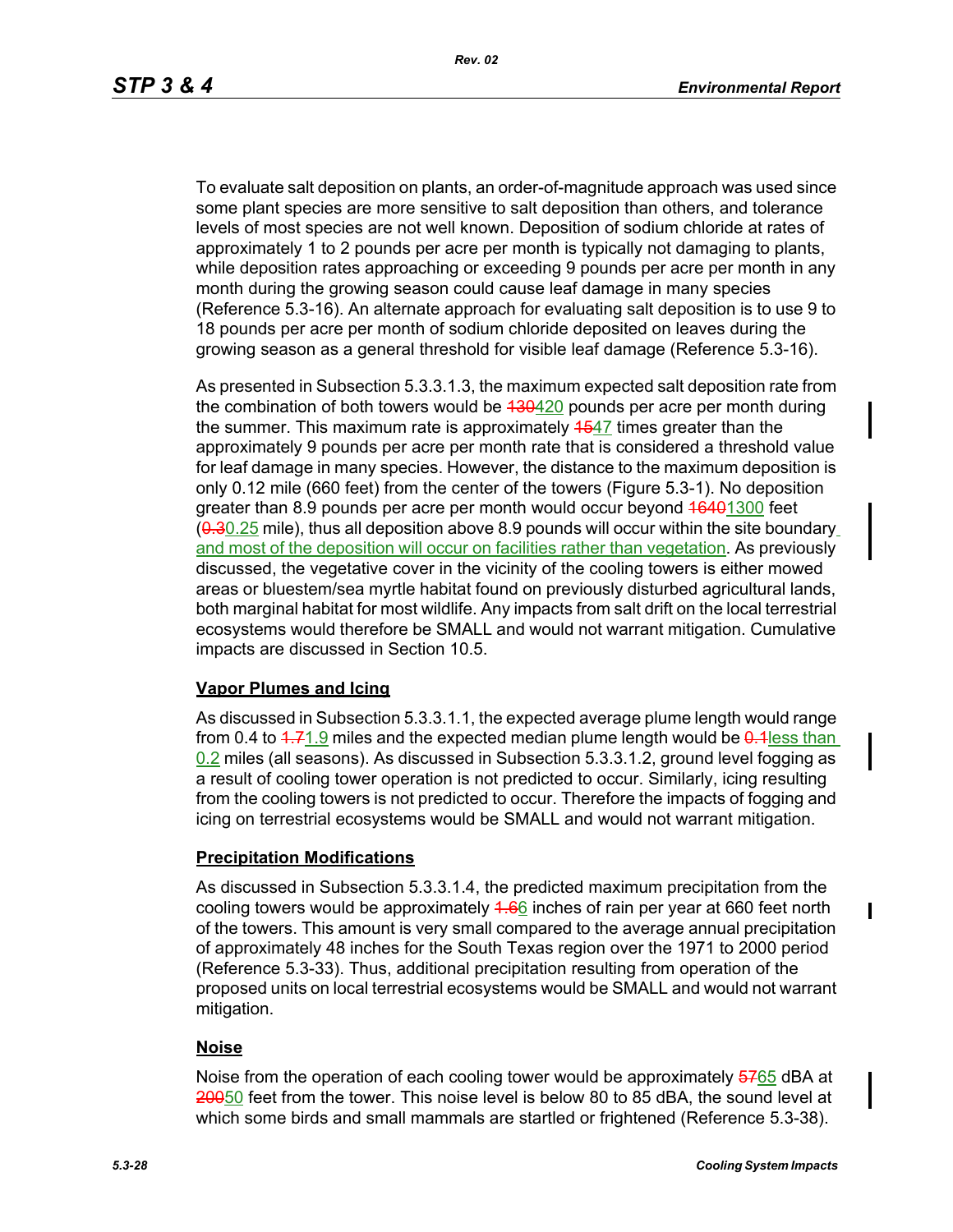П

Thus, it is unlikely that noise from each tower would disturb wildlife at distances greater than 20050 feet from the tower. Although both cooling towers are housed in the sameunit, the The incremental increase in noise resulting from simultaneous operation of the two cooling towers would be insignificant. Given that estimated noise level (5751 dBA at 400 feet) associated with the new cooling towers is below the 60-65 dBA the NRC considers of small significance (Reference 5.3-32), noise impacts to terrestrial ecosystems would be SMALL and would not warrant mitigation.

## **Avian Collisions**

As discussed in Subsection 5.3.3.1, the two mechanical draft cooling towers associated with STP 3 & 4 will be  $77119$  feet high. While tall natural draft cooling towers have been associated with bird kills, there have been no reported bird kills on the existing STP 1 & 2 buildings and the relatively lower height of mechanical draft cooling towers pose little risk to migrating birds and cause negligible mortality (Reference 5.3- 32). Therefore, impacts to birds from collisions with the cooling towers would be SMALL and would not warrant mitigation.

In summary, there are SMALL impacts to terrestrial ecosystems or biota as a result of operation of the heat dissipation systems.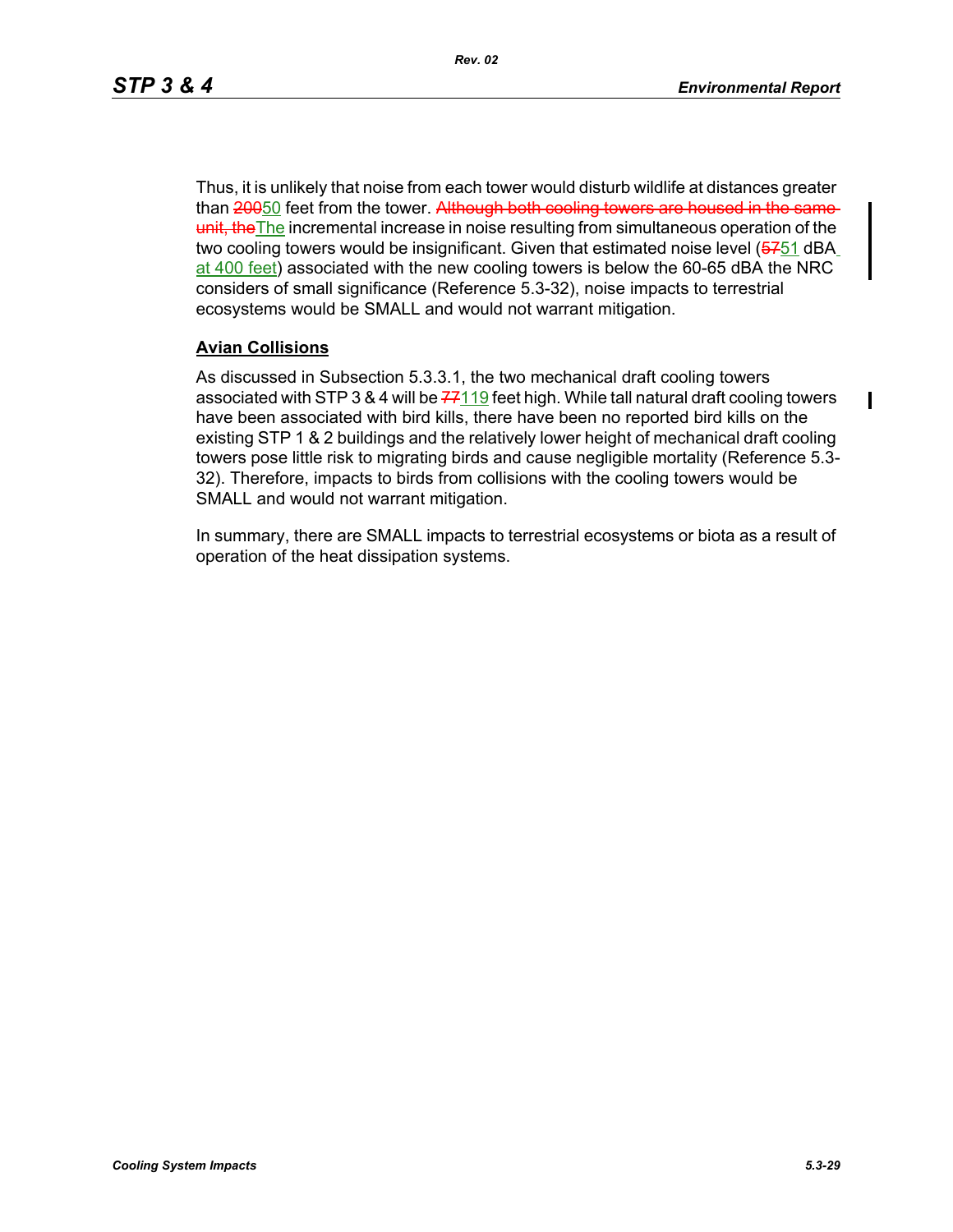# **5.3.4 Impacts to Members of the Public**

This section describes the potential health impacts associated with the cooling system for the new units. Specifically, impacts to human health from thermophilic microorganisms and from noise resulting from operation of the cooling system are addressed.

As described in Section 3.4, the existing MCR will be used as a closed-cycle cooling system for STP 3 & 4. Mechanical draft cooling towers will be constructed to assist in heat load dissipation and serve as the UHS. Thermal discharges will result from the following systems:

- **EXECT** Circulating Water System discharge to the MCR
- **Turbine Service Water discharge to the MCR**
- **Mechanical draft cooling tower blowdown to the MCR**

## **5.3.4.1 Thermophilic Microorganism Impacts**

Consideration of the impacts of microorganisms on public health are important for facilities using cooling ponds, lakes, canals, or small rivers, because use of such water bodies may significantly increase the presence and numbers of microorganisms. "Microorganisms that are associated with cooling towers and thermal discharges can have negative impacts on human health. The presence and numbers of these organisms can be increased by the addition of heat; thus they are called thermophilic organisms. These microorganisms include the enteric pathogens *Salmonella sp*. and *Shigella sp.* as well as *Pseudomonas aeruginosa* and thermophilic fungi. They also include the bacteria *Legionella sp*., which causes Legionnaires' disease, and freeliving amebae of the genera *Naegleria* and *Acanthamoeba*. Exposure to these microorganisms, or in some cases the endotoxins or exotoxins produced by the organisms, can cause illness or death" (Reference 5.3-39).

These microorganisms are the causative agents of potentially serious human infections, the most serious of which is attributed to *Naegleria fowleri*. *Naegleria fowleri* is a free-living ameba that occurs worldwide. It is present in soil and virtually all natural surface waters such as lakes, ponds, and rivers. *Naegleria fowleri* grows and reproduces well at high temperatures (104º to 113ºF) and has been isolated from waters with temperatures as low as 79.7ºF (Reference 5.3-16). *Naegleria fowleri* thrives in warm, fresh water, particularly if the water is stagnant or slow moving. These protozoa are found in a variety of water bodies, including lakes, ponds, and poorly maintained swimming pools and hot tubs. Since a primary food source for the amebae is coliform bacteria, the presence of significant numbers of coliform bacteria will promote growth of this ameba. Although exposure to this organism is very common, the chance is less than 1 in 100 million that a person exposed to water inhabited by *Naegleria* will become infected. The route of infection is through the nasal passages, then on to the brain and spinal cord. The few cases reported in Texas have occurred in the months of May through September. Symptoms include changes in the ability to taste or smell, rapidly followed by headache, fever, nausea, and vomiting. While the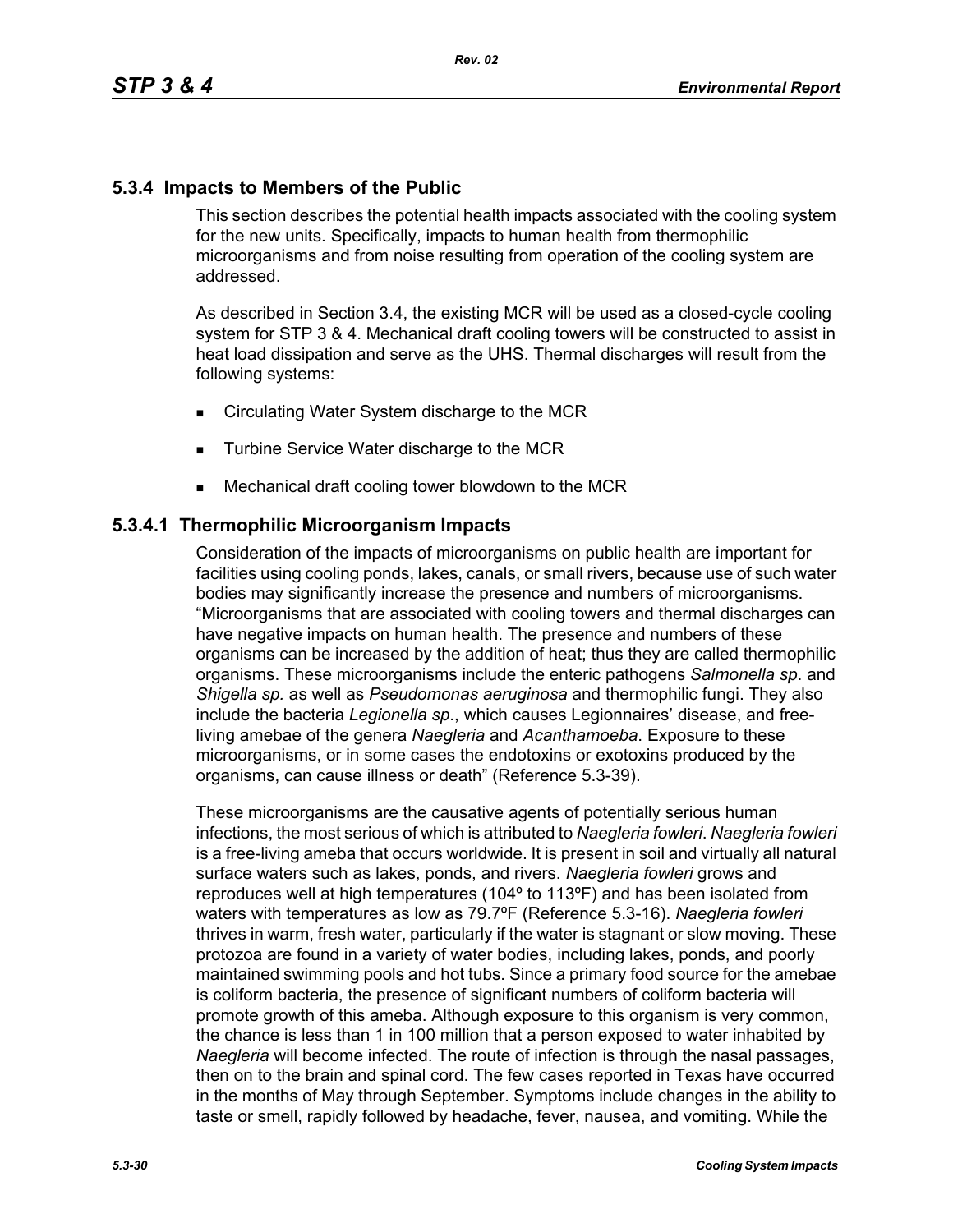disease is not transmissible from person to person, it is usually fatal (Reference 5.3-40).

On a routine frequency, the Center for Disease Control (CDC) compiles statistical data regarding waterborne disease and outbreaks in the United States. A review of reported data from 1997 through the most recent reporting cycle (2004) indicates that there have been seven reported cases of primary amebic meningoencephalitis associated with recreational waters (References 5.3-40, 5.3-41, 5.3-42, and 5.3-43). In addition, one case was reported by Texas Department of State Health Services (TDSHS) in 2005 (Reference 5.3-44). All cases were from water bodies in the central and northwestern portions of the state. None of the reported cases were in the vicinity of STP 3 & 4.

There are no regulations that could be tied to microorganisms that are associated with cooling towers or thermal discharges. No Occupational Safety and Health Administration (OSHA) or other legal standards for exposure to microorganisms exist at the present time.

Personnel access to the MCR is strictly controlled per administrative controls and security patrols. The MCR is located within the fenced site boundary, precluding access by members of the public. The anticipated usage frequency of the blowdown system has not been experienced during the years of operating STP 1 & 2. A single blowdown system test was performed in 1997. The capability for blowdown is to be retained, as the addition of the heat load from STP 3 & 4 may require this operation (see Subsection 3.4.2.4). All blowdowns will be within limits set in the TPDES wastewater discharge permit. TPDES discharge temperature limits would result in effluent temperatures between 95º–97ºF. Blowdowns would occur during high river flow periods (winter and spring) when river temperatures are significantly lower than the discharge temperature and not conducive to *Naegleria* blooms.

The risk to public health from thermophilic microorganisms associated with the potential discharge of MCR water via blowdown system operation would be SMALL and would not warrant mitigation.

## **5.3.4.2 Noise Impacts**

The principal sources of noise related to cooling system operations are the mechanical draft cooling towers and pumps to supply cooling water. As described in Subsection 4.4.1, there are no applicable state or local noise regulations for unincorporated areas of Matagorda County, where STP is located. As discussed in Subsection 2.2.1.2, the nearest full-time residence is approximately one and a half miles west-southwest from the exclusion area boundary (EAB) or approximately two and a third miles westsouthwest from the site of the new units (Figure 2.1-1), and distance and vegetation will attenuate any noise. Relative to the location of the nearest full-time residence, STP 3 & 4 cooling towers would be located approximately 0.6 mile from the site boundary. STPNOC has not received complaints about the noise of the existing units.

The overall cooling tower noise emissions are predicted to be 71 dBA 4 meter 5 feet from the inlet and  $\frac{6751}{640400}$  feet from the inlet. Although there is no data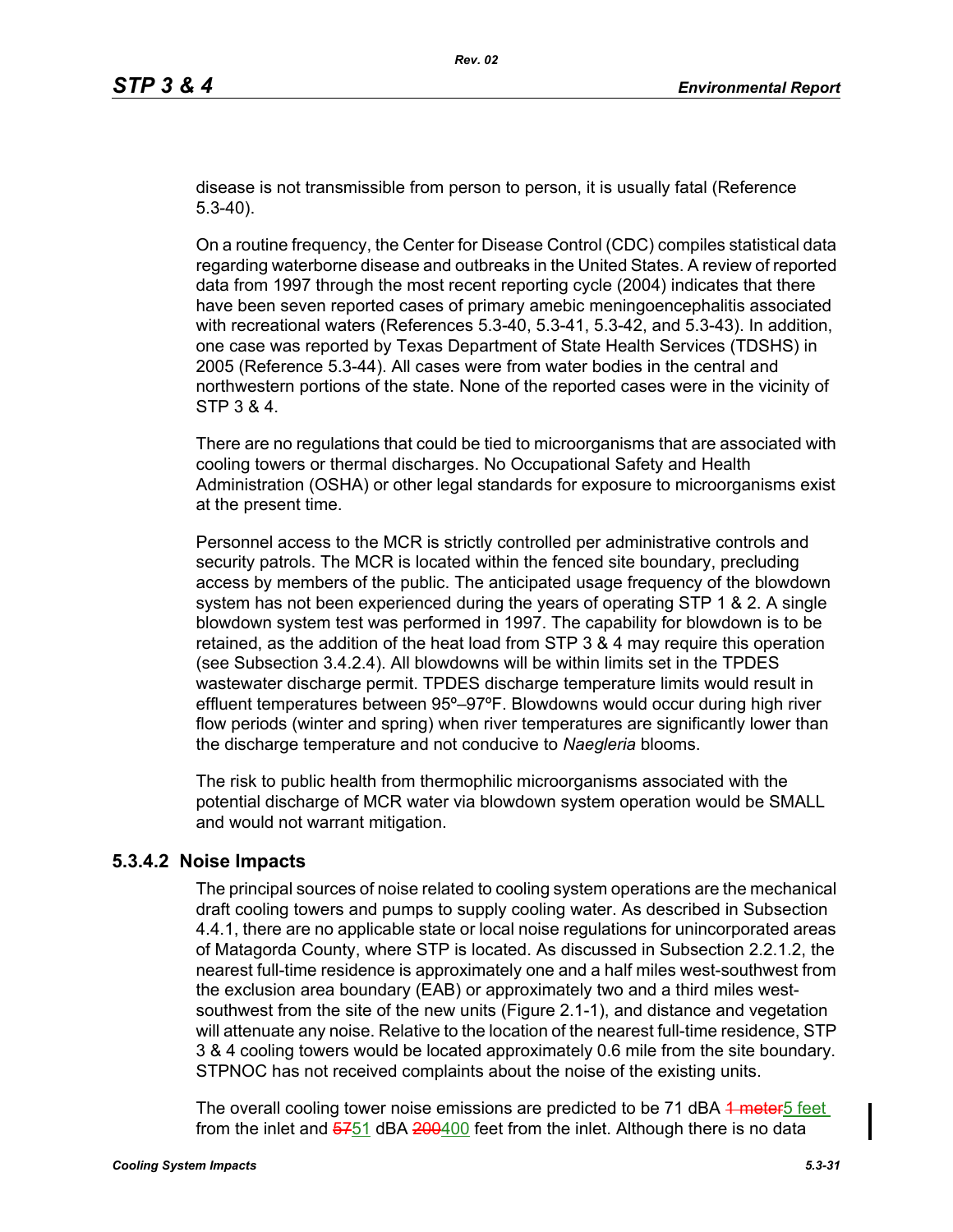available on RMPF noise levels, it is anticipated that these levels will not increase above existing STP 1 & 2 levels, which have not presented noise issues. Additionally, the RMPF is oriented to the east, away from the nearest full-time residence. As reported in the Generic Environmental Statement for License Renewal of Nuclear Power Plants (NUREG-1437) and referenced in NUREG-1555, noise levels below 65 dBA are considered of small significance (References 5.3-32 and 5.3-16). The daynight noise levels that are anticipated from the plant's cooling towers and cooling systems are less than 65 dBA at the site boundary, which is considered to be of small significance to the public. Thus, the impacts due to noise would be SMALL and would not warrant mitigation.

## **5.3.4.3 References**

- 5.3-1 What Is the "Texas Pollutant Discharge Elimination System (TPDES)"? TCEQ 2007. Available at http://www.tceq.state.tx.us/permitting/water\_quality/wastewater/pretreatm ent/tpdes\_definition.html.
- 5.3-2 "Final Environmental Statement Related to the Operation of STP 1 & 2," NRC (U.S. Nuclear Regulatory Commission), Office of Nuclear Reactor Regulation, Washington, D.C., August 1986.
- 5.3-3 HL&P (Houston Lighting & Power Company). Environmental Report Construction Phase, STP 1 & 2, 1974.
- 5.3-4 "Final Environmental Statement Related to the Proposed STP 1 & 2," NRC, Office of Nuclear Reactor Regulation, Washington, D.C., March 1975.
- 5.3-5 HL&P (Houston Lighting & Power Company), Environmental Report Operating License Stage, 1978.
- 5.3-6 "Annual Water Use Reports 2001," Reliant Energy, submitted to Texas Natural Resource Conservation Commission by Reliant Energy, Houston, February 22, 2002.
- 5.3-7 "Annual Water Use Reports 2002," Reliant Energy, 2003, submitted to TCEQ by Reliant Energy, Houston, February 14, 2002.
- 5.3-8 "Annual Water Use Reports 2003," STPNOC, submitted to TCEQ by STPNOC, Wadsworth, Texas, February 24, 2004.
- 5.3-9 "Annual Water Use Reports 2004," STPNOC, submitted to TCEQ by STPNOC, Wadsworth, Texas, February 23, 2005.
- 5.3-10 "Annual Water Use Reports 2005," STPNOC, submitted to TCEQ by STPNOC, Wadsworth, Texas, February 22, 2006.
- 5.3-11 "Annual Water Use Reports 2006, STPNOC, submitted to TCEQ by STPNOC, Wadsworth, Texas, February 22, 2007.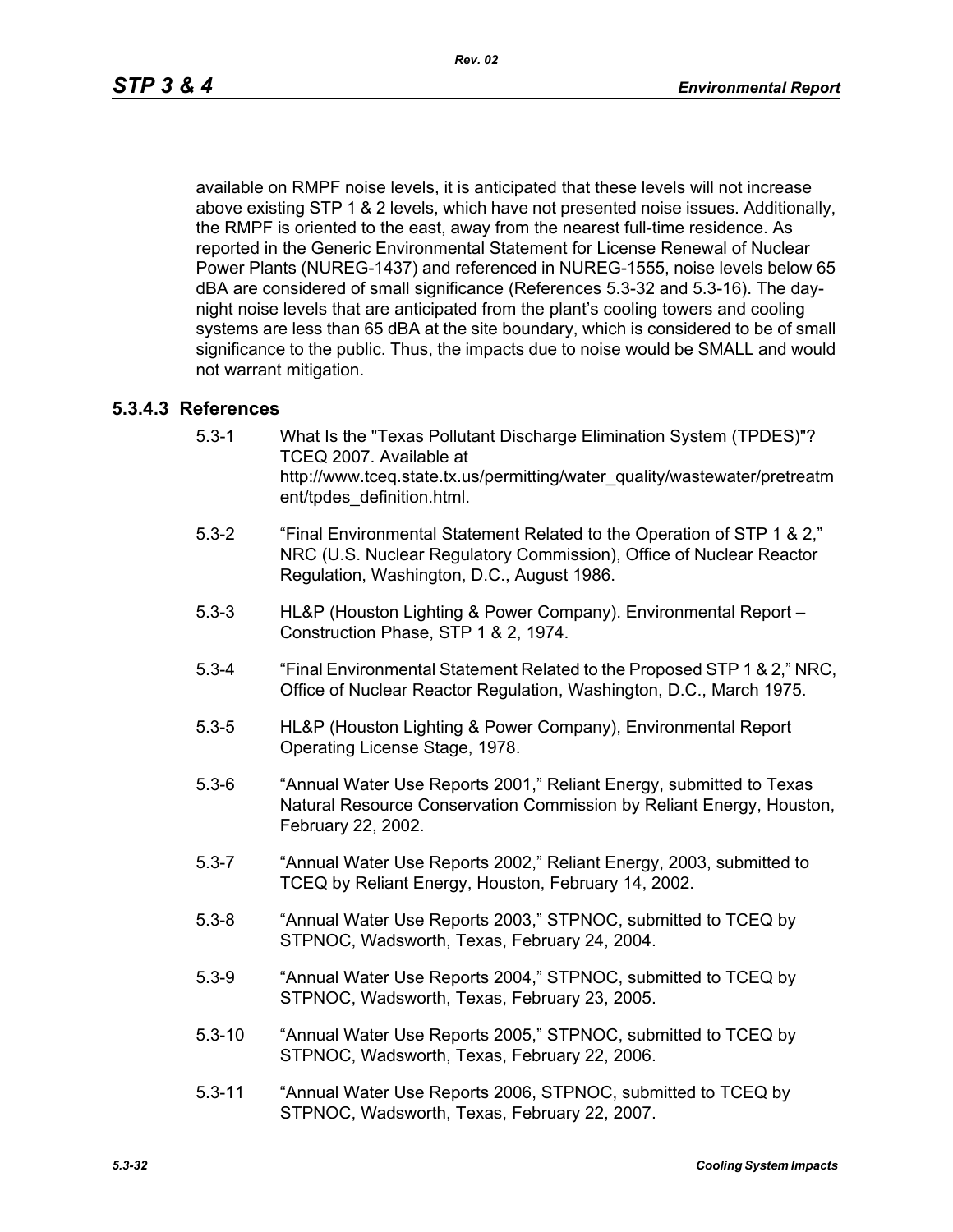- 5.3-12 USGS (U.S. Geological Survey), Water Resources Data Texas, Water Year 2006, Volume 4: Colorado River Basin, Lavaca River Basin, and Intervening Coastal Basins, 2007.
- 5.3-13 Nelson, D.M. and M.E. Monaco. National Overview of Evolution of NOAA's ELMR Program, NOAA Technical Memorandum NOS NCCOS CCMA 144, Silver Spring, Maryland, 2000.
- 5.3-14 Nelson, D. M.. Distribution and Abundance of Fish and Invertebrates in Gulf of Mexico Estuaries, Volume I: Data Summaries, ELMR Rep. No. 10. NOAA/NOS Strategic Environmental Assessments Division, Rockville, Maryland, 1992.
- 5.3-15 Patillo, M.E., T. E. Czapla, D.M. Nelson, and M.E. Monaco. Distribution and Abundance of Fish and Invertebrates in Gulf of Mexico Estuaries, Volume II: Species Life History Summaries, ELMR Rep. No. 11, NOAA/NOS Strategic Environmental Assessments Division, Rockville, Maryland, 1997.
- 5.3-16 "Standard Review Plans for Environmental Reviews of Nuclear Power Plants," NRC, NUREG-1555. Office of Nuclear Reactor Regulation, October 1999.
- 5.3-17 Wilbur, D. H. and R. Bass. "Effect of the Colorado River Diversion on Matagorda Bay Epifauna, Estuarine, Coastal, and Shelf Science," 47(3), 1998.
- 5.3-18 "Trends in Finfish Landings of Sport-Boat anglers in Texas Marine Waters," Green, L. M. and R. P. Campbell, May 1974–May 2003, Texas Parks and Wildlife Management Data Series No. 234, 2005.
- 5.3-19 "Colorado River Entrainment and Impingement Monitoring Program, Phase Two Studies," McAden, D.C., G. N. Greene, and W. B. Baker, July 1983– June 1984 (Report #1), Prepared for South Texas Project by Ecology Division, Environmental Protection Department, HL&P, October 1984.
- 5.3-20 NUS Corporation, Colorado River Entrainment Monitoring Program, Phase One Studies—April, 1975–March, 1976. South Texas Project, December 1976.
- 5.3-21 "Entrainment and Impingement Monitoring Program, Phase Two Studies," McAden, D. C., G. N. Greene, and W. B. Baker, Colorado River July-December 1984 (Report #2), Prepared for South Texas Project by Ecology Division, Environmental Protection Department, HL&P, April 1985.
- 5.3-22 "Fish of the Gulf of Mexico: Texas, Louisiana, and Adjacent Waters," Hoese, H. D. and R. H. Moore, 2nd. Edition, Texas A&M University Press, 1998.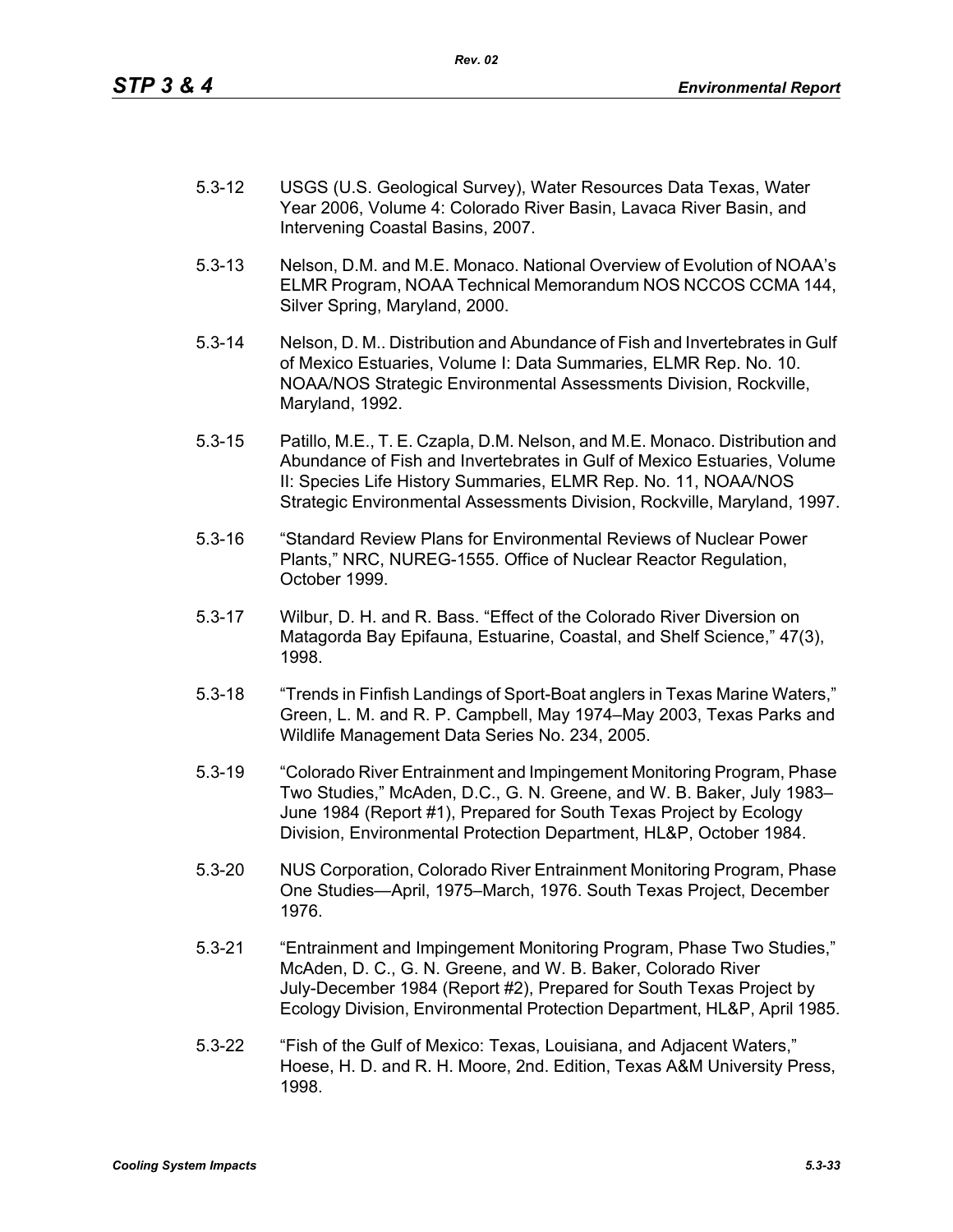- 5.3-23 Grumbles, B., Memorandum to Regional Administrators regarding Implementation of the Decision in Riverkeeper, Inc. v. EPA, Remanding the Cooling Water Intake Structures Phase II Regulation, U.S. Environmental Protection Agency Office of Water, Washington, D.C., March 20, 2007.
- 5.3-24 "Matagorda Bay Freshwater Inflow Needs Study (FINS)," LCRA 2006. TCEQ, Texas Parks and Wildlife, and TWDB, August 2006.
- 5.3-25 "Trends in Relative Abundance and Size of Selected Finfish and Shellfish Along the Texas Coast: November 1975–December 2003," Martinez-Andrate, F., P. Campbell, and B. Fuls. Texas Parks and Wildlife Management Data Series No. 232, 2005.
- 5.3-26 "Water Conservation Plan," STPNOC, STP Electric Generating Station, Revision 1, July 1, 2005.
- 5.3-27 "Texas Surface Water Quality Standards," TCEQ, adopted July 26, 2000. Available at http://www.tceq.state.tx.us/nav/eq/eq\_swqs.html.
- 5.3-28 "Fact Sheet and Executive Director's Preliminary Decision for proposed TPDES Permit No. WQ0001908000 to discharge to Water in the State," TCEQ 2005, prepared by J. O. Onyenobi, Wastewater Permitting Section, Water Quality Division, April 8, 2005.
- 5.3-29 "A Model for Seasonal and Annual Cooling Tower Impacts," Policastro, A. J., W. E. Dunn, and R. A. Carhart 1994, Atmospheric Environment Vol. 28, No. 3, Elsevier Science Ltd, Great Britain.
- 5.3-30 "Hourly Surface Meteorological Observations from the Palacios Municipal Airport," NCDC (National Climactic Data Center). Available at http://www.ncdc.noaa.gov/oa/ncdc.html, accessed on April 16, 2007.
- 5.3-31 HL&P, South Texas Project Electric Generating Station Fog Monitoring Program, October 1990.
- 5.3-32 "Generic Environmental Statement for License Renewal of Nuclear Power Plants," NRC, NUREG 1437, May 1996.
- 5.3-33 NWS (National Weather Service) 2007. Houston Extremes, Normals and Annual Summaries. Available at http://www.srh.noaa.gov/hgx/climate/iah/ normals/iah\_summary.htm, accessed April 25, 2007.
- 5.3-34 HL&PC, 1974. South Texas Project, Units 1 and 2, Environmental Report, Docket Nos. 50-498 and 50-499, July 1, 1974, and subsequent amendments.
- 5.3-35 "1987–1988 Special ecological studies for the South Texas Project, Matagorda County, Texas," Baker, W. B. Jr. and G. N. Greene, HL&P, Environmental Department, Houston, Texas, 1989.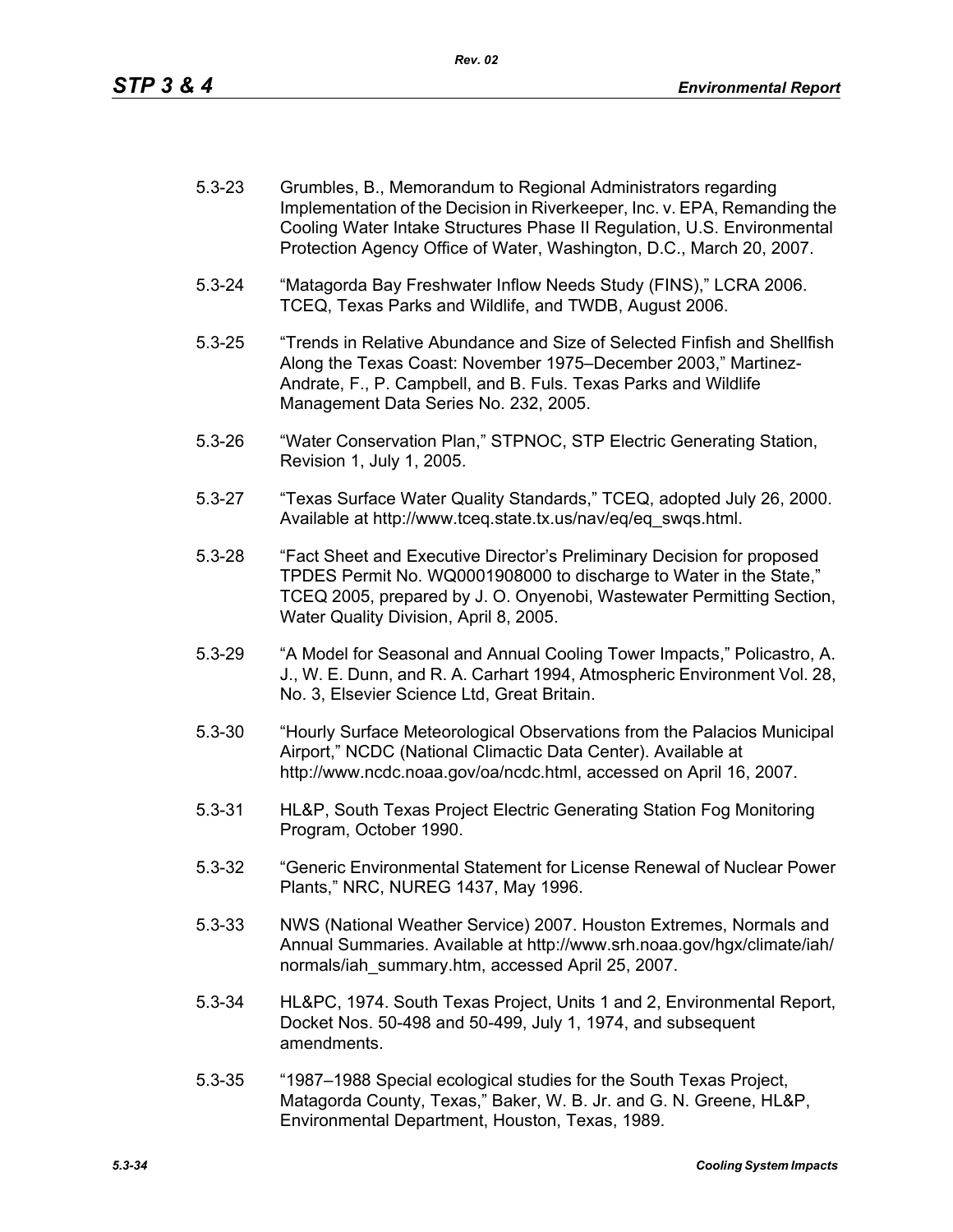| $5.3 - 36$ | "Ring-necked duck (Aythya collaris) In The Birds of North America,"<br>Hohman, W.L., and R.T. Eberhardt, No. 329 (A. Poole and F. Gill, eds.).<br>The Birds of North America, Inc., Philadelphia, Pennsylvania, 1998.                                                                                                                                                                 |
|------------|---------------------------------------------------------------------------------------------------------------------------------------------------------------------------------------------------------------------------------------------------------------------------------------------------------------------------------------------------------------------------------------|
| $5.3 - 37$ | "Habitat suitability index models: Lesser scaup (wintering)," Mulholland, R.,<br>U.S. Fish and Wildlife Service Biological Report 82, 1985.                                                                                                                                                                                                                                           |
| $5.3 - 38$ | "Chapter 8: Noise In Environmental Impact Data Book." Golden,<br>J., Ouellette, R. P, Saari, S., and Cheremisinoff, P. N., Second Printing. Ann<br>Arbor Science Publishers, Inc., Ann Arbor, Michigan, 1980.                                                                                                                                                                         |
| $5.3 - 39$ | GBRA Emphasizes Importance of Water Quality in Water Recreation,"<br>GBRA (Guadalupe-Blanco River Authority). Guadalupe-Blanco River<br>Authority News Release, Seguin, Texas May 17, 2002.                                                                                                                                                                                           |
| $5.3 - 40$ | "Morbidity and Mortality Weekly Review, Surveillance for Waterborne-<br>Disease Outbreaks-United States, 1997-1998," CDC, Vol. 49/No. SS-4,<br>Atlanta, Georgia, May 26, 2000.                                                                                                                                                                                                        |
| $5.3 - 41$ | "Morbidity and Mortality Weekly Review, Surveillance for Waterborne-<br>Disease Outbreaks-United States, 1999-2000," CDC, Vol. 51/No. SS-8,<br>Atlanta, Georgia, November 22, 2002.                                                                                                                                                                                                   |
| $5.3 - 42$ | "Morbidity and Mortality Weekly Review, Surveillance for Waterborne-<br>Disease Outbreaks Associated with Recreational Water-United States,<br>2001-2002 and Surveillance for Waterborne-Disease Outbreaks<br>Associated with Drinking Water-United States, 2001-2002," CDC, Vol.<br>53/No. SS-8, Atlanta, Georgia, October 22, 2004.                                                 |
| $5.3 - 43$ | "Morbidity and Mortality Weekly Review, Surveillance for Waterborne<br>Disease and Outbreaks Associated with Recreational Water-United<br>States, 2003-2004 and Surveillance for Waterborne Disease and<br>Outbreaks Associated with Drinking Water and Water not Intended for<br>Drinking-United States, 2003-2004," CDC, Vol. 55/No. SS-12, Atlanta,<br>Georgia, December 22, 2006. |
| $5.3 - 44$ | "Rare Amebic Illness Confirmed," TDSHS (Texas Department of State<br>Health Services), News Release, September 14, 2005.                                                                                                                                                                                                                                                              |

5.3-45 TCEQ, Letter from Kelly Holligan (TCEQ) to R. A. Gangluff (STPNOC) Re: Cooling Water Intake Structures Phase II Rules; South Texas Project Electric Generating Station, TPDES Permit No. WQ0001908000, June 27, 2007.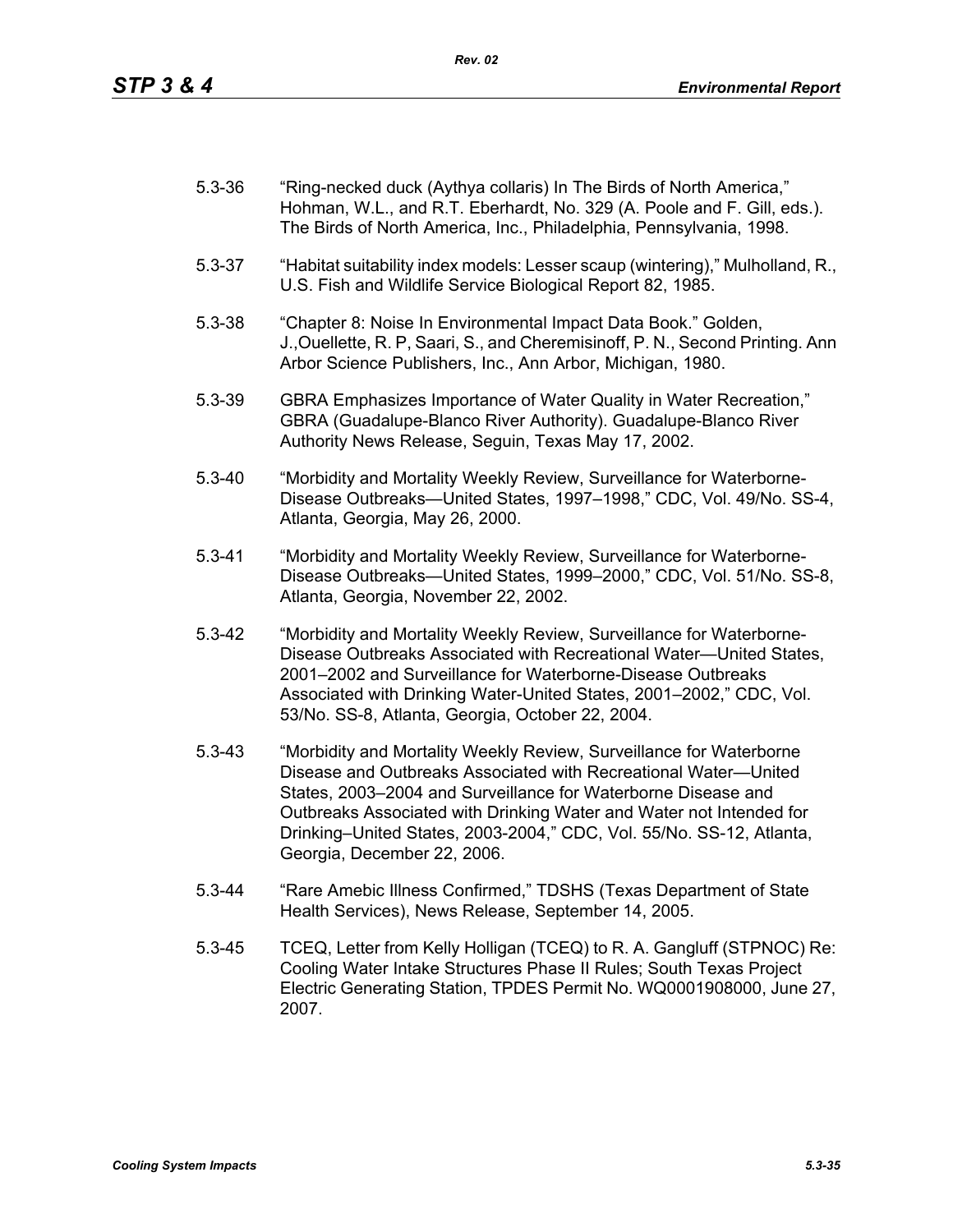|                      |                      | <b>TPWD</b><br>"principal | <b>TPWD</b><br>"recreationally |                |                 |
|----------------------|----------------------|---------------------------|--------------------------------|----------------|-----------------|
| <b>Species</b>       | <b>NOAA ELMR [1]</b> | fisheries" [2]            | important" [3]                 | <b>NRC [4]</b> | <b>LCRA [5]</b> |
| American oyster      | $\checkmark$         | $\checkmark$              |                                |                | $\checkmark$    |
| Brown shrimp         | $\checkmark$         |                           |                                | $\checkmark$   | $\checkmark$    |
| White shrimp         | $\checkmark$         | $\checkmark$              |                                | $\checkmark$   | ✓               |
| Blue crab            |                      |                           |                                |                |                 |
| Gulf menhaden        | $\checkmark$         |                           |                                | $\checkmark$   | $\checkmark$    |
| Bay anchovy          | $\checkmark$         |                           |                                | $\checkmark$   |                 |
| Sheepshead           | $\checkmark$         | $\checkmark$              |                                |                |                 |
| Sand sea trout       | $\checkmark$         |                           | $\checkmark$                   | $\checkmark$   |                 |
| Spotted sea<br>trout | $\checkmark$         |                           | $\checkmark$                   | $\checkmark$   | $\checkmark$    |
| Atlantic croaker     | $\checkmark$         |                           |                                | $\checkmark$   | $\checkmark$    |
| Black drum           | $\checkmark$         | $\checkmark$              |                                | $\checkmark$   | ✓               |
| Red drum             | $\checkmark$         |                           | $\checkmark$                   | $\checkmark$   | ✓               |
| Striped mullet       | $\checkmark$         | $\checkmark$              |                                |                | $\checkmark$    |
| Southern<br>flounder | $\checkmark$         | $\checkmark$              |                                | $\checkmark$   | $\checkmark$    |

## **Table 5.3-1 General Concurrence on "Important Species" in Lower Colorado River/Matagorda Bay Estuarine System**

 $\checkmark$  These species are not among the important finfish species listed in Table B.7 of NRC (1975), but receive considerable attention in the impact assessments of both NRC documents.

[1] References 5.3-14 and 5.3-15.

[2] Reference 5.3-17.

[3] Reference 5.3-18.

[4] References 5.3-2 and 5.3-9.

[5] Reference 5.3-24.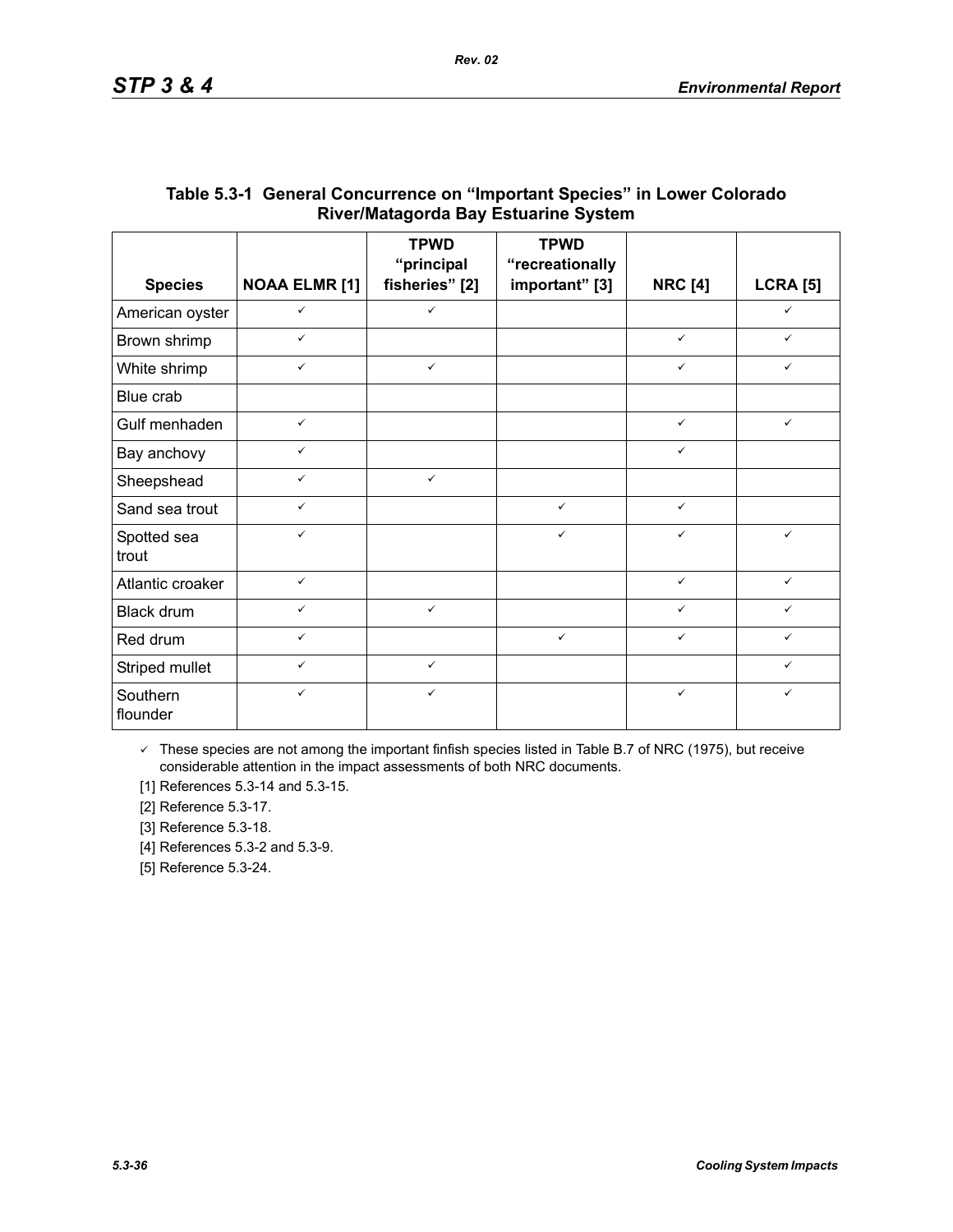|                            | <b>Relative Abundance in Salinity Zones</b> |                                         |                                   |                               |
|----------------------------|---------------------------------------------|-----------------------------------------|-----------------------------------|-------------------------------|
| <b>Species</b>             | <b>Life Stage</b>                           | <b>Tidal Fresh</b><br>$( < 0.5$ ppt $)$ | <b>Mixing</b><br>$(0.5 - 25$ ppt) | <b>Seawater</b><br>$(25$ ppt) |
| American oyster            | Adult                                       | Rare                                    | Common                            | Rare                          |
| Crassostrea<br>virginica   | Spawning adults                             |                                         | Common                            |                               |
|                            | <b>Juveniles</b>                            | Rare                                    | Common                            | Rare                          |
|                            | Larvae                                      | Rare                                    | Common                            | Rare                          |
|                            | Eggs                                        | $\overline{\phantom{0}}$                | Common                            |                               |
| Brown shrimp               | Adult                                       | $\overline{\phantom{0}}$                | Common                            | <b>Highly Abundant</b>        |
| Farfantepenaeus<br>aztecus | Spawning adults                             |                                         |                                   |                               |
|                            | Juveniles                                   | Common                                  | <b>Highly Abundant</b>            | Common                        |
|                            | Larvae                                      | Common                                  | <b>Highly Abundant</b>            | <b>Highly Abundant</b>        |
|                            | Eggs                                        |                                         |                                   |                               |
| White shrimp               | Adult                                       | Rare                                    | Abundant                          | Common                        |
| Penaeus setiferus          | Spawning adults                             |                                         |                                   |                               |
|                            | <b>Juveniles</b>                            | <b>Highly Abundant</b>                  | Abundant                          | Common                        |
|                            | Larvae                                      | <b>Highly Abundant</b>                  | <b>Highly Abundant</b>            | <b>Highly Abundant</b>        |
|                            | Eggs                                        |                                         |                                   |                               |
| Blue crab                  | Adult                                       | Common                                  | Abundant                          | Common                        |
| Callinectes sapidus        | Spawning adults                             | Common                                  | Rare                              |                               |
|                            | Juveniles                                   | Common                                  | Abundant                          | Common                        |
|                            | Larvae                                      | <b>Highly Abundant</b>                  | Abundant                          | Common                        |
|                            | Eggs                                        |                                         | Rare                              | Common                        |
| Gulf menhaden              | Adult                                       |                                         | Abundant                          | <b>Highly Abundant</b>        |
| Brevoortia patronus        | Spawning adults                             |                                         |                                   |                               |
|                            | <b>Juveniles</b>                            | <b>Highly Abundant</b>                  | <b>Highly Abundant</b>            | <b>Highly Abundant</b>        |
|                            | Larvae                                      |                                         |                                   |                               |
|                            | Eggs                                        |                                         |                                   |                               |
| Bay anchovy                | Adult                                       | Abundant                                | <b>Highly Abundant</b>            | Common                        |
| Anchoa mitchelli           | Spawning adults                             | Common                                  | <b>Highly Abundant</b>            | Common                        |
|                            | Juveniles                                   | Abundant                                | Abundant                          | Common                        |
|                            | Larvae                                      | Abundant                                | Common                            | Common                        |
|                            | Eggs                                        | Common                                  | Common                            | Common                        |

## **Table 5.3-2 Relative Abundance of Important Estuarine Organisms in Matagorda Bay**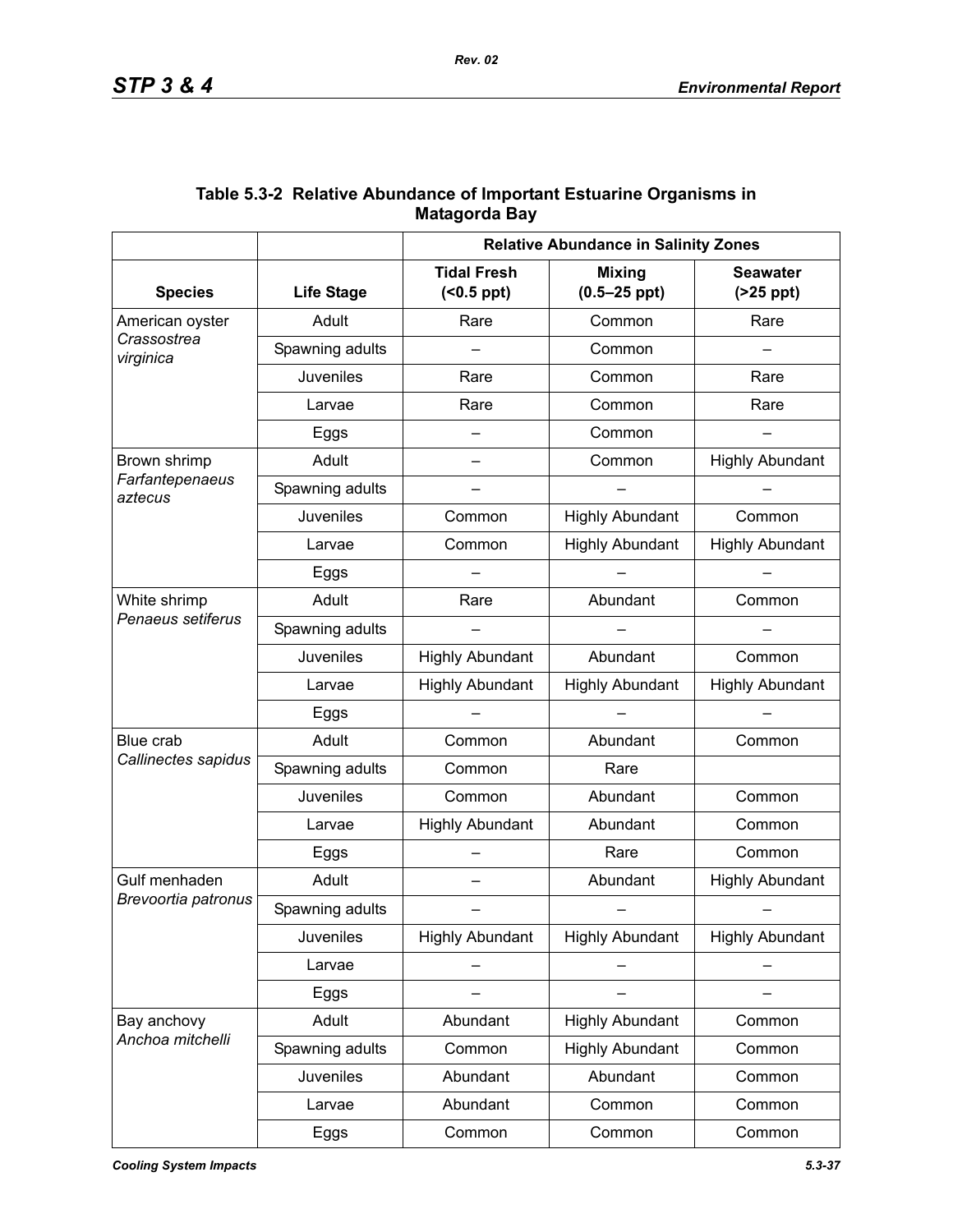|                                             | <b>Relative Abundance in Salinity Zones</b> |                                         |                                   |                               |  |
|---------------------------------------------|---------------------------------------------|-----------------------------------------|-----------------------------------|-------------------------------|--|
| <b>Species</b>                              | <b>Life Stage</b>                           | <b>Tidal Fresh</b><br>$( < 0.5$ ppt $)$ | <b>Mixing</b><br>$(0.5 - 25$ ppt) | <b>Seawater</b><br>$(25$ ppt) |  |
| Sheepshead                                  | Adult                                       | Common                                  | Abundant                          | Abundant                      |  |
| Archosargus<br>probatocephalus              | Spawning adults                             |                                         |                                   |                               |  |
|                                             | <b>Juveniles</b>                            | Common                                  | Abundant                          | Common                        |  |
|                                             | Larvae                                      |                                         |                                   |                               |  |
|                                             | Eggs                                        |                                         |                                   |                               |  |
| Sand sea trout                              | Adult                                       |                                         | Common                            | Common                        |  |
| Cynoscion<br>arenarius                      | Spawning adults                             |                                         |                                   |                               |  |
|                                             | Juveniles                                   | Common                                  | Common                            | Common                        |  |
|                                             | Larvae                                      |                                         |                                   |                               |  |
|                                             | Eggs                                        |                                         |                                   |                               |  |
| Spotted sea trout<br>Cynoscion<br>nebulosus | Adult                                       | Rare                                    | Common                            | Common                        |  |
|                                             | Spawning adults                             |                                         | Common                            | Common                        |  |
|                                             | <b>Juveniles</b>                            | Rare                                    | Common                            | Common                        |  |
|                                             | Larvae                                      |                                         | Common                            | Common                        |  |
|                                             | Eggs                                        |                                         | Common                            | Common                        |  |
| Atlantic croaker                            | Adult                                       | Abundant                                | Abundant                          | Abundant                      |  |
| Micropogonias<br>undulatus                  | Spawning adults                             |                                         |                                   |                               |  |
|                                             | <b>Juveniles</b>                            | Abundant                                | <b>Highly Abundant</b>            | Abundant                      |  |
|                                             | Larvae                                      |                                         |                                   |                               |  |
|                                             | Eggs                                        | —                                       |                                   |                               |  |
| Black drum                                  | Adult                                       | —                                       | Common                            | Common                        |  |
| Pogonias cromis                             | Spawning adults                             |                                         |                                   | Common                        |  |
|                                             | Juveniles                                   | Common                                  | Common                            | Common                        |  |
|                                             | Larvae                                      | —                                       |                                   | Common                        |  |
|                                             | Eggs                                        |                                         |                                   | Common                        |  |
| Red drum                                    | Adult                                       | Rare                                    | Rare                              | Common                        |  |
| Sciaenops<br>ocellatus                      | Spawning adults                             |                                         |                                   | Common                        |  |
|                                             | Juveniles                                   | Common                                  | Common                            | Common                        |  |
|                                             | Larvae                                      |                                         |                                   | Common                        |  |
|                                             | Eggs                                        | -                                       | -                                 | Common                        |  |

## **Table 5.3-2 Relative Abundance of Important Estuarine Organisms in Matagorda Bay (Continued)**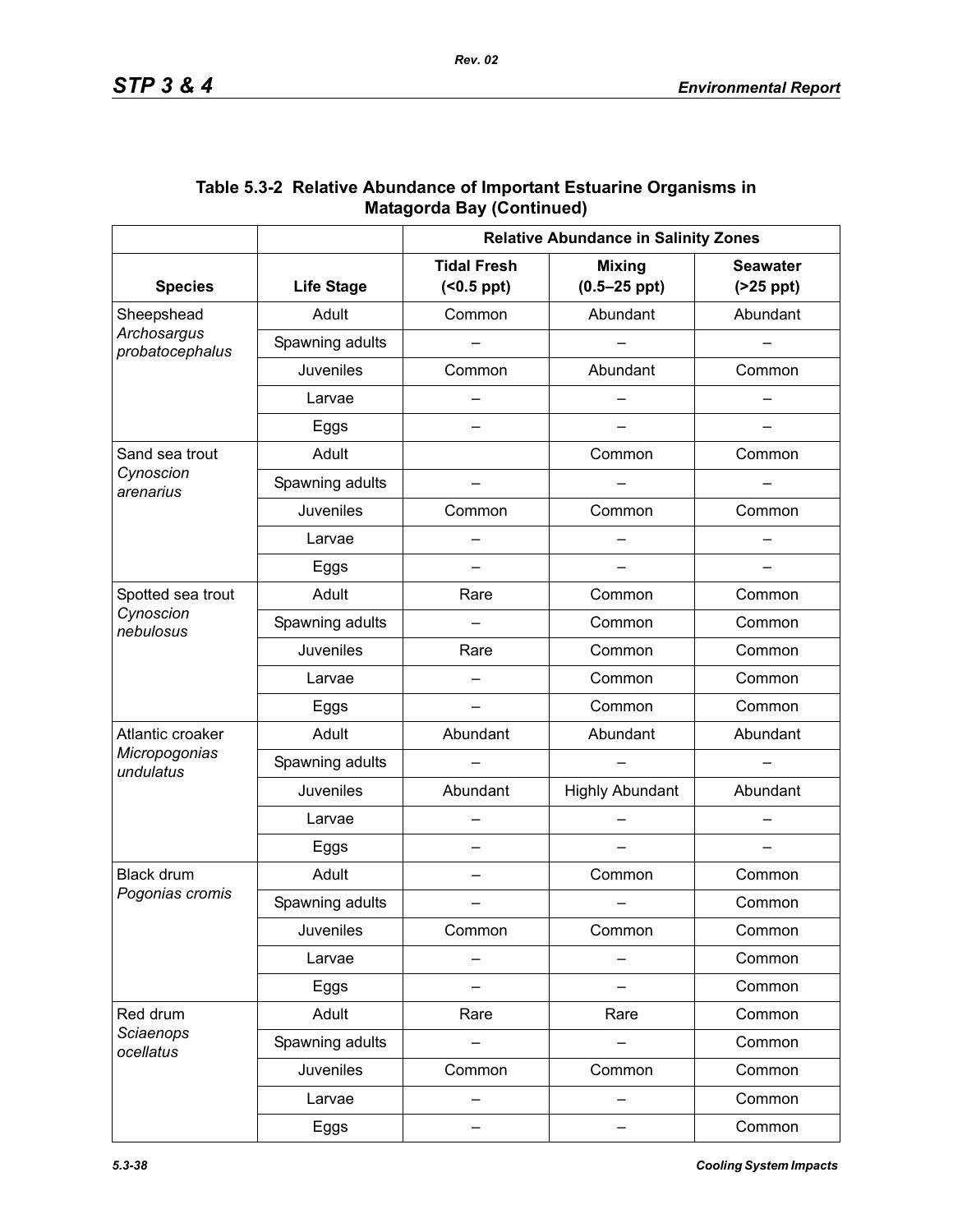|                                  |                   | <b>Relative Abundance in Salinity Zones</b> |                                   |                               |  |  |
|----------------------------------|-------------------|---------------------------------------------|-----------------------------------|-------------------------------|--|--|
| <b>Species</b>                   | <b>Life Stage</b> | <b>Tidal Fresh</b><br>(                     | <b>Mixing</b><br>$(0.5 - 25$ ppt) | <b>Seawater</b><br>$(25$ ppt) |  |  |
| Striped mullet<br>Mugil cephalus | Adult             | Common                                      | Abundant                          | Abundant                      |  |  |
|                                  | Spawning adults   |                                             |                                   | Abundant                      |  |  |
|                                  | Juveniles         | Abundant                                    | Abundant                          | Abundant                      |  |  |
|                                  | Larvae            |                                             |                                   | Abundant                      |  |  |
|                                  | Eggs              |                                             |                                   | Abundant                      |  |  |
| Southern flounder                | Adult             | Common                                      | Abundant                          | Common                        |  |  |
| Paralichthys<br>lethostigma      | Spawning adults   |                                             |                                   |                               |  |  |
|                                  | Juveniles         | Common                                      | Common                            | Common                        |  |  |
|                                  | Larvae            |                                             |                                   |                               |  |  |
|                                  | Eggs              |                                             |                                   |                               |  |  |

## **Table 5.3-2 Relative Abundance of Important Estuarine Organisms in Matagorda Bay (Continued)**

Source: Reference 5.3-14.

Note:

Rare = Present but not frequently encountered.

Common = Frequently encountered but not in large numbers: does not imply a uniform distribution throughout the salinity zone.

Abundant = Often encountered in substantial numbers relative to other species.

Highly Abundant = Numerically dominant relative to other species.

Blank Cell = Absent.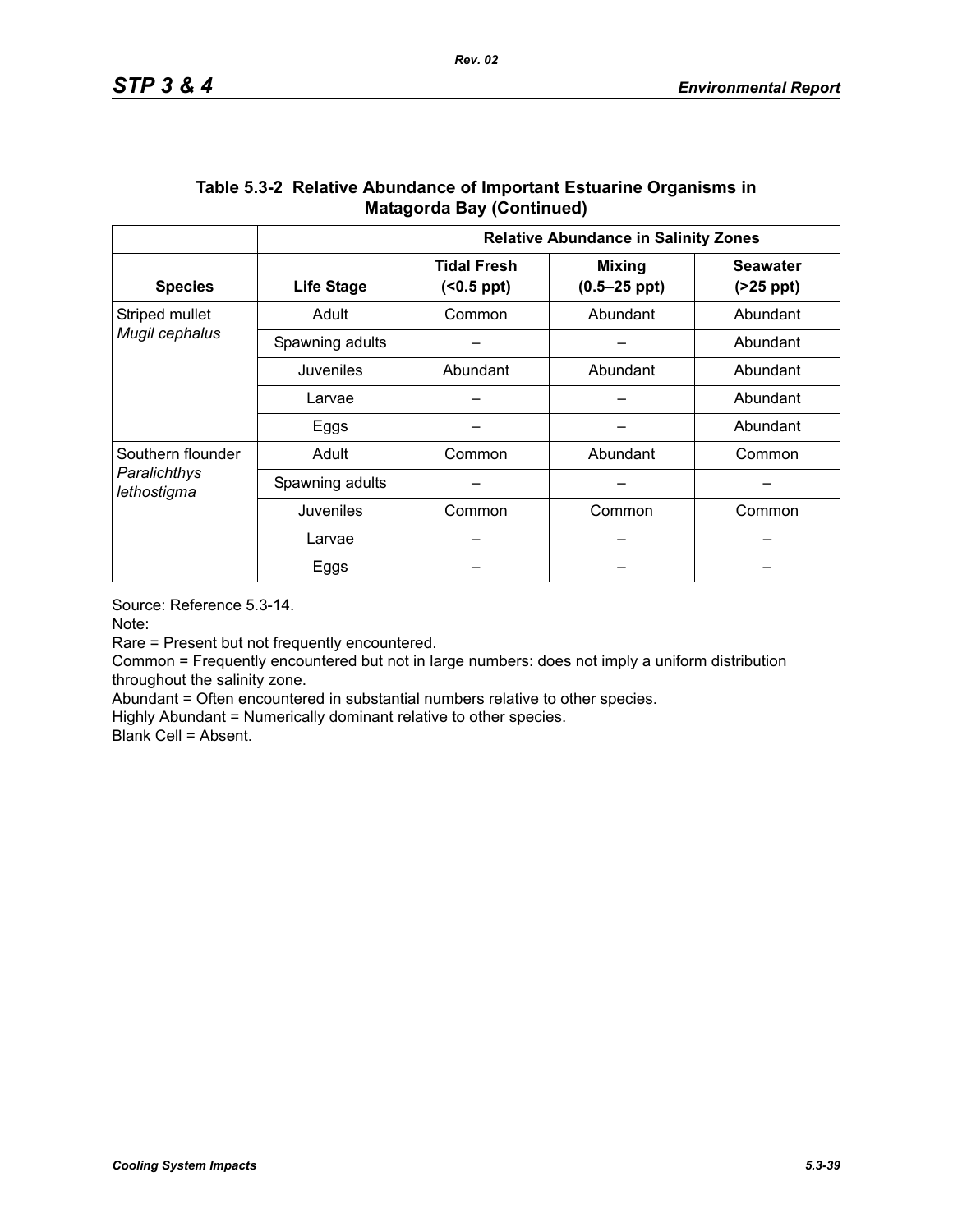|                                                                                                                    |           | <b>Start Date (sampling occurred overnight)</b> |            |            |            |
|--------------------------------------------------------------------------------------------------------------------|-----------|-------------------------------------------------|------------|------------|------------|
|                                                                                                                    | 14-Jul-83 | 27-Jul-83                                       | 9-Aug-83   | 15-Sep-83  | 5-Sep-84   |
| Mean Number of Macroplankton per<br>100 m <sup>3</sup> water in Colorado River (mid-<br>depth $[1]$                | 388.15    | 316.05                                          | 2,835.2    | 8,446.47   | 726.83     |
| Mean Number of Ichthyoplankton per<br>100 m <sup>3</sup> water in Colorado River (mid-<br>depth)m <sup>3</sup> [1] | 7.4       | 148.35                                          | 6.17       | 19.42      | 3.4        |
| Volume of water pumped through the<br>RMPF $(m^3)$ (daily average of 2<br>sampling days)                           | 358,227   | 373,393                                         | 592,240    | 644,269    | 389,887.00 |
| Number of Macroplankton entrained<br>per 24 hours                                                                  | 1,390,458 | 1,180,109                                       | 16,791,188 | 54,417,988 | 2,833,816  |
| Number of Ichthyoplankton entrained<br>per 24 hours                                                                | 26,509    | 553,929                                         | 36,541     | 125,117    | 13,256     |
| <b>Other Parameters</b>                                                                                            |           |                                                 |            |            |            |
| Maximum salinity at screens: surface<br>(ppt)                                                                      | 1.7       | 0.3                                             | 3.4        | 1.2        | 4.2        |
| Maximum salinity at screens: bottom<br>(ppt)                                                                       | 2.1       | 0.3                                             | 8          | 3.3        | 15.7       |
| Average of 2-day river flow (cfs)                                                                                  | 2,086     | 769                                             | 1,356.5    | 824        | 692        |

# **Table 5.3-3 Entrainment of Macroplankton and Ichthyoplankton (1983–1984)**

*Rev. 02*

Sources: Reference 5.3-19.

Data collected in 1984 are from McAden et al (Reference 5.3-21).

[1] Sum of all taxa, averaged over four sampling events during a 24-hour period.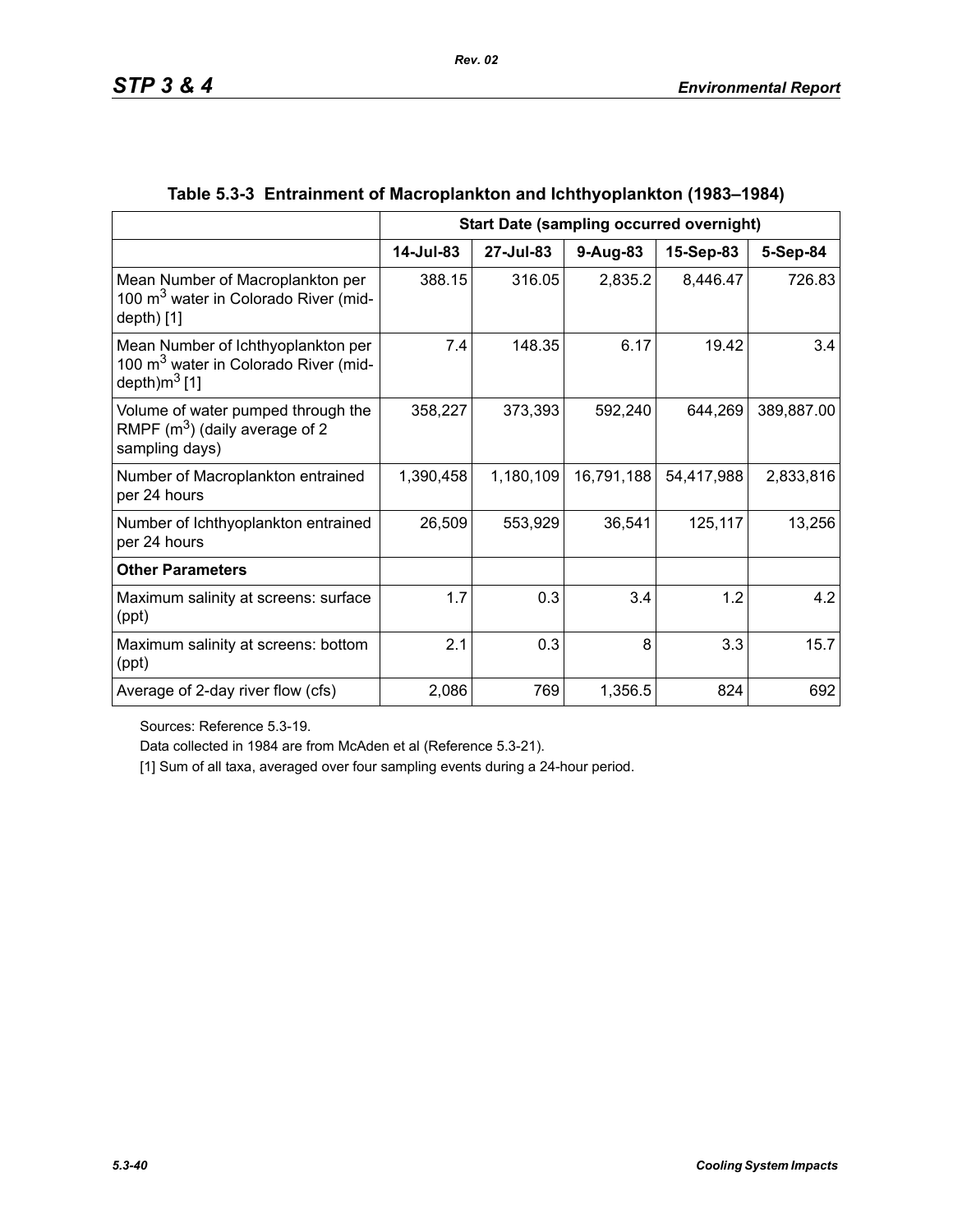|                                                                                         | <b>Start Date (sampling occurred overnight)</b> |                |                |          |                |             |
|-----------------------------------------------------------------------------------------|-------------------------------------------------|----------------|----------------|----------|----------------|-------------|
| <b>Species</b>                                                                          | 13-Jul-83                                       | 21-Jul-83      | 27-Jul-83      | 9-Aug-83 | 15-Sep-83      | 5-Sep-84    |
| Palaemonetes paludosus                                                                  |                                                 | 14             | $\overline{2}$ | 1        | $\Omega$       | 0           |
| Palaemonetes<br>kadiakensis                                                             | $\Omega$                                        | $\Omega$       | 1              | 1        | $\overline{0}$ | $\mathbf 0$ |
| Palaemonidae sp.                                                                        | $\mathbf 0$                                     | $\mathbf 0$    | $\overline{2}$ | 0        | $\mathbf 0$    | 0           |
| Macrobrachium ohione                                                                    | 21                                              | 4              | 3              | 4        | 1              | 4           |
| Penaeus setiferus                                                                       | $\Omega$                                        | $\overline{0}$ | $\mathbf 0$    | 3        | 13             | 4           |
| Penaeus duorarum                                                                        | 0                                               | 0              | $\overline{0}$ | 0        | $\overline{0}$ | 1           |
| Callinectes sapidus                                                                     | 55                                              | 6              | 10             | 44       | $\overline{4}$ | 6           |
| Caranx hippos                                                                           | 1                                               | 0              | 0              | 0        | $\overline{0}$ | $\mathbf 0$ |
| Menidia beryllina                                                                       | 0                                               | 1              | $\mathbf 0$    | 0        | $\mathbf 0$    | $\mathbf 0$ |
| Lepomis cyanellus                                                                       | 0                                               | 1              | 0              | 0        | $\overline{0}$ | $\mathbf 0$ |
| Total number of<br>individuals impinged [1]                                             | 78                                              | 26             | 18             | 53       | 18             | 15          |
| Total number of<br>individuals impinged on<br>all screens for 24 hours =<br>(n)(12)(16) | 14976                                           | 4992           | 3456           | 10176    | 3456           | 2880        |
| <b>Other Parameters</b>                                                                 |                                                 |                |                |          |                |             |
| Maximum salinity at<br>screens: surface (ppt)                                           | 2.7                                             | 0.2            | 0.3            | 3.4      | 1.2            | 4.2         |
| Maximum salinity at<br>screens: bottom (ppt)                                            | 3.3                                             | 0.2            | 0.4            | 8        | 2.8            | 15.7        |
| Average of 2-day river<br>flow (cfs)                                                    | 757                                             | 1907.5         | 769            | 1356.5   | 824.5          | 692         |
| Average of 2 day<br>pumpage (m <sup>3</sup> )                                           | 210,219                                         | 1,048,919      | 373,392        | 592,240  | 644,269        | 398,887     |

|  | Table 5.3-4 Impingement on RMPF Screens (1983–1984) |  |  |  |
|--|-----------------------------------------------------|--|--|--|
|--|-----------------------------------------------------|--|--|--|

Sources: Reference 5.3-19.

Reference 5.3-21.

[1] Values in cells = Number impinged on 2 screens for 90 minutes. To get total impingement, multiply by 12 for total screens and by 16 for full day.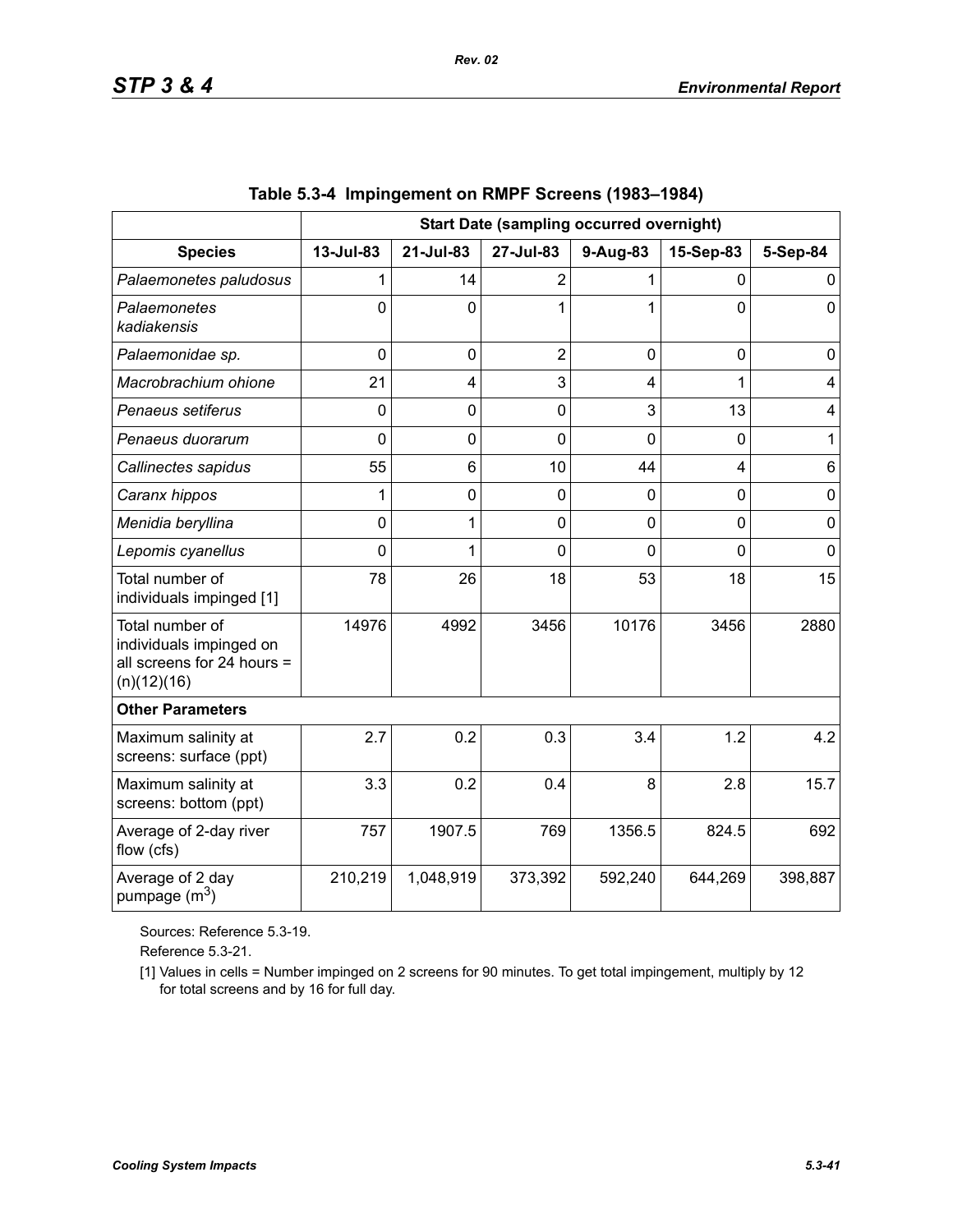|                                                |                                 | <b>East Matagorda</b>    | <b>Matagorda Bay</b>     |                          |
|------------------------------------------------|---------------------------------|--------------------------|--------------------------|--------------------------|
|                                                | <b>Gear Type</b>                | <b>Bay [2]</b>           | [1]                      | Coast-wide [3]           |
| Brown shrimp<br>Farfantepenaeus<br>aztecus     | Gill net - spring               | <b>ND</b>                | <b>ND</b>                | <b>ND</b>                |
|                                                | Gill net - fall                 | <b>ND</b>                | <b>ND</b>                | <b>ND</b>                |
|                                                | Bag seine                       | $\ddot{}$                | $=$                      | $+$                      |
|                                                | Trawl                           | $=$                      | $=$                      | $\ddot{}$                |
| White shrimp<br>Penaeus setiferus              | $\overline{G}$ ill net - spring | <b>ND</b>                | <b>ND</b>                | <b>ND</b>                |
|                                                | Gill net - fall                 | <b>ND</b>                | <b>ND</b>                | <b>ND</b>                |
|                                                | Bag seine                       | $=$                      | $=$                      |                          |
|                                                | Trawl                           | $\ddot{}$                | $=$                      | $\overline{\phantom{0}}$ |
| Blue crab<br>Callinectes sapidus               | $\overline{G}$ ill net - spring | $=$                      | =                        |                          |
|                                                | Gill net - fall                 | $=$                      | $=$                      |                          |
|                                                | Bag seine                       | $=$                      | $\overline{\phantom{0}}$ |                          |
|                                                | Trawl                           | $\overline{\phantom{0}}$ | $=$                      | $\qquad \qquad -$        |
| Gulf menhaden                                  | Gill net - spring               | $=$                      | =                        | <b>ND</b>                |
| Brevoortia patronus                            | Gill net - fall                 | $=$                      | $=$                      | <b>ND</b>                |
|                                                | Bag seine                       | $=$                      | $=$                      | <b>ND</b>                |
|                                                | Trawl                           | $=$                      | $=$                      | <b>ND</b>                |
| Bay anchovy<br>Anchoa mitchelli                | $\overline{G}$ ill net - spring | <b>ND</b>                | <b>ND</b>                | <b>ND</b>                |
|                                                | Gill net - fall                 | <b>ND</b>                | <b>ND</b>                | <b>ND</b>                |
|                                                | Bag seine                       | <b>ND</b>                | <b>ND</b>                | <b>ND</b>                |
|                                                | Trawl                           | <b>ND</b>                | <b>ND</b>                | <b>ND</b>                |
| Sheepshead<br>Archosargus<br>probatocephalus   | Gill net - spring               | $=$                      | $\ddot{}$                |                          |
|                                                | Gill net - fall                 | $=$                      | $=$                      |                          |
|                                                | Bag seine                       | $=$                      | $=$                      | <b>ND</b>                |
|                                                | Trawl                           | $=$                      | $=$                      | <b>ND</b>                |
| Sand sea trout<br>Cynoscion arenarius          | Gill net - spring               | <b>ND</b>                | <b>ND</b>                | <b>ND</b>                |
|                                                | Gill net - fall                 | <b>ND</b>                | <b>ND</b>                | <b>ND</b>                |
|                                                | Bag seine                       | $=$                      | $=$                      | <b>ND</b>                |
|                                                | Trawl                           | $=$                      | $=$                      | <b>ND</b>                |
| Spotted sea trout<br>Cynoscion nebulosus       | Gill net - spring               | $=$                      | $\ddot{}$                | $\ddot{}$                |
|                                                | Gill net - fall                 | $=$                      | $=$                      | $\ddot{}$                |
|                                                | Bag seine                       | $=$                      | $=$                      |                          |
|                                                | Trawl                           | $=$                      | $=$                      | <b>ND</b>                |
| Atlantic croaker<br>Micropogonias<br>undulatus | Gill net - spring               | $=$                      | $=$                      |                          |
|                                                | Gill net - fall                 | $=$                      | $=$                      | $\ddot{}$                |
|                                                | Bag seine                       | $=$                      | $\overline{\phantom{0}}$ |                          |
|                                                | Trawl                           | $\pmb{+}$                | $=$                      | $\ddot{}$                |

## **Table 5.3-5 Trends in Abundance of Important Estuarine Organisms in Matagorda Bay and Coast-wide 1985–2003**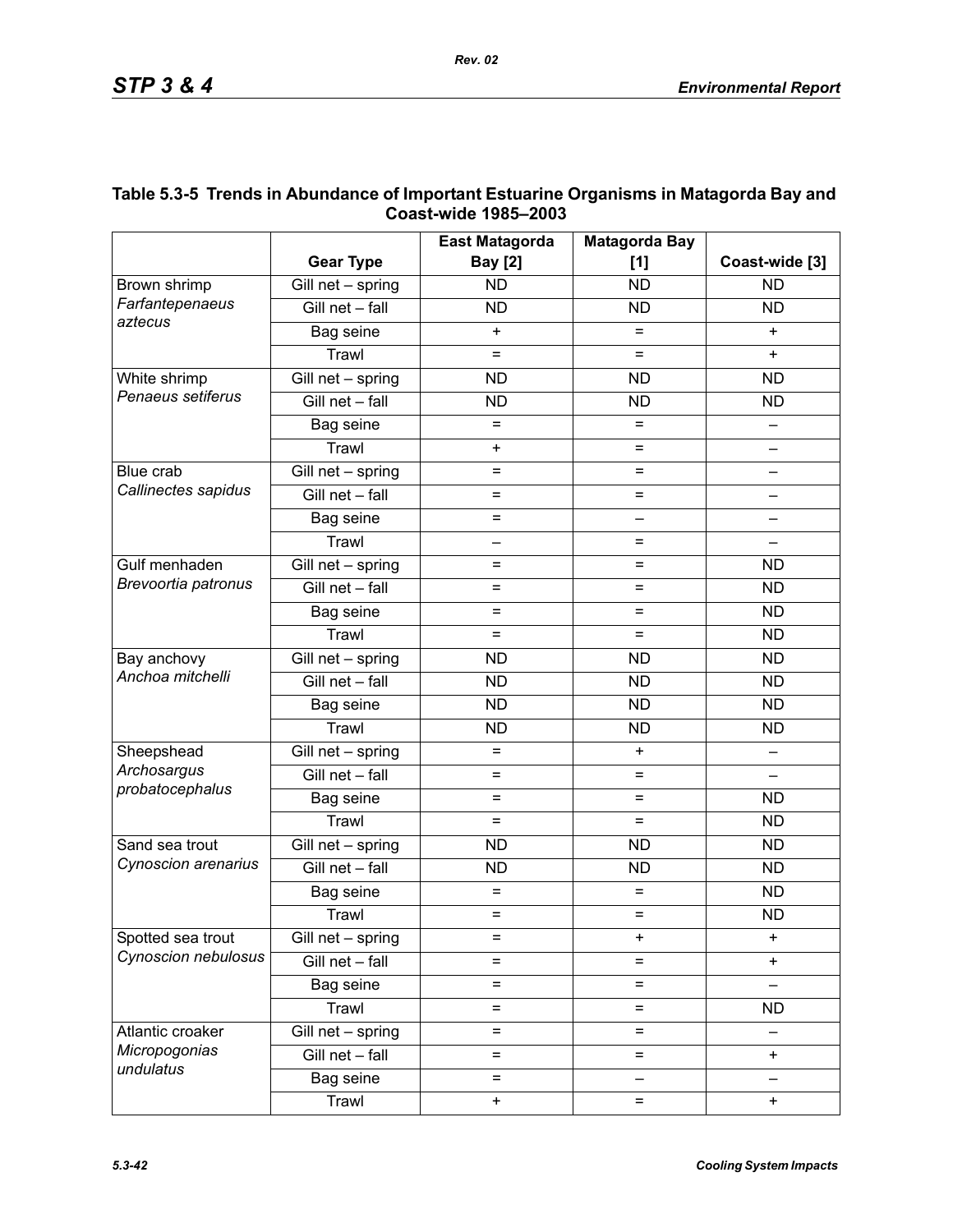|                                                  |                   | <b>East Matagorda</b> | <b>Matagorda Bay</b> |                          |
|--------------------------------------------------|-------------------|-----------------------|----------------------|--------------------------|
|                                                  | <b>Gear Type</b>  | <b>Bay</b> [2]        | [1]                  | Coast-wide [3]           |
| <b>Black drum</b><br>Pogonias cromis             | Gill net - spring | $\ddot{}$             | $\ddot{}$            | $\ddot{}$                |
|                                                  | Gill net - fall   | $=$                   | $+$                  | $+$                      |
|                                                  | Bag seine         | =                     | $=$                  | $+$                      |
|                                                  | Trawl             | $+$                   | $=$                  | <b>ND</b>                |
| Red drum<br>Sciaenops ocellatus                  | Gill net - spring | $+$                   | $\ddot{}$            | $+$                      |
|                                                  | Gill net - fall   | $=$                   | $=$                  | $+$                      |
|                                                  | Bag seine         | $=$                   | $=$                  |                          |
|                                                  | Trawl             | $=$                   | $=$                  | <b>ND</b>                |
| Striped mullet<br>Mugil cephalus                 | Gill net - spring | $=$                   | $\equiv$             | <b>ND</b>                |
|                                                  | Gill net - fall   | $=$                   | $=$                  | <b>ND</b>                |
|                                                  | Bag seine         | $=$                   | $=$                  | <b>ND</b>                |
|                                                  | Trawl             | $=$                   | $=$                  | <b>ND</b>                |
| Southern flounder<br>Paralichthys<br>lethostigma | Gill net - spring | $=$                   | $\equiv$             |                          |
|                                                  | Gill net - fall   | $=$                   | $\equiv$             |                          |
|                                                  | Bag seine         | $=$                   | ÷,                   | <b>ND</b>                |
|                                                  | Trawl             | $=$                   | $\equiv$             | <b>ND</b>                |
| Total Finfish [3]                                | Gill net - spring | $+$                   | $+$                  | $+$                      |
|                                                  | Gill net - fall   |                       | —                    | $\overline{\phantom{0}}$ |
|                                                  | Bag seine         | $=$                   | $=$                  | ND                       |
|                                                  | Trawl             | $=$                   | $=$                  | <b>ND</b>                |
| American oyster [4]                              | Spat              | $=$                   | $=$                  | $+$                      |
| Crassostrea virginica                            | Small             | $\ddot{}$             | $\ddot{}$            | $\ddot{}$                |
|                                                  | Market size       | $\ddot{}$             | $\ddot{}$            | $\ddot{}$                |

## **Table 5.3-5 Trends in Abundance of Important Estuarine Organisms in Matagorda Bay and Coast-wide 1985–2003 (Continued)**

Source: Martinez-Andrate, Campbell and Fuls (Reference 5.3-25). Trends in Relative Abundance and Size of Selected Finfish and Shellfish along the Texas Coast: November 1975 – December 2003. Texas Parks and Wildlife Management Data Series No. 232.

- [1] Trends for East Matagorda Bay and Matagorda Bay were estimated by inspection of annual catch data from 1985 to 2003. No statistical analysis was used or implied.
- [2] Coast-wide trends were described in the report based on all data since inception of the study, which varied by gear type and species. The earliest data was collected in 1975.
- [3] Total includes some species not represented in this table.
- [4] Oyster data was not reported for East Matagorda Bay separately.

Note: Relative Abundance Indicators:

- + Annual catch increased from 1985 to 2003.
- Annual catch decreased from 1985 to 2003.
- = Annual catch showed no marked change from 1985 to 2003, either due to relatively steady catches or to large variations with no apparent pattern.
- ND = no data.